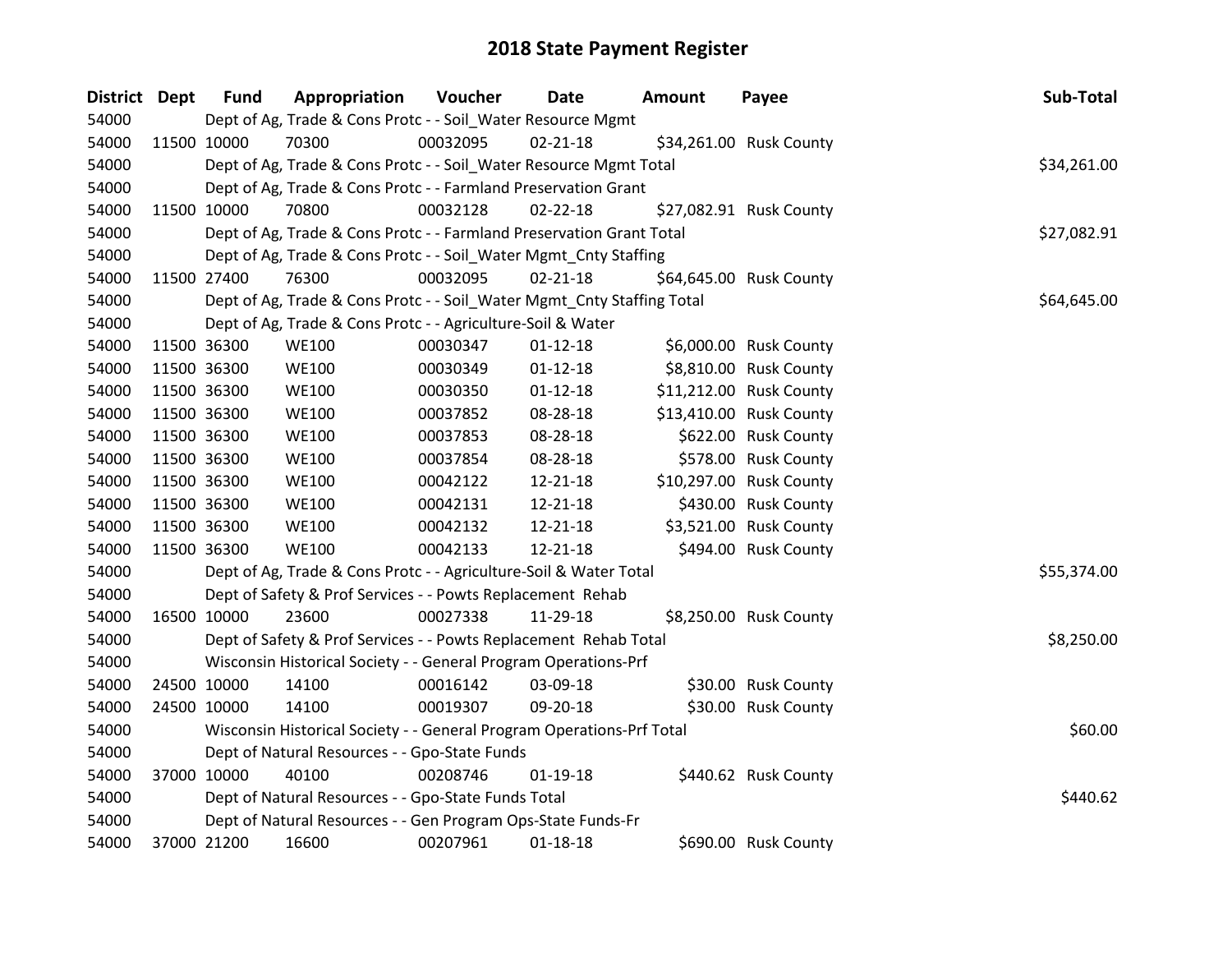| District Dept | <b>Fund</b> | Appropriation                                                      | Voucher    | Date           | <b>Amount</b> | Payee                   | Sub-Total   |
|---------------|-------------|--------------------------------------------------------------------|------------|----------------|---------------|-------------------------|-------------|
| 54000         |             | Dept of Natural Resources - - Gen Program Ops-State Funds-Fr Total |            |                |               |                         | \$690.00    |
| 54000         |             | Dept of Natural Resources - - General Program Operations --        |            |                |               |                         |             |
| 54000         | 37000 21200 | 25400                                                              | 00218675   | 03-07-18       |               | \$780.00 Rusk County    |             |
| 54000         | 37000 21200 | 25400                                                              | 00243574   | 06-15-18       |               | \$2.00 Rusk County      |             |
| 54000         | 37000 21200 | 25400                                                              | 00252053   | $07 - 16 - 18$ |               | \$660.00 Rusk County    |             |
| 54000         | 37000 21200 | 25400                                                              | 00282784   | 12-06-18       |               | \$390.00 Rusk County    |             |
| 54000         | 37000 21200 | 25400                                                              | 00286088   | 12-19-18       |               | \$750.00 Rusk County    |             |
| 54000         |             | Dept of Natural Resources - - General Program Operations -- Total  |            |                |               |                         | \$2,582.00  |
| 54000         |             | Dept of Natural Resources - - Gpo--State Funds                     |            |                |               |                         |             |
| 54000         | 37000 21200 | 36100                                                              | 00208746   | $01 - 19 - 18$ |               | \$29.38 Rusk County     |             |
| 54000         | 37000 21200 | 36100                                                              | 00273812   | $10 - 16 - 18$ |               | \$23.50 Rusk County     |             |
| 54000         |             | Dept of Natural Resources - - Gpo--State Funds Total               |            |                |               |                         | \$52.88     |
| 54000         |             | Dept of Natural Resources - - Gpo -Federal Funds                   |            |                |               |                         |             |
| 54000         | 37000 21200 | 38100                                                              | 00222259   | 03-23-18       |               | \$2,320.43 Rusk County  |             |
| 54000         |             | Dept of Natural Resources - - Gpo -Federal Funds Total             | \$2,320.43 |                |               |                         |             |
| 54000         |             | Dept of Natural Resources - - Venison Processing                   |            |                |               |                         |             |
| 54000         | 37000 21200 | 54900                                                              | 00222314   | 03-26-18       |               | \$747.00 Rusk County    |             |
| 54000         |             | Dept of Natural Resources - - Venison Processing Total             |            |                |               |                         | \$747.00    |
| 54000         |             | Dept of Natural Resources - - Enf A - Boating Enforcement          |            |                |               |                         |             |
| 54000         | 37000 21200 | 55000                                                              | 00222259   | 03-23-18       |               | \$5,091.20 Rusk County  |             |
| 54000         |             | Dept of Natural Resources - - Enf A - Boating Enforcement Total    |            |                |               |                         | \$5,091.20  |
| 54000         |             | Dept of Natural Resources - - Enf A - Atv & Utv Enforcement        |            |                |               |                         |             |
| 54000         | 37000 21200 | 55100                                                              | 00268022   | 09-27-18       |               | \$3,109.51 Rusk County  |             |
| 54000         | 37000 21200 | 55100                                                              | 00268558   | 09-27-18       |               | \$4,149.18 Rusk County  |             |
| 54000         |             | Dept of Natural Resources - - Enf A - Atv & Utv Enforcement Total  |            |                |               |                         | \$7,258.69  |
| 54000         |             | Dept of Natural Resources - - Wildlife Damage Claims & Abat        |            |                |               |                         |             |
| 54000         | 37000 21200 | 55300                                                              | 00222314   | 03-26-18       |               | \$22,500.86 Rusk County |             |
| 54000         |             | Dept of Natural Resources - - Wildlife Damage Claims & Abat Total  |            |                |               |                         | \$22,500.86 |
| 54000         |             | Dept of Natural Resources - - Resaids - County Cons Aids           |            |                |               |                         |             |
| 54000         | 37000 21200 | 56300                                                              | 00209808   | $01 - 24 - 18$ |               | \$2,135.65 Rusk County  |             |
| 54000         | 37000 21200 | 56300                                                              | 00265525   | 09-10-18       |               | \$4,956.00 Rusk County  |             |
| 54000         |             | Dept of Natural Resources - - Resaids - County Cons Aids Total     |            |                |               |                         | \$7,091.65  |
| 54000         |             | Dept of Natural Resources - - Ra- Fish, WI & Forestry              |            |                |               |                         |             |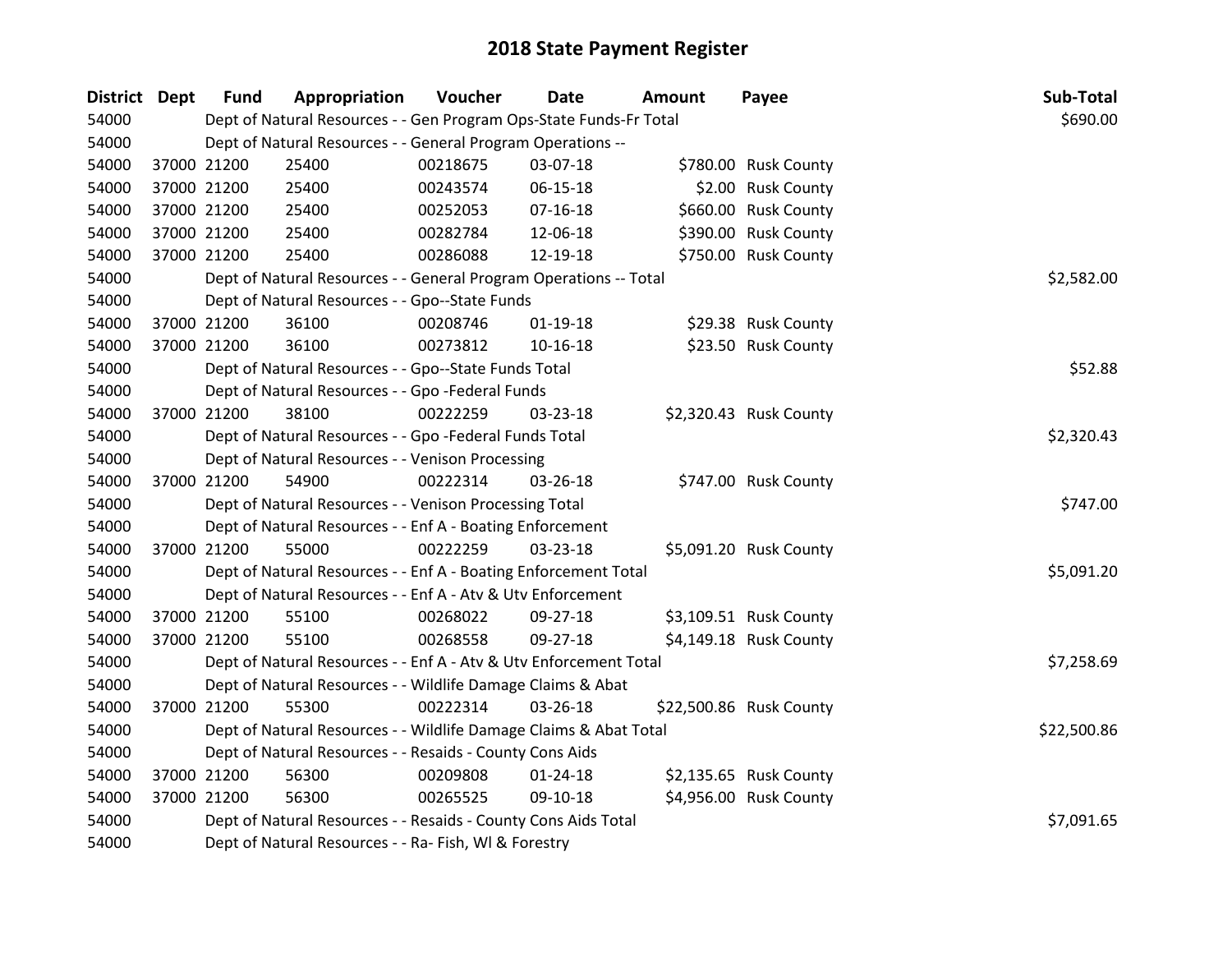| District Dept |             | <b>Fund</b> | Appropriation                                                      | Voucher  | Date           | Amount | Payee                   | Sub-Total    |
|---------------|-------------|-------------|--------------------------------------------------------------------|----------|----------------|--------|-------------------------|--------------|
| 54000         | 37000 21200 |             | 56400                                                              | 00228694 | 04-19-18       |        | \$4,186.77 Rusk County  |              |
| 54000         |             |             | Dept of Natural Resources - - Ra- Fish, WI & Forestry Total        |          |                |        |                         | \$4,186.77   |
| 54000         |             |             | Dept of Natural Resources - - Resaids - Forest CropInd & Mfl       |          |                |        |                         |              |
| 54000         |             | 37000 21200 | 56600                                                              | 00267480 | 09-17-18       |        | \$37,993.76 Rusk County |              |
| 54000         |             |             | Dept of Natural Resources - - Resaids - Forest CropInd & Mfl Total |          |                |        |                         | \$37,993.76  |
| 54000         |             |             | Dept of Natural Resources - - Resaids - County Forest Loans        |          |                |        |                         |              |
| 54000         | 37000 21200 |             | 56700                                                              | 00208675 | $01 - 23 - 18$ |        | \$44,541.79 Rusk County |              |
| 54000         |             |             | Dept of Natural Resources - - Resaids - County Forest Loans Total  |          |                |        |                         | \$44,541.79  |
| 54000         |             |             | Dept of Natural Resources - - Resaids - Cnty Forst & Admin         |          |                |        |                         |              |
| 54000         |             | 37000 21200 | 57200                                                              | 00216340 | 02-26-18       |        | \$47,920.37 Rusk County |              |
| 54000         |             | 37000 21200 | 57200                                                              | 00237828 | 05-18-18       |        | \$5,250.00 Rusk County  |              |
| 54000         |             |             | Dept of Natural Resources - - Resaids - Cnty Forst & Admin Total   |          |                |        |                         | \$53,170.37  |
| 54000         |             |             | Dept of Natural Resources - - Ra- Rec Boat & Other Projects        |          |                |        |                         |              |
| 54000         |             | 37000 21200 | 57300                                                              | 00264729 | 09-06-18       |        | \$1,729.66 Rusk County  |              |
| 54000         |             |             | Dept of Natural Resources - - Ra- Rec Boat & Other Projects Total  |          | \$1,729.66     |        |                         |              |
| 54000         |             |             | Dept of Natural Resources - - Ra- Cnty Snow Trail & Area Aid       |          |                |        |                         |              |
| 54000         |             | 37000 21200 | 57400                                                              | 00246814 | 06-29-18       |        | \$2,608.00 Rusk County  |              |
| 54000         |             | 37000 21200 | 57400                                                              | 00258392 | 08-08-18       |        | \$50,010.00 Rusk County |              |
| 54000         |             | 37000 21200 | 57400                                                              | 00266074 | 09-13-18       |        | \$50,010.00 Rusk County |              |
| 54000         |             |             | Dept of Natural Resources - - Ra- Cnty Snow Trail & Area Aid Total |          |                |        |                         | \$102,628.00 |
| 54000         |             |             | Dept of Natural Resources - - Ra- Snowmobile Trail Areas           |          |                |        |                         |              |
| 54000         |             | 37000 21200 | 57500                                                              | 00269079 | 09-28-18       |        | \$27,970.64 Rusk County |              |
| 54000         |             |             | Dept of Natural Resources - - Ra- Snowmobile Trail Areas Total     |          |                |        |                         | \$27,970.64  |
| 54000         |             |             | Dept of Natural Resources - - Ra- Atv Prj Aids, Gas Tax Pymt       |          |                |        |                         |              |
| 54000         |             | 37000 21200 | 57600                                                              | 00258386 | 08-08-18       |        | \$670.19 Rusk County    |              |
| 54000         |             | 37000 21200 | 57600                                                              | 00258387 | 08-08-18       |        | \$8,631.07 Rusk County  |              |
| 54000         | 37000 21200 |             | 57600                                                              | 00267924 | 09-26-18       |        | \$9,255.00 Rusk County  |              |
| 54000         | 37000 21200 |             | 57600                                                              | 00267985 | 09-26-18       |        | \$935.87 Rusk County    |              |
| 54000         |             |             | Dept of Natural Resources - - Ra- Atv Prj Aids, Gas Tax Pymt Total |          |                |        |                         | \$19,492.13  |
| 54000         |             |             | Dept of Natural Resources - - Ra- Atv Project Aids                 |          |                |        |                         |              |
| 54000         |             | 37000 21200 | 57700                                                              | 00268925 | 09-27-18       |        | \$12,144.75 Rusk County |              |
| 54000         |             |             | Dept of Natural Resources - - Ra- Atv Project Aids Total           |          |                |        |                         | \$12,144.75  |
| 54000         |             |             | Dept of Natural Resources - - Resaids - Pymt In Lieu Tax Fed       |          |                |        |                         |              |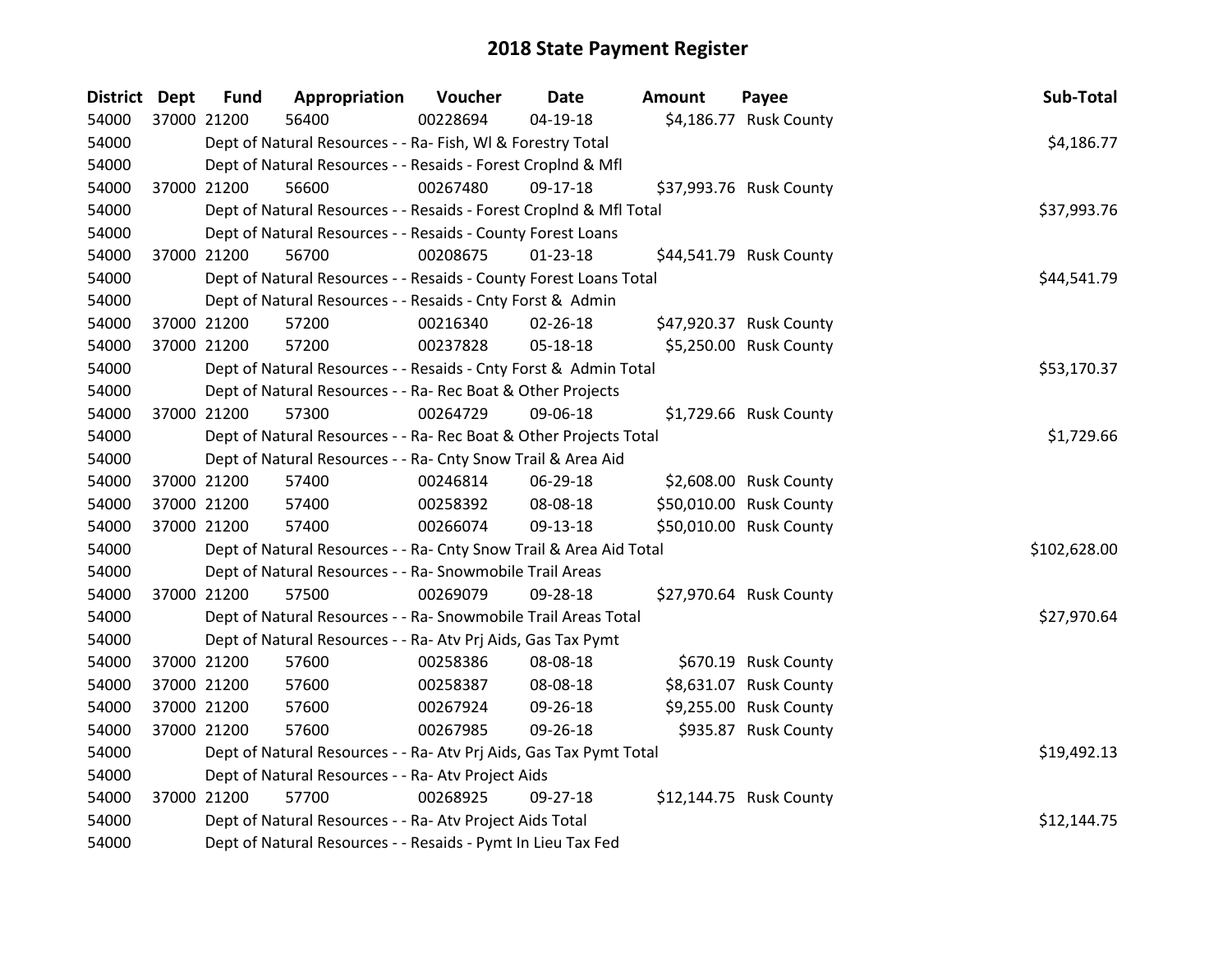| <b>District Dept</b> | <b>Fund</b> | Appropriation                                                      | Voucher  | <b>Date</b>    | <b>Amount</b> | Payee                   | Sub-Total   |
|----------------------|-------------|--------------------------------------------------------------------|----------|----------------|---------------|-------------------------|-------------|
| 54000                | 37000 21200 | 58400                                                              | 00270449 | $10 - 01 - 18$ |               | \$168.00 Rusk County    |             |
| 54000                |             | Dept of Natural Resources - - Resaids - Pymt In Lieu Tax Fed Total |          |                |               |                         | \$168.00    |
| 54000                |             | Dept of Natural Resources - - Gpo - State Funds                    |          |                |               |                         |             |
| 54000                | 37000 21200 | 96100                                                              | 00217127 | 03-23-18       |               | \$27.45 Rusk County     |             |
| 54000                | 37000 21200 | 96100                                                              | 00252927 | 07-13-18       |               | \$27.45 Rusk County     |             |
| 54000                |             | Dept of Natural Resources - - Gpo - State Funds Total              |          |                |               |                         | \$54.90     |
| 54000                |             | Dept of Natural Resources - - Fin Asst For Responsible Units       |          |                |               |                         |             |
| 54000                | 37000 27400 | 67000                                                              | 00235837 | 05-11-18       |               | \$78,583.90 Rusk County |             |
| 54000                |             | Dept of Natural Resources - - Fin Asst For Responsible Units Total |          |                |               |                         | \$78,583.90 |
| 54000                |             | Dept of Natural Resources - - Recycling Consolidation Grants       |          |                |               |                         |             |
| 54000                | 37000 27400 | 67300                                                              | 00235837 | $05 - 11 - 18$ |               | \$3,438.10 Rusk County  |             |
| 54000                |             | Dept of Natural Resources - - Recycling Consolidation Grants Total |          |                |               |                         | \$3,438.10  |
| 54000                |             | Dept of Natural Resources - - Land Acquisition                     |          |                |               |                         |             |
| 54000                | 37000 36300 | TA100                                                              | 00266110 | 09-19-18       |               | \$30.00 Rusk County     |             |
| 54000                |             | Dept of Natural Resources - - Land Acquisition Total               | \$30.00  |                |               |                         |             |
| 54000                |             | Dept of Natural Resources - - Gpo - Sd Water Loan Prog, Fed        |          |                |               |                         |             |
| 54000                | 37000 57300 | 48200                                                              | 00214910 | $02 - 22 - 18$ |               | \$6,149.50 Rusk County  |             |
| 54000                | 37000 57300 | 48200                                                              | 00222049 | 04-19-18       |               | \$2,985.00 Rusk County  |             |
| 54000                | 37000 57300 | 48200                                                              | 00244149 | 06-18-18       |               | \$2,985.00 Rusk County  |             |
| 54000                | 37000 57300 | 48200                                                              | 00268305 | 09-26-18       |               | \$2,985.00 Rusk County  |             |
| 54000                |             | Dept of Natural Resources - - Gpo - Sd Water Loan Prog, Fed Total  |          |                |               |                         | \$15,104.50 |
| 54000                |             | Department of Tourism - - Mktg: Gaming Revenue                     |          |                |               |                         |             |
| 54000                | 38000 10000 | 12800                                                              | 00005623 | 05-07-18       |               | \$29,350.00 Rusk County |             |
| 54000                | 38000 10000 | 12800                                                              | 00005945 | $07-10-18$     |               | \$5,650.00 Rusk County  |             |
| 54000                |             | Department of Tourism - - Mktg: Gaming Revenue Total               |          |                |               |                         | \$35,000.00 |
| 54000                |             | WI Dept of Transportation - - Chem Tst Trng Srv Sf                 |          |                |               |                         |             |
| 54000                | 39500 10000 | 52800                                                              | 00284071 | 08-08-18       |               | \$23.50 Rusk County     |             |
| 54000                | 39500 10000 | 52800                                                              | 00297874 | 09-18-18       |               | \$23.50 Rusk County     |             |
| 54000                | 39500 10000 | 52800                                                              | 00306337 | 10-03-18       |               | \$47.00 Rusk County     |             |
| 54000                |             | WI Dept of Transportation - - Chem Tst Trng Srv Sf Total           |          |                |               |                         | \$94.00     |
| 54000                |             | WI Dept of Transportation - - Eldly&Disa Co/Aid Sf                 |          |                |               |                         |             |
| 54000                | 39500 21100 | 16800                                                              | 00229669 | $03 - 13 - 18$ |               | \$70,970.00 Rusk County |             |
| 54000                |             | WI Dept of Transportation - - Eldly&Disa Co/Aid Sf Total           |          |                |               |                         | \$70,970.00 |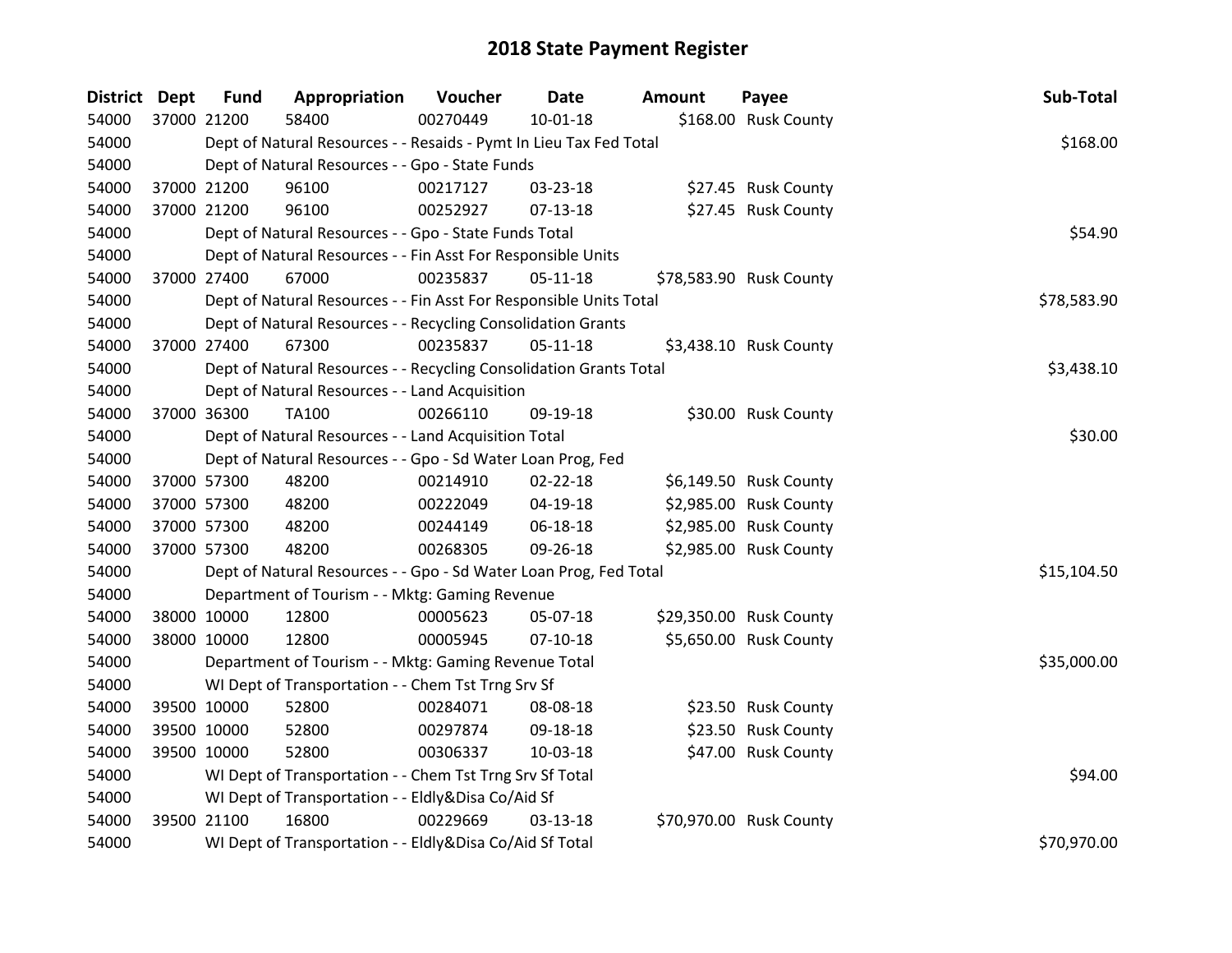| District Dept | <b>Fund</b> | Appropriation                                            | Voucher  | <b>Date</b>    | <b>Amount</b> | Payee                    | Sub-Total    |
|---------------|-------------|----------------------------------------------------------|----------|----------------|---------------|--------------------------|--------------|
| 54000         |             | WI Dept of Transportation - - County Forest Aids         |          |                |               |                          |              |
| 54000         | 39500 21100 | 17000                                                    | 00223744 | $02 - 21 - 18$ |               | \$6,974.58 Rusk County   |              |
| 54000         |             | WI Dept of Transportation - - County Forest Aids Total   |          |                |               |                          | \$6,974.58   |
| 54000         |             | WI Dept of Transportation - - Disastr Damag Aid Sf       |          |                |               |                          |              |
| 54000         | 39500 21100 | 17400                                                    | 00211914 | $01 - 12 - 18$ |               | \$23,792.32 Rusk County  |              |
| 54000         | 39500 21100 | 17400                                                    | 00236612 | 03-30-18       |               | \$3,456.46 Rusk County   |              |
| 54000         | 39500 21100 | 17400                                                    | 00316145 | 10-26-18       |               | \$3,735.92 Rusk County   |              |
| 54000         | 39500 21100 | 17400                                                    | 00316169 | 10-26-18       |               | \$16,003.05 Rusk County  |              |
| 54000         |             | WI Dept of Transportation - - Disastr Damag Aid Sf Total |          |                |               |                          | \$46,987.75  |
| 54000         |             | WI Dept of Transportation - - Tc, Trns Oper Aid Sf       |          |                |               |                          |              |
| 54000         | 39500 21100 | 17700                                                    | 00262834 | 06-13-18       |               | \$60,696.00 Rusk County  |              |
| 54000         | 39500 21100 | 17700                                                    | 00289471 | 08-24-18       |               | \$182,089.00 Rusk County |              |
| 54000         |             | WI Dept of Transportation - - Tc, Trns Oper Aid Sf Total |          |                |               |                          | \$242,785.00 |
| 54000         |             | WI Dept of Transportation - - Trnst/Trns-Rel Aid F       |          |                |               |                          |              |
| 54000         | 39500 21100 | 18200                                                    | 00226409 | 03-01-18       |               | \$101,165.72 Rusk County |              |
| 54000         | 39500 21100 | 18200                                                    | 00236629 | 03-30-18       |               | \$12,179.71 Rusk County  |              |
| 54000         | 39500 21100 | 18200                                                    | 00323531 | $11 - 15 - 18$ |               | \$112,825.33 Rusk County |              |
| 54000         | 39500 21100 | 18200                                                    | 00323532 | 11-15-18       |               | \$114,603.33 Rusk County |              |
| 54000         | 39500 21100 | 18200                                                    | 00323572 | $11 - 15 - 18$ |               | \$111,531.64 Rusk County |              |
| 54000         |             | WI Dept of Transportation - - Trnst/Trns-Rel Aid F Total |          |                |               |                          | \$452,305.73 |
| 54000         |             | WI Dept of Transportation - - Eldly&Disa Aid Fd Fd       |          |                |               |                          |              |
| 54000         | 39500 21100 | 18300                                                    | 00221220 | 02-13-18       |               | \$12,588.43 Rusk County  |              |
| 54000         | 39500 21100 | 18300                                                    | 00297591 | 09-18-18       |               | \$6,157.36 Rusk County   |              |
| 54000         | 39500 21100 | 18300                                                    | 00297593 | 09-18-18       |               | \$7,410.45 Rusk County   |              |
| 54000         | 39500 21100 | 18300                                                    | 00320791 | 11-07-18       |               | \$6,266.55 Rusk County   |              |
| 54000         |             | WI Dept of Transportation - - Eldly&Disa Aid Fd Fd Total |          |                |               |                          | \$32,422.79  |
| 54000         |             | WI Dept of Transportation - - Trans Aids To Co.-Sf       |          |                |               |                          |              |
| 54000         | 39500 21100 | 19000                                                    | 00203666 | $01 - 02 - 18$ |               | \$165,308.41 Rusk County |              |
| 54000         | 39500 21100 | 19000                                                    | 00267874 | 07-02-18       |               | \$330,616.82 Rusk County |              |
| 54000         | 39500 21100 | 19000                                                    | 00301926 | $10 - 01 - 18$ |               | \$165,308.44 Rusk County |              |
| 54000         |             | WI Dept of Transportation - - Trans Aids To Co.-Sf Total |          |                |               |                          | \$661,233.67 |
| 54000         |             | WI Dept of Transportation - - Loc Rd Imp Prg St Fd       |          |                |               |                          |              |
| 54000         | 39500 21100 | 27800                                                    | 00278519 | $07 - 25 - 18$ |               | \$3,887.26 Rusk County   |              |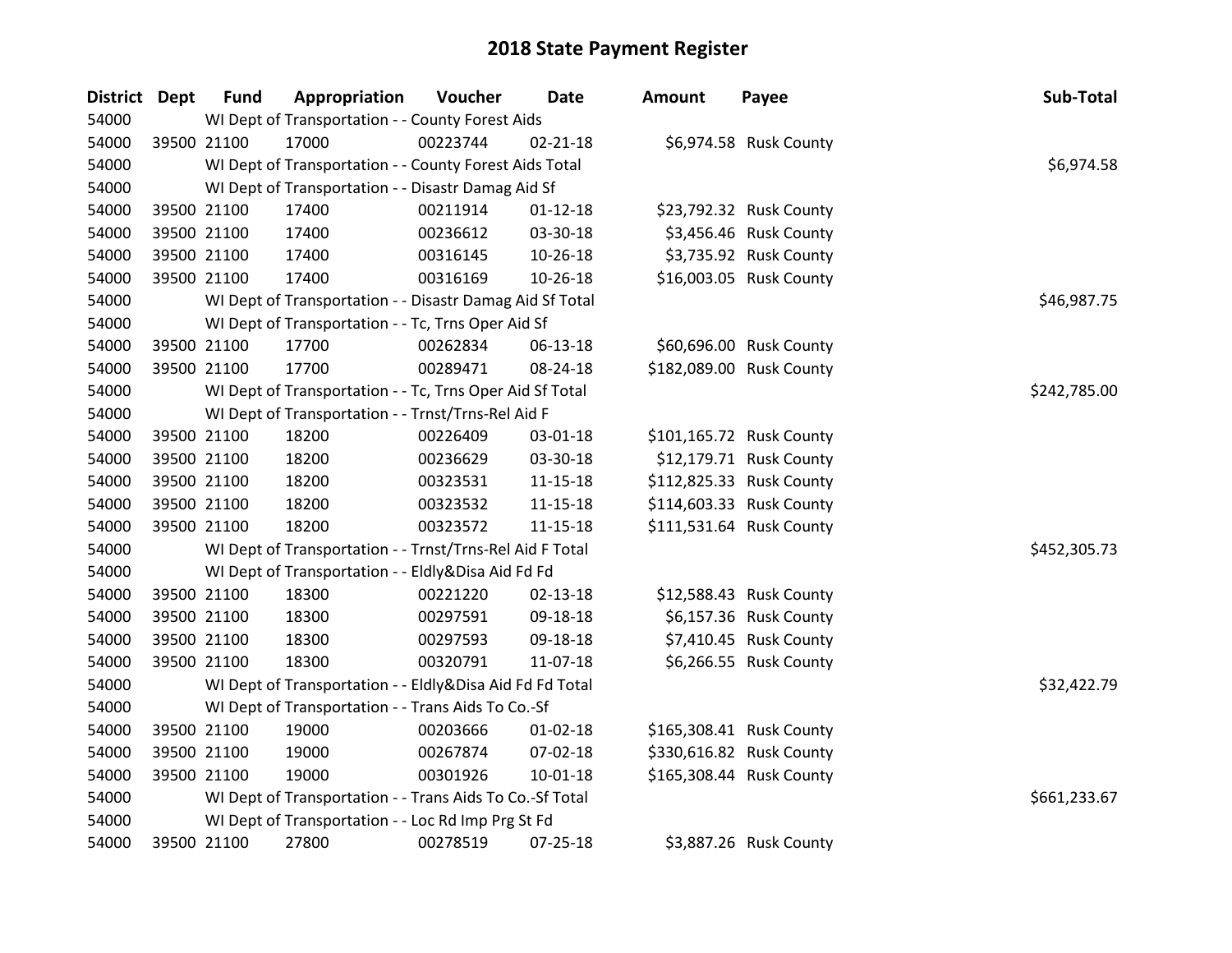| District Dept | <b>Fund</b> | Appropriation                                            | <b>Voucher</b> | <b>Date</b>    | <b>Amount</b> | Payee                    | Sub-Total    |
|---------------|-------------|----------------------------------------------------------|----------------|----------------|---------------|--------------------------|--------------|
| 54000         |             | WI Dept of Transportation - - Loc Rd Imp Prg St Fd Total |                |                |               |                          | \$3,887.26   |
| 54000         |             | WI Dept of Transportation - - St Hwy Rehab, Sf           |                |                |               |                          |              |
| 54000         | 39500 21100 | 36300                                                    | 00308094       | 10-09-18       |               | \$6,252.84 Rusk County   |              |
| 54000         | 39500 21100 | 36300                                                    | 00308095       | 10-09-18       |               | \$1,632.20 Rusk County   |              |
| 54000         |             | WI Dept of Transportation - - St Hwy Rehab, Sf Total     |                |                |               |                          | \$7,885.04   |
| 54000         |             | WI Dept of Transportation - - Hwy Mgmt & Opers Sf        |                |                |               |                          |              |
| 54000         | 39500 21100 | 36500                                                    | 00233062       | 03-23-18       |               | \$14,427.10 Rusk County  |              |
| 54000         | 39500 21100 | 36500                                                    | 00308094       | 10-09-18       |               | \$12,176.81 Rusk County  |              |
| 54000         | 39500 21100 | 36500                                                    | 00308095       | 10-09-18       |               | \$22,635.24 Rusk County  |              |
| 54000         | 39500 21100 | 36500                                                    | 00326873       | 11-28-18       |               | \$9,696.94 Rusk County   |              |
| 54000         | 39500 21100 | 36500                                                    | 00327487       | 11-29-18       |               | \$12,325.68 Rusk County  |              |
| 54000         | 39500 21100 | 36500                                                    | 00327501       | 11-29-18       |               | \$45,508.97 Rusk County  |              |
| 54000         |             | WI Dept of Transportation - - Hwy Mgmt & Opers Sf Total  |                |                |               |                          | \$116,770.74 |
| 54000         |             | WI Dept of Transportation - - Routine Maint Sf           |                |                |               |                          |              |
| 54000         | 39500 21100 | 36800                                                    | 00213321       | $01 - 22 - 18$ |               | \$52,282.22 Rusk County  |              |
| 54000         | 39500 21100 | 36800                                                    | 00223213       | 02-22-18       |               | \$29,058.63 Rusk County  |              |
| 54000         | 39500 21100 | 36800                                                    | 00228295       | 03-07-18       |               | \$43,943.09 Rusk County  |              |
| 54000         | 39500 21100 | 36800                                                    | 00233062       | 03-23-18       |               | \$5,558.73 Rusk County   |              |
| 54000         | 39500 21100 | 36800                                                    | 00238309       | 04-04-18       |               | \$110,064.28 Rusk County |              |
| 54000         | 39500 21100 | 36800                                                    | 00251872       | 05-10-18       |               | \$75,328.06 Rusk County  |              |
| 54000         | 39500 21100 | 36800                                                    | 00256017       | 05-23-18       |               | \$44,278.23 Rusk County  |              |
| 54000         | 39500 21100 | 36800                                                    | 00265450       | 06-20-18       |               | \$78,009.77 Rusk County  |              |
| 54000         | 39500 21100 | 36800                                                    | 00283430       | 08-06-18       |               | \$52,137.92 Rusk County  |              |
| 54000         | 39500 21100 | 36800                                                    | 00308094       | 10-09-18       |               | \$18,943.00 Rusk County  |              |
| 54000         | 39500 21100 | 36800                                                    | 00308095       | 10-09-18       |               | \$8,739.68 Rusk County   |              |
| 54000         | 39500 21100 | 36800                                                    | 00308612       | 10-09-18       |               | \$188,957.56 Rusk County |              |
| 54000         | 39500 21100 | 36800                                                    | 00308614       | 10-09-18       |               | \$2,242.94 Rusk County   |              |
| 54000         | 39500 21100 | 36800                                                    | 00326873       | 11-28-18       |               | \$2,620.47 Rusk County   |              |
| 54000         | 39500 21100 | 36800                                                    | 00327487       | 11-29-18       |               | \$4,788.00 Rusk County   |              |
| 54000         | 39500 21100 | 36800                                                    | 00327501       | 11-29-18       |               | \$14,185.52 Rusk County  |              |
| 54000         |             | WI Dept of Transportation - - Routine Maint Sf Total     |                |                |               |                          | \$731,138.10 |
| 54000         |             | WI Dept of Transportation - - Routine Maint Ff           |                |                |               |                          |              |
| 54000         | 39500 21100 | 38000                                                    | 00213321       | $01 - 22 - 18$ |               | \$2,105.43 Rusk County   |              |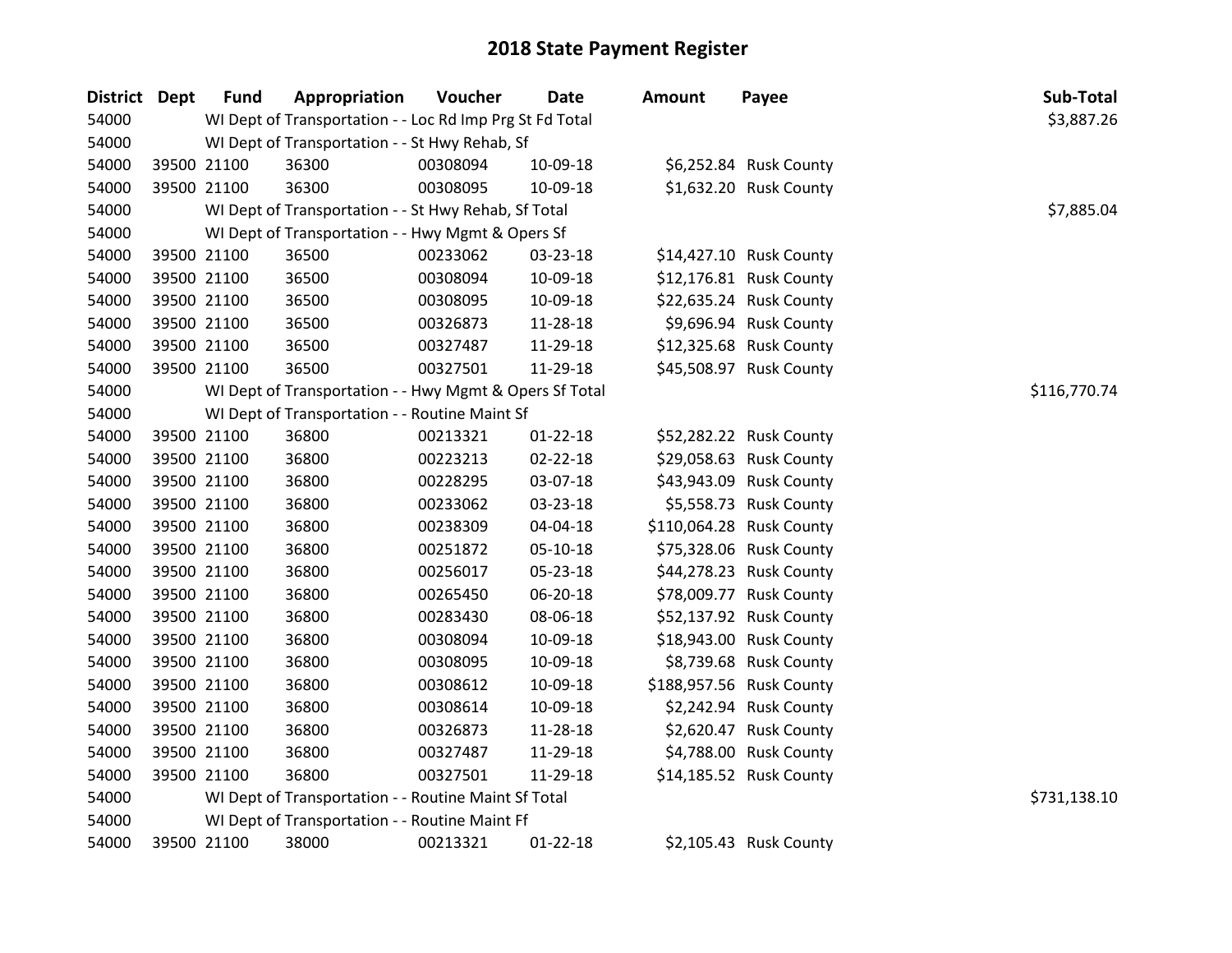| District Dept | <b>Fund</b> | Appropriation                                                      | Voucher  | <b>Date</b>    | <b>Amount</b> | Payee                                                                                                         | Sub-Total      |
|---------------|-------------|--------------------------------------------------------------------|----------|----------------|---------------|---------------------------------------------------------------------------------------------------------------|----------------|
| 54000         | 39500 21100 | 38000                                                              | 00223213 | 02-22-18       |               | \$906.51 Rusk County                                                                                          |                |
| 54000         |             | WI Dept of Transportation - - Routine Maint Ff Total               |          |                |               |                                                                                                               | \$3,011.94     |
| 54000         |             | Department of Corrections - - Corrections Contracts And Agre       |          |                |               |                                                                                                               |                |
| 54000         | 41000 10000 | 11400                                                              | 00205783 | 05-03-18       |               | \$1,646.72 Rusk County                                                                                        |                |
| 54000         | 41000 10000 | 11400                                                              | 00211283 | 05-30-18       |               | \$2,675.92 Rusk County                                                                                        |                |
| 54000         | 41000 10000 | 11400                                                              | 00219558 | 07-03-18       |               | \$360.22 Rusk County                                                                                          |                |
| 54000         | 41000 10000 | 11400                                                              | 00222590 | $07-17-18$     |               | \$2,778.84 Rusk County                                                                                        |                |
| 54000         | 41000 10000 | 11400                                                              | 00233041 | 09-06-18       |               | \$4,116.80 Rusk County                                                                                        |                |
| 54000         | 41000 10000 | 11400                                                              | 00240116 | 10-09-18       |               | \$6,252.72 Rusk County                                                                                        |                |
| 54000         |             | Department of Corrections - - Corrections Contracts And Agre Total |          |                |               |                                                                                                               | \$17,831.22    |
| 54000         |             |                                                                    |          |                |               | Department of Corrections - - Reimbursing Counties For Probation, Extended Supervision And Parole Holds       |                |
| 54000         | 41000 10000 | 11600                                                              | 00246176 | 11-02-18       |               | \$31,657.20 Rusk County                                                                                       |                |
| 54000         |             |                                                                    |          |                |               | Department of Corrections - - Reimbursing Counties For Probation, Extended Supervision And Parole Holds Total | \$31,657.20    |
| 54000         |             | Department of Corrections - - Probation, Parole And Extended       |          |                |               |                                                                                                               |                |
| 54000         | 41000 10000 | 18700                                                              | 00246176 | 11-02-18       |               | \$2,382.80 Rusk County                                                                                        |                |
| 54000         |             | Department of Corrections - - Probation, Parole And Extended Total |          |                |               |                                                                                                               | \$2,382.80     |
| 54000         |             | Department of Health Services - - State/Federal Aids               |          |                |               |                                                                                                               |                |
| 54000         | 43500 10000 | 00000                                                              | 90808    | $01 - 02 - 18$ |               | \$57,482.00 Rusk County                                                                                       |                |
| 54000         | 43500 10000 | 00000                                                              | 90809    | 02-01-18       |               | \$75,569.00 Rusk County                                                                                       |                |
| 54000         | 43500 10000 | 00000                                                              | 90810    | 03-01-18       |               | \$191,871.00 Rusk County                                                                                      |                |
| 54000         | 43500 10000 | 00000                                                              | 90811    | 03-02-18       |               | \$9,085.00 Rusk County                                                                                        |                |
| 54000         | 43500 10000 | 00000                                                              | 90812    | 04-02-18       |               | \$98,620.00 Rusk County                                                                                       |                |
| 54000         | 43500 10000 | 00000                                                              | 90813    | 05-01-18       |               | \$172,567.00 Rusk County                                                                                      |                |
| 54000         | 43500 10000 | 00000                                                              | 90814    | 06-01-18       |               | \$70,974.00 Rusk County                                                                                       |                |
| 54000         | 43500 10000 | 00000                                                              | 90900    | 07-02-18       |               | \$68,357.00 Rusk County                                                                                       |                |
| 54000         | 43500 10000 | 00000                                                              | 90901    | 08-01-18       |               | \$65,930.00 Rusk County                                                                                       |                |
| 54000         | 43500 10000 | 00000                                                              | 90902    | 09-04-18       |               | \$214,385.00 Rusk County                                                                                      |                |
| 54000         | 43500 10000 | 00000                                                              | 90903    | 10-01-18       |               | \$40,825.00 Rusk County                                                                                       |                |
| 54000         | 43500 10000 | 00000                                                              | 90904    | 11-01-18       |               | \$75,282.00 Rusk County                                                                                       |                |
| 54000         | 43500 10000 | 00000                                                              | 90905    | 12-03-18       |               | \$70,568.00 Rusk County                                                                                       |                |
| 54000         |             | Department of Health Services - - State/Federal Aids Total         |          |                |               |                                                                                                               | \$1,211,515.00 |
| 54000         |             | Department of Health Services - - Public Health Dispensaries And   |          |                |               |                                                                                                               |                |
| 54000         | 43500 10000 | 10700                                                              | 00174810 | $01 - 04 - 18$ |               | \$6.13 Rusk County                                                                                            |                |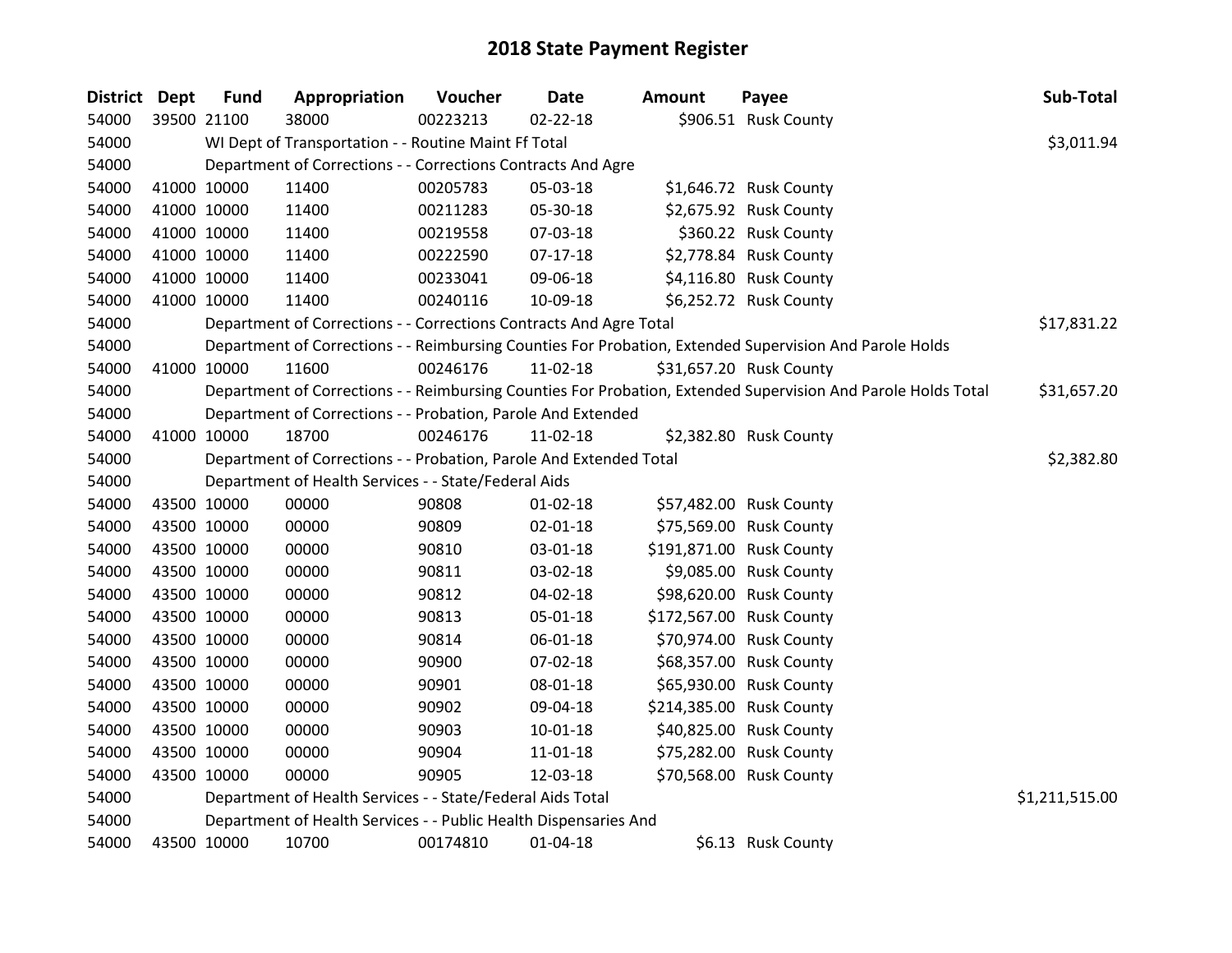| <b>District Dept</b> | <b>Fund</b> | Appropriation                                                                   | Voucher            | Date           | <b>Amount</b> | Payee                   | Sub-Total   |
|----------------------|-------------|---------------------------------------------------------------------------------|--------------------|----------------|---------------|-------------------------|-------------|
| 54000                | 43500 10000 | 10700                                                                           | 00177856           | $01 - 04 - 18$ |               | \$210.59 Rusk County    |             |
| 54000                | 43500 10000 | 10700                                                                           | 00230560           | 09-27-18       |               | \$113.38 Rusk County    |             |
| 54000                | 43500 10000 | 10700                                                                           | 00230565           | 09-27-18       |               | \$132.16 Rusk County    |             |
| 54000                |             | Department of Health Services - - Public Health Dispensaries And Total          |                    |                |               |                         | \$462.26    |
| 54000                |             | Department of Health Services - - Emergency Medical Services, Ai                |                    |                |               |                         |             |
| 54000                | 43500 10000 | 11900                                                                           | 00229432           | 08-31-18       |               | \$5,749.50 Rusk County  |             |
| 54000                |             | Department of Health Services - - Emergency Medical Services, Ai Total          |                    |                |               |                         | \$5,749.50  |
| 54000                |             | Department of Health Services - - Prepaid Medical Transport Reimbursement       |                    |                |               |                         |             |
| 54000                | 43500 10000 | 16300                                                                           | AMBULANCE 11-08-18 |                |               | \$26,474.72 Rusk County |             |
| 54000                |             | Department of Health Services - - Prepaid Medical Transport Reimbursement Total |                    |                |               |                         | \$26,474.72 |
| 54000                |             | Department of Health Services - - General Program Operations                    |                    |                |               |                         |             |
| 54000                | 43500 10000 | 40100                                                                           | 00189052           | 02-28-18       |               | \$1.50 Rusk County      |             |
| 54000                | 43500 10000 | 40100                                                                           | 00213666           | 06-21-18       |               | \$1.50 Rusk County      |             |
| 54000                | 43500 10000 | 40100                                                                           | 00236500           | 10-03-18       |               | \$1.50 Rusk County      |             |
| 54000                | 43500 10000 | 40100                                                                           | 00237748           | $10-10-18$     |               | \$1.00 Rusk County      |             |
| 54000                | 43500 10000 | 40100                                                                           | 00237749           | $10-10-18$     |               | \$15.00 Rusk County     |             |
| 54000                | 43500 10000 | 40100                                                                           | 00245417           | $11 - 14 - 18$ |               | \$1.50 Rusk County      |             |
| 54000                |             | Department of Health Services - - General Program Operations Total              |                    |                |               |                         | \$22.00     |
| 54000                |             | Department of Health Services - - Medical Assistance State Admin                |                    |                |               |                         |             |
| 54000                | 43500 10000 | 44000                                                                           | 00189052           | 02-28-18       |               | \$1.50 Rusk County      |             |
| 54000                | 43500 10000 | 44000                                                                           | 00213666           | $06 - 21 - 18$ |               | \$1.50 Rusk County      |             |
| 54000                | 43500 10000 | 44000                                                                           | 00220053           | $07 - 18 - 18$ |               | \$3.00 Rusk County      |             |
| 54000                | 43500 10000 | 44000                                                                           | 00236500           | 10-03-18       |               | \$1.50 Rusk County      |             |
| 54000                | 43500 10000 | 44000                                                                           | 00237748           | $10-10-18$     |               | \$1.00 Rusk County      |             |
| 54000                | 43500 10000 | 44000                                                                           | 00237749           | $10-10-18$     |               | \$15.00 Rusk County     |             |
| 54000                | 43500 10000 | 44000                                                                           | 00245417           | $11 - 14 - 18$ |               | \$1.50 Rusk County      |             |
| 54000                |             | Department of Health Services - - Medical Assistance State Admin Total          |                    |                |               |                         | \$25.00     |
| 54000                |             | Department of Health Services - - Disability Determination Aids                 |                    |                |               |                         |             |
| 54000                | 43500 10000 | 45900                                                                           | 00182192           | $01 - 24 - 18$ |               | \$96.00 Rusk County     |             |
| 54000                | 43500 10000 | 45900                                                                           | 00197191           | 04-03-18       |               | \$29.00 Rusk County     |             |
| 54000                | 43500 10000 | 45900                                                                           | 00198796           | $04 - 11 - 18$ |               | \$49.00 Rusk County     |             |
| 54000                | 43500 10000 | 45900                                                                           | 00206436           | 05-15-18       |               | \$35.50 Rusk County     |             |
| 54000                | 43500 10000 | 45900                                                                           | 00207628           | 05-22-18       |               | \$85.50 Rusk County     |             |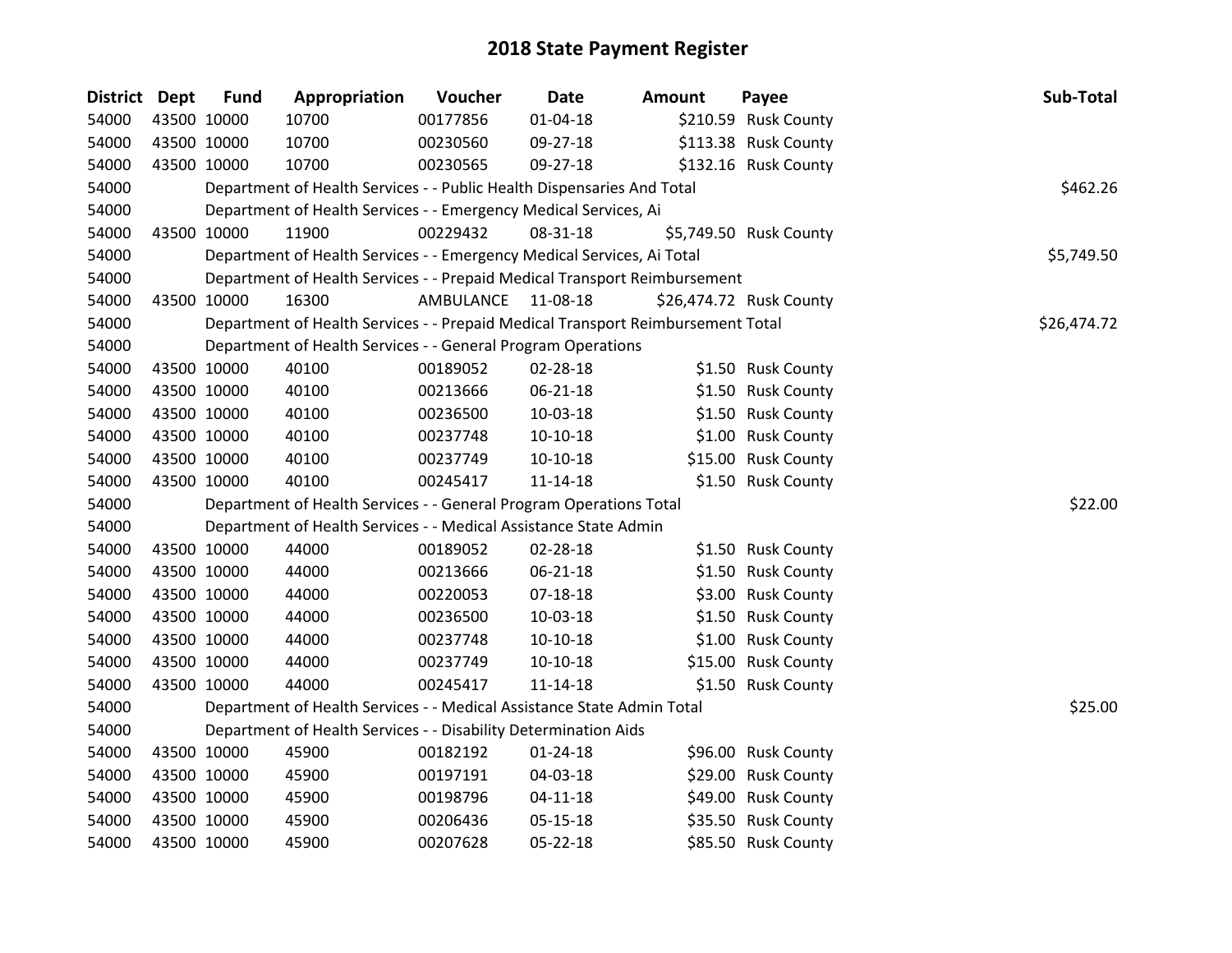| <b>District Dept</b> |             | <b>Fund</b> | Appropriation                                                          | Voucher  | <b>Date</b>    | <b>Amount</b> | Payee                   | Sub-Total |
|----------------------|-------------|-------------|------------------------------------------------------------------------|----------|----------------|---------------|-------------------------|-----------|
| 54000                |             | 43500 10000 | 45900                                                                  | 00213365 | 06-19-18       |               | \$61.50 Rusk County     |           |
| 54000                |             | 43500 10000 | 45900                                                                  | 00213929 | 06-21-18       |               | \$100.00 Rusk County    |           |
| 54000                |             | 43500 10000 | 45900                                                                  | 00218379 | $07-10-18$     |               | \$35.50 Rusk County     |           |
| 54000                |             | 43500 10000 | 45900                                                                  | 00221873 | 07-26-18       |               | \$60.50 Rusk County     |           |
| 54000                |             | 43500 10000 | 45900                                                                  | 00231624 | 09-11-18       |               | \$142.50 Rusk County    |           |
| 54000                |             | 43500 10000 | 45900                                                                  | 00233462 | 09-18-18       |               | \$142.50 Rusk County    |           |
| 54000                |             |             | Department of Health Services - - Disability Determination Aids Total  |          |                |               |                         | \$837.50  |
| 54000                |             |             | Department of Health Services - - Administrative And Support-Fis       |          |                |               |                         |           |
| 54000                |             | 43500 10000 | 82100                                                                  | 00179952 | $01 - 11 - 18$ |               | \$5.00 Rusk County      |           |
| 54000                |             |             | Department of Health Services - - Administrative And Support-Fis Total |          |                |               |                         | \$5.00    |
| 54000                |             |             | Dept of Children and Families - - Milw Child Welfare Svc Collect       |          |                |               |                         |           |
| 54000                |             | 43700 10000 | 12200                                                                  | 00043052 | 08-10-18       |               | \$60.00 Rusk County     |           |
| 54000                |             |             | Dept of Children and Families - - Milw Child Welfare Svc Collect Total |          |                |               |                         | \$60.00   |
| 54000                |             |             | Dept of Children and Families - - Fees For Administrative Servic       |          |                |               |                         |           |
| 54000                |             | 43700 10000 | 23100                                                                  | 00033820 | $01-19-18$     |               | \$10.00 Rusk County     |           |
| 54000                |             | 43700 10000 | 23100                                                                  | 00038279 | $04 - 18 - 18$ |               | \$25.00 Rusk County     |           |
| 54000                |             | 43700 10000 | 23100                                                                  | 00042341 | $07-17-18$     |               | \$10.00 Rusk County     |           |
| 54000                |             | 43700 10000 | 23100                                                                  | 00045807 | 10-18-18       |               | \$20.00 Rusk County     |           |
| 54000                |             |             | Dept of Children and Families - - Fees For Administrative Servic Total |          |                |               |                         | \$65.00   |
| 54000                |             |             | Dept of Children and Families - - General Aids                         |          |                |               |                         |           |
| 54000                |             | 43700 10000 | 99000                                                                  | 00033216 | $01 - 05 - 18$ |               | \$43,949.43 Rusk County |           |
| 54000                |             | 43700 10000 | 99000                                                                  | 00034135 | 01-30-18       |               | \$42,028.13 Rusk County |           |
| 54000                |             | 43700 10000 | 99000                                                                  | 00034328 | 02-05-18       |               | \$17,205.91 Rusk County |           |
| 54000                |             | 43700 10000 | 99000                                                                  | 00034875 | 02-20-18       |               | \$69.45 Rusk County     |           |
| 54000                |             | 43700 10000 | 99000                                                                  | 00035028 | $02 - 21 - 18$ |               | \$98.63 Rusk County     |           |
| 54000                |             | 43700 10000 | 99000                                                                  | 00035131 | $02 - 21 - 18$ |               | \$86.10 Rusk County     |           |
| 54000                |             | 43700 10000 | 99000                                                                  | 00035261 | 02-22-18       |               | \$24,535.36 Rusk County |           |
| 54000                |             | 43700 10000 | 99000                                                                  | 00035662 | 03-05-18       |               | \$80,599.18 Rusk County |           |
| 54000                |             | 43700 10000 | 99000                                                                  | 00037090 | 04-03-18       |               | \$4,980.30 Rusk County  |           |
| 54000                |             | 43700 10000 | 99000                                                                  | 00037588 | 04-05-18       |               | \$37,729.85 Rusk County |           |
| 54000                |             | 43700 10000 | 99000                                                                  | 00037628 | 04-06-18       |               | \$13,651.79 Rusk County |           |
| 54000                |             | 43700 10000 | 99000                                                                  | 00038827 | 04-30-18       |               | \$57,404.50 Rusk County |           |
| 54000                | 43700 10000 |             | 99000                                                                  | 00039203 | 05-07-18       |               | \$22,875.08 Rusk County |           |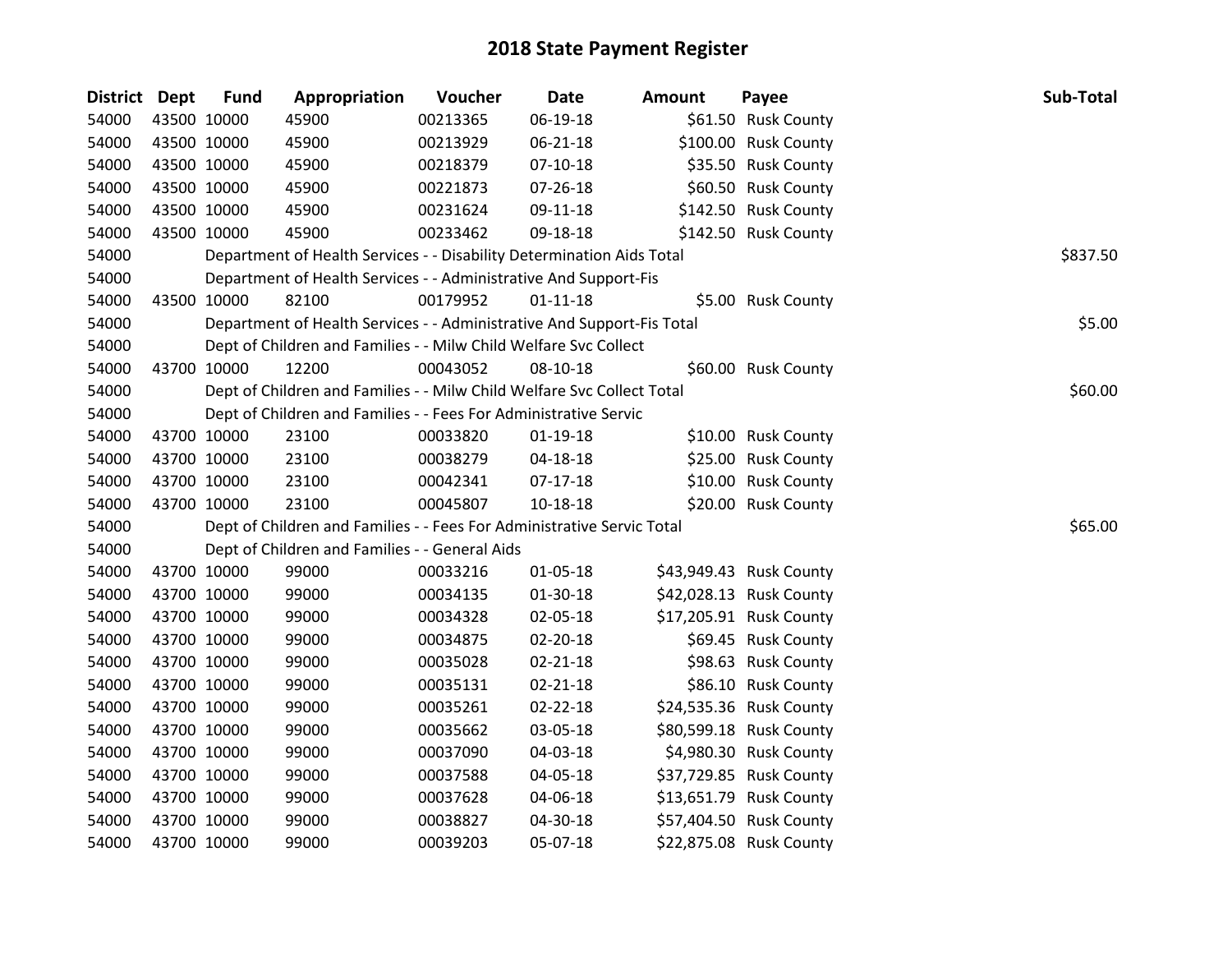| District Dept | <b>Fund</b> | Appropriation                                        | Voucher  | <b>Date</b> | <b>Amount</b> | Payee                    | Sub-Total    |
|---------------|-------------|------------------------------------------------------|----------|-------------|---------------|--------------------------|--------------|
| 54000         | 43700 10000 | 99000                                                | 00039396 | 05-09-18    |               | \$48,844.39 Rusk County  |              |
| 54000         | 43700 10000 | 99000                                                | 00040623 | 06-05-18    |               | \$18,574.50 Rusk County  |              |
| 54000         | 43700 10000 | 99000                                                | 00040664 | 06-05-18    |               | \$7,651.45 Rusk County   |              |
| 54000         | 43700 10000 | 99000                                                | 00041804 | 07-05-18    |               | \$22,417.14 Rusk County  |              |
| 54000         | 43700 10000 | 99000                                                | 00042818 | 07-30-18    |               | \$31,486.00 Rusk County  |              |
| 54000         | 43700 10000 | 99000                                                | 00043024 | 08-02-18    |               | \$237.00 Rusk County     |              |
| 54000         | 43700 10000 | 99000                                                | 00043114 | 08-06-18    |               | \$21,605.67 Rusk County  |              |
| 54000         | 43700 10000 | 99000                                                | 00043385 | 08-14-18    |               | \$5,408.06 Rusk County   |              |
| 54000         | 43700 10000 | 99000                                                | 00043992 | 08-29-18    |               | \$158,222.21 Rusk County |              |
| 54000         | 43700 10000 | 99000                                                | 00044077 | 08-30-18    |               | \$11,775.00 Rusk County  |              |
| 54000         | 43700 10000 | 99000                                                | 00044185 | 09-05-18    |               | \$82,132.83 Rusk County  |              |
| 54000         | 43700 10000 | 99000                                                | 00045394 | 10-05-18    |               | \$49,364.16 Rusk County  |              |
| 54000         | 43700 10000 | 99000                                                | 00046215 | 10-30-18    |               | \$31,435.77 Rusk County  |              |
| 54000         | 43700 10000 | 99000                                                | 00046529 | 11-05-18    |               | \$44,086.44 Rusk County  |              |
| 54000         | 43700 10000 | 99000                                                | 00046703 | 11-09-18    |               | \$6,149.47 Rusk County   |              |
| 54000         | 43700 10000 | 99000                                                | 00047586 | 12-05-18    |               | \$33,197.25 Rusk County  |              |
| 54000         | 43700 10000 | 99000                                                | 00048190 | 12-27-18    |               | \$12,282.16 Rusk County  |              |
| 54000         |             | Dept of Children and Families - - General Aids Total |          |             |               |                          | \$930,083.21 |
| 54000         |             | Dept of Workforce Development - - Ui Admin Fed       |          |             |               |                          |              |
| 54000         | 44500 10000 | 15100                                                | 00142158 | 01-03-18    |               | \$10.00 Rusk County      |              |
| 54000         | 44500 10000 | 15100                                                | 00146839 | 02-02-18    |               | \$20.00 Rusk County      |              |
| 54000         | 44500 10000 | 15100                                                | 00152424 | 03-02-18    |               | \$20.00 Rusk County      |              |
| 54000         | 44500 10000 | 15100                                                | 00157735 | 04-03-18    |               | \$25.00 Rusk County      |              |
| 54000         | 44500 10000 | 15100                                                | 00163054 | 05-02-18    |               | \$25.00 Rusk County      |              |
| 54000         | 44500 10000 | 15100                                                | 00168130 | 06-04-18    |               | \$10.00 Rusk County      |              |
| 54000         | 44500 10000 | 15100                                                | 00173132 | 07-03-18    |               | \$15.00 Rusk County      |              |
| 54000         | 44500 10000 | 15100                                                | 00178378 | 08-02-18    |               | \$30.00 Rusk County      |              |
| 54000         | 44500 10000 | 15100                                                | 00183435 | 09-05-18    |               | \$5.00 Rusk County       |              |
| 54000         | 44500 10000 | 15100                                                | 00188582 | 10-02-18    |               | \$10.00 Rusk County      |              |
| 54000         | 44500 10000 | 15100                                                | 00194644 | 11-02-18    |               | \$15.00 Rusk County      |              |
| 54000         | 44500 10000 | 15100                                                | 00199626 | 12-04-18    |               | \$30.00 Rusk County      |              |
| 54000         |             | Dept of Workforce Development - - Ui Admin Fed Total |          |             |               |                          | \$215.00     |
| F A Q Q Q     |             |                                                      |          |             |               |                          |              |

Dept of Workforce Development - - Wc Ops Uninsured Emplyr Admin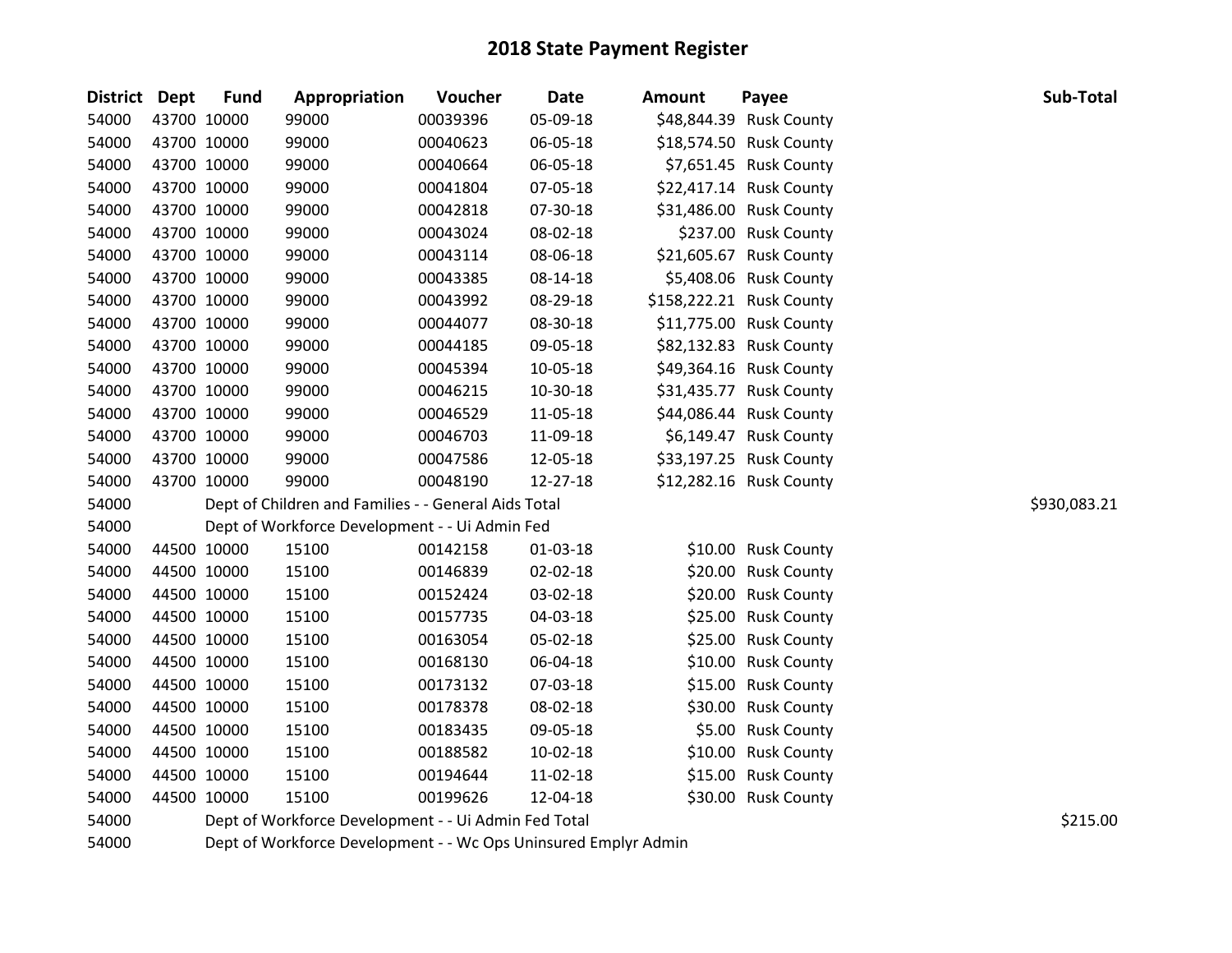| District Dept | <b>Fund</b> | Appropriation                                                         | Voucher  | <b>Date</b>    | <b>Amount</b> | Payee                   | Sub-Total   |
|---------------|-------------|-----------------------------------------------------------------------|----------|----------------|---------------|-------------------------|-------------|
| 54000         | 44500 22700 | 17700                                                                 | 00196764 | $11 - 15 - 18$ |               | \$15.00 Rusk County     |             |
| 54000         |             | Dept of Workforce Development - - Wc Ops Uninsured Emplyr Admin Total |          |                |               |                         | \$15.00     |
| 54000         |             | Department of Justice - - Officer Training Reimbursement              |          |                |               |                         |             |
| 54000         | 45500 10000 | 20200                                                                 | 00057192 | 12-21-18       |               | \$1,575.55 Rusk County  |             |
| 54000         |             | Department of Justice - - Officer Training Reimbursement Total        |          |                |               |                         | \$1,575.55  |
| 54000         |             | Department of Justice - - Crime Laboratories, Dna                     |          |                |               |                         |             |
| 54000         | 45500 10000 | 22100                                                                 | 00049026 | 07-19-18       |               | \$630.00 Rusk County    |             |
| 54000         |             | Department of Justice - - Crime Laboratories, Dna Total               |          |                |               |                         | \$630.00    |
| 54000         |             | Department of Justice - - Law Enforcement Train, Local                |          |                |               |                         |             |
| 54000         | 45500 10000 | 23100                                                                 | 00041355 | 02-01-18       |               | \$1,254.29 Rusk County  |             |
| 54000         | 45500 10000 | 23100                                                                 | 00053695 | 10-18-18       |               | \$4,160.00 Rusk County  |             |
| 54000         |             | Department of Justice - - Law Enforcement Train, Local Total          |          |                |               |                         | \$5,414.29  |
| 54000         |             | Department of Justice - - Federal Aid, Local Assistance               |          |                |               |                         |             |
| 54000         | 45500 10000 | 25100                                                                 | 00040523 | $01 - 18 - 18$ |               | \$2,637.92 Rusk County  |             |
| 54000         | 45500 10000 | 25100                                                                 | 00042981 | 03-08-18       |               | \$1,757.12 Rusk County  |             |
| 54000         | 45500 10000 | 25100                                                                 | 00044281 | 04-06-18       |               | \$3,936.54 Rusk County  |             |
| 54000         | 45500 10000 | 25100                                                                 | 00047540 | 06-25-18       |               | \$746.22 Rusk County    |             |
| 54000         | 45500 10000 | 25100                                                                 | 00052152 | 09-25-18       |               | \$3,189.92 Rusk County  |             |
| 54000         | 45500 10000 | 25100                                                                 | 00056081 | 11-30-18       |               | \$1,318.65 Rusk County  |             |
| 54000         | 45500 10000 | 25100                                                                 | 00057580 | 12-27-18       |               | \$1,730.88 Rusk County  |             |
| 54000         |             | Department of Justice - - Federal Aid, Local Assistance Total         |          |                |               |                         | \$15,317.25 |
| 54000         |             | Department of Justice - - Alt Prosecution Alcohol Drugs               |          |                |               |                         |             |
| 54000         | 45500 10000 | 27100                                                                 | 00047517 | 06-25-18       |               | \$14,640.17 Rusk County |             |
| 54000         | 45500 10000 | 27100                                                                 | 00050353 | 08-14-18       |               | \$23,518.07 Rusk County |             |
| 54000         |             | Department of Justice - - Alt Prosecution Alcohol Drugs Total         |          |                |               |                         | \$38,158.24 |
| 54000         |             | Department of Justice - - Alternatives To Prosecution                 |          |                |               |                         |             |
| 54000         | 45500 10000 | 28500                                                                 | 00042454 | 03-01-18       |               | \$38,059.44 Rusk County |             |
| 54000         |             | Department of Justice - - Alternatives To Prosecution Total           |          |                |               |                         | \$38,059.44 |
| 54000         |             | Department of Justice - - Crime Victim Witness Assist                 |          |                |               |                         |             |
| 54000         | 45500 10000 | 53200                                                                 | 00043075 | 03-06-18       |               | \$9,243.65 Rusk County  |             |
| 54000         | 45500 10000 | 53200                                                                 | 00049134 | 07-19-18       |               | \$10,357.37 Rusk County |             |
| 54000         |             | Department of Justice - - Crime Victim Witness Assist Total           |          |                |               |                         | \$19,601.02 |
| 54000         |             | Department of Justice - - Federal Aid, Victim Assistance              |          |                |               |                         |             |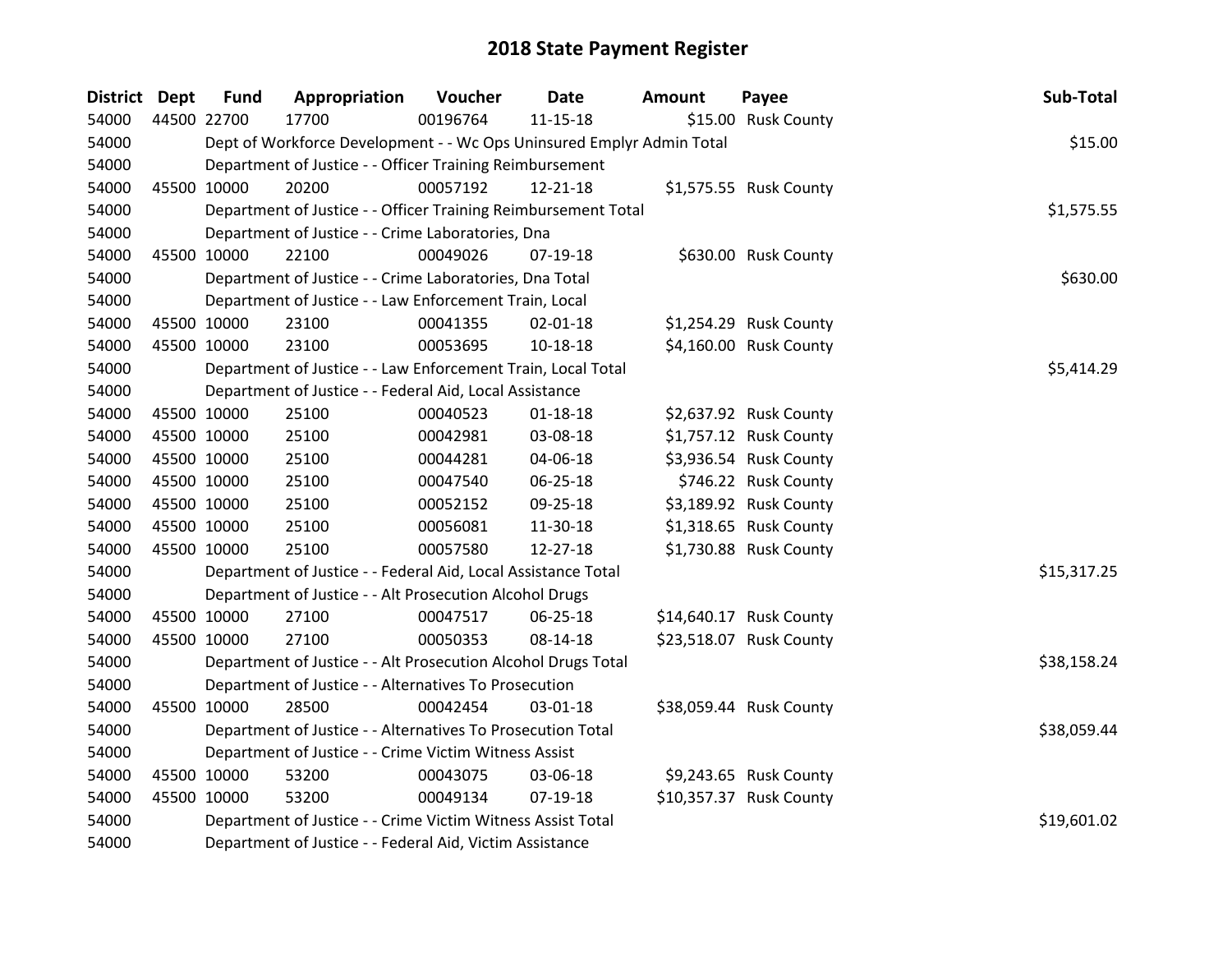| <b>District</b> | <b>Dept</b> | <b>Fund</b> | Appropriation                                                           | Voucher  | <b>Date</b>    | <b>Amount</b> | Payee                   | Sub-Total   |
|-----------------|-------------|-------------|-------------------------------------------------------------------------|----------|----------------|---------------|-------------------------|-------------|
| 54000           |             | 45500 10000 | 54200                                                                   | 00042163 | $02 - 21 - 18$ |               | \$4,673.00 Rusk County  |             |
| 54000           |             | 45500 10000 | 54200                                                                   | 00046630 | 05-29-18       |               | \$7,760.00 Rusk County  |             |
| 54000           |             | 45500 10000 | 54200                                                                   | 00051195 | 09-05-18       |               | \$6,056.00 Rusk County  |             |
| 54000           |             | 45500 10000 | 54200                                                                   | 00056051 | 11-30-18       |               | \$7,199.00 Rusk County  |             |
| 54000           |             | 45500 10000 | 54200                                                                   | 00056084 | 12-03-18       |               | \$4,897.00 Rusk County  |             |
| 54000           |             |             | Department of Justice - - Federal Aid, Victim Assistance Total          |          |                |               |                         | \$30,585.00 |
| 54000           |             |             | Department of Military Affairs - - Local Emer Planning Grants           |          |                |               |                         |             |
| 54000           |             | 46500 10000 | 33700                                                                   | 00045741 | 07-02-18       |               | \$3,280.96 Rusk County  |             |
| 54000           |             |             | Department of Military Affairs - - Local Emer Planning Grants Total     |          |                |               |                         | \$3,280.96  |
| 54000           |             |             | Department of Military Affairs - - Federal Aid, Local Assistance        |          |                |               |                         |             |
| 54000           |             | 46500 10000 | 34200                                                                   | 00038104 | 01-30-18       |               | \$15,947.81 Rusk County |             |
| 54000           |             | 46500 10000 | 34200                                                                   | 00046387 | $07-13-18$     |               | \$3,279.09 Rusk County  |             |
| 54000           |             | 46500 10000 | 34200                                                                   | 00048216 | 08-29-18       |               | \$15,897.42 Rusk County |             |
| 54000           |             |             | Department of Military Affairs - - Federal Aid, Local Assistance Total  |          |                |               |                         | \$35,124.32 |
| 54000           |             |             | Department of Military Affairs - - St Emerg Response Bd Grant Pif       |          |                |               |                         |             |
| 54000           |             | 46500 27200 | 36400                                                                   | 00038220 | $01-30-18$     |               | \$3,343.28 Rusk County  |             |
| 54000           |             |             | Department of Military Affairs - - St Emerg Response Bd Grant Pif Total |          |                |               |                         | \$3,343.28  |
| 54000           |             |             | Department of Military Affairs - - Major Disaster Assist; Pif           |          |                |               |                         |             |
| 54000           |             | 46500 27200 | 36500                                                                   | 00046693 | 07-19-18       |               | \$6,439.15 Rusk County  |             |
| 54000           |             | 46500 27200 | 36500                                                                   | 00047073 | 07-31-18       |               | \$53,882.65 Rusk County |             |
| 54000           |             |             | Department of Military Affairs - - Major Disaster Assist; Pif Total     |          |                |               |                         | \$60,321.80 |
| 54000           |             |             | Department of Veterans Affairs - - Grants To Counties                   |          |                |               |                         |             |
| 54000           |             | 48500 15200 | 12700                                                                   | 00043063 | $02 - 16 - 18$ |               | \$850.00 Rusk County    |             |
| 54000           |             |             | Department of Veterans Affairs - - Grants To Counties Total             |          |                |               |                         | \$850.00    |
| 54000           |             |             | Department of Veterans Affairs - - County Grants                        |          |                |               |                         |             |
| 54000           |             | 48500 58200 | 26700                                                                   | 00043063 | $02 - 16 - 18$ |               | \$3,825.00 Rusk County  |             |
| 54000           |             |             | Department of Veterans Affairs - - County Grants Total                  |          |                |               |                         | \$3,825.00  |
| 54000           |             |             | Department of Veterans Affairs - - Veterans Transportation Grant        |          |                |               |                         |             |
| 54000           |             | 48500 58200 | 28000                                                                   | 00056419 | 11-16-18       |               | \$3,201.77 Rusk County  |             |
| 54000           |             |             | Department of Veterans Affairs - - Veterans Transportation Grant Total  |          |                |               |                         | \$3,201.77  |
| 54000           |             |             | Department of Veterans Affairs - - County Grants                        |          |                |               |                         |             |
| 54000           |             | 48500 58300 | 37000                                                                   | 00043063 | $02 - 16 - 18$ |               | \$3,825.00 Rusk County  |             |
| 54000           |             |             | Department of Veterans Affairs - - County Grants Total                  |          |                |               |                         | \$3,825.00  |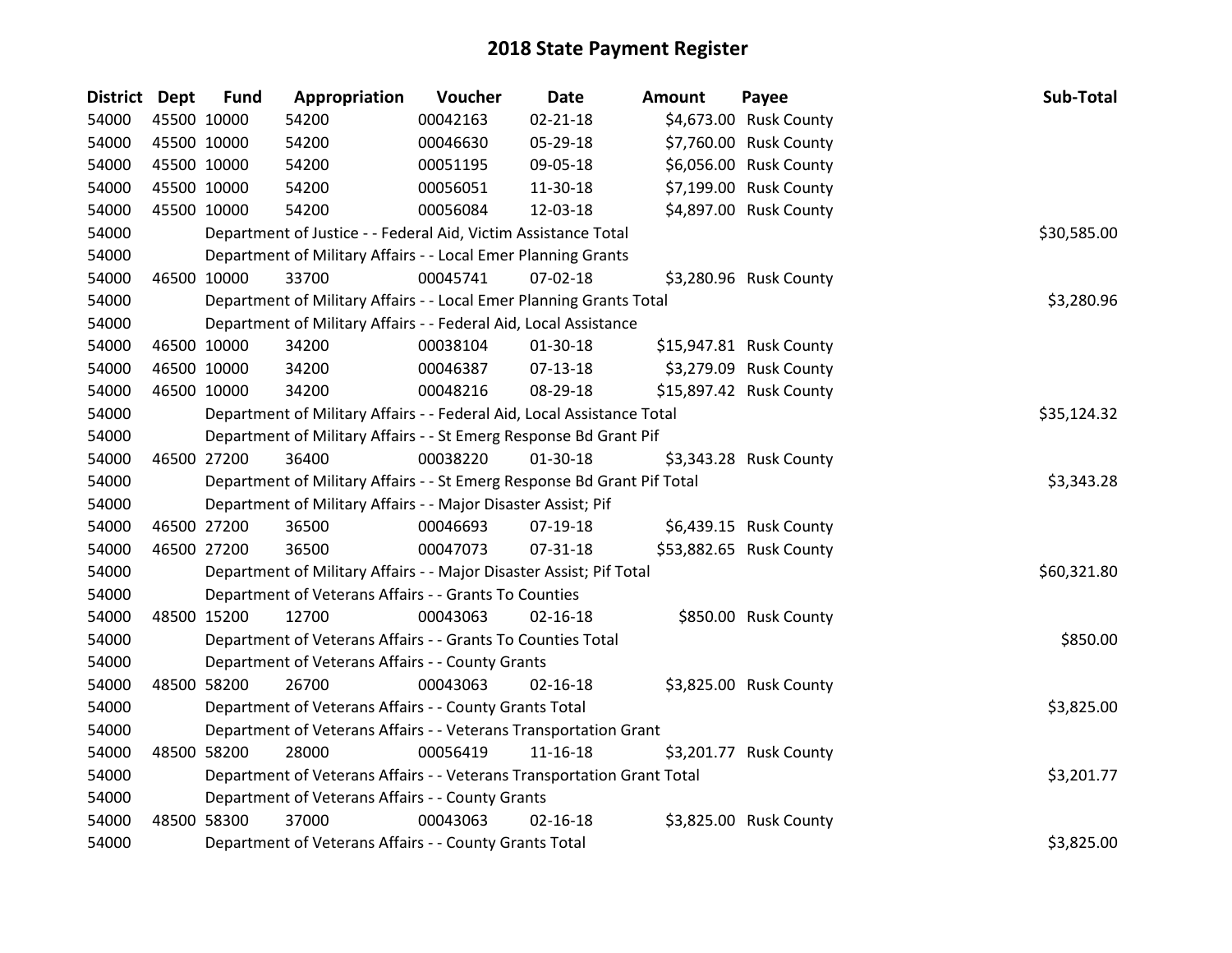| District Dept | <b>Fund</b> | Appropriation                                                        | Voucher  | Date           | <b>Amount</b> | Payee                   | Sub-Total   |
|---------------|-------------|----------------------------------------------------------------------|----------|----------------|---------------|-------------------------|-------------|
| 54000         |             | Department of Administration - - Federal Aid, Local Assistance       |          |                |               |                         |             |
| 54000         | 50500 10000 | 15500                                                                | 00071355 | 01-30-18       |               | \$1,606.75 Rusk County  |             |
| 54000         | 50500 10000 | 15500                                                                | 00073917 | 03-01-18       |               | \$3,726.28 Rusk County  |             |
| 54000         | 50500 10000 | 15500                                                                | 00076284 | 03-29-18       |               | \$1,384.78 Rusk County  |             |
| 54000         | 50500 10000 | 15500                                                                | 00079099 | 05-01-18       |               | \$2,150.70 Rusk County  |             |
| 54000         | 50500 10000 | 15500                                                                | 00081329 | 05-30-18       |               | \$1,821.70 Rusk County  |             |
| 54000         | 50500 10000 | 15500                                                                | 00083979 | 06-29-18       |               | \$1,616.78 Rusk County  |             |
| 54000         | 50500 10000 | 15500                                                                | 00085829 | 07-31-18       |               | \$1,657.65 Rusk County  |             |
| 54000         | 50500 10000 | 15500                                                                | 00087437 | 08-29-18       |               | \$1,525.11 Rusk County  |             |
| 54000         | 50500 10000 | 15500                                                                | 00089326 | $10 - 01 - 18$ |               | \$3,642.01 Rusk County  |             |
| 54000         | 50500 10000 | 15500                                                                | 00091268 | 10-30-18       |               | \$5,177.04 Rusk County  |             |
| 54000         | 50500 10000 | 15500                                                                | 00093751 | 12-17-18       |               | \$2,665.28 Rusk County  |             |
| 54000         | 50500 10000 | 15500                                                                | 00094463 | 12-31-18       |               | \$1,784.56 Rusk County  |             |
| 54000         |             | Department of Administration - - Federal Aid, Local Assistance Total |          |                |               |                         | \$28,758.64 |
| 54000         |             | Department of Administration - - Low-Income Assistance Grants        |          |                |               |                         |             |
| 54000         | 50500 23500 | 37100                                                                | 00071355 | 01-30-18       |               | \$2,091.03 Rusk County  |             |
| 54000         | 50500 23500 | 37100                                                                | 00073917 | 03-01-18       |               | \$6,067.55 Rusk County  |             |
| 54000         | 50500 23500 | 37100                                                                | 00076284 | 03-29-18       |               | \$1,199.57 Rusk County  |             |
| 54000         | 50500 23500 | 37100                                                                | 00079099 | 05-01-18       |               | \$1,435.47 Rusk County  |             |
| 54000         | 50500 23500 | 37100                                                                | 00081329 | 05-30-18       |               | \$1,201.75 Rusk County  |             |
| 54000         | 50500 23500 | 37100                                                                | 00083979 | 06-29-18       |               | \$930.13 Rusk County    |             |
| 54000         | 50500 23500 | 37100                                                                | 00085829 | 07-31-18       |               | \$189.96 Rusk County    |             |
| 54000         | 50500 23500 | 37100                                                                | 00087437 | 08-29-18       |               | \$75.60 Rusk County     |             |
| 54000         | 50500 23500 | 37100                                                                | 00089326 | $10 - 01 - 18$ |               | \$320.51 Rusk County    |             |
| 54000         | 50500 23500 | 37100                                                                | 00091268 | 10-30-18       |               | \$719.15 Rusk County    |             |
| 54000         | 50500 23500 | 37100                                                                | 00093751 | 12-17-18       |               | \$3,446.82 Rusk County  |             |
| 54000         | 50500 23500 | 37100                                                                | 00094463 | 12-31-18       |               | \$2,279.20 Rusk County  |             |
| 54000         |             | Department of Administration - - Low-Income Assistance Grants Total  |          |                |               |                         | \$19,956.74 |
| 54000         |             | Department of Administration - - Land                                |          |                |               |                         |             |
| 54000         | 50500 26900 | 16600                                                                | 00071398 | 02-02-18       |               | \$25,000.00 Rusk County |             |
| 54000         |             | Department of Administration - - Land Total                          |          |                |               |                         | \$25,000.00 |
| 54000         |             | Department of Administration - - Land Information Program; Loca      |          |                |               |                         |             |
| 54000         | 50500 26900 | 17300                                                                | 00073069 | 02-22-18       |               | \$1,000.00 Rusk County  |             |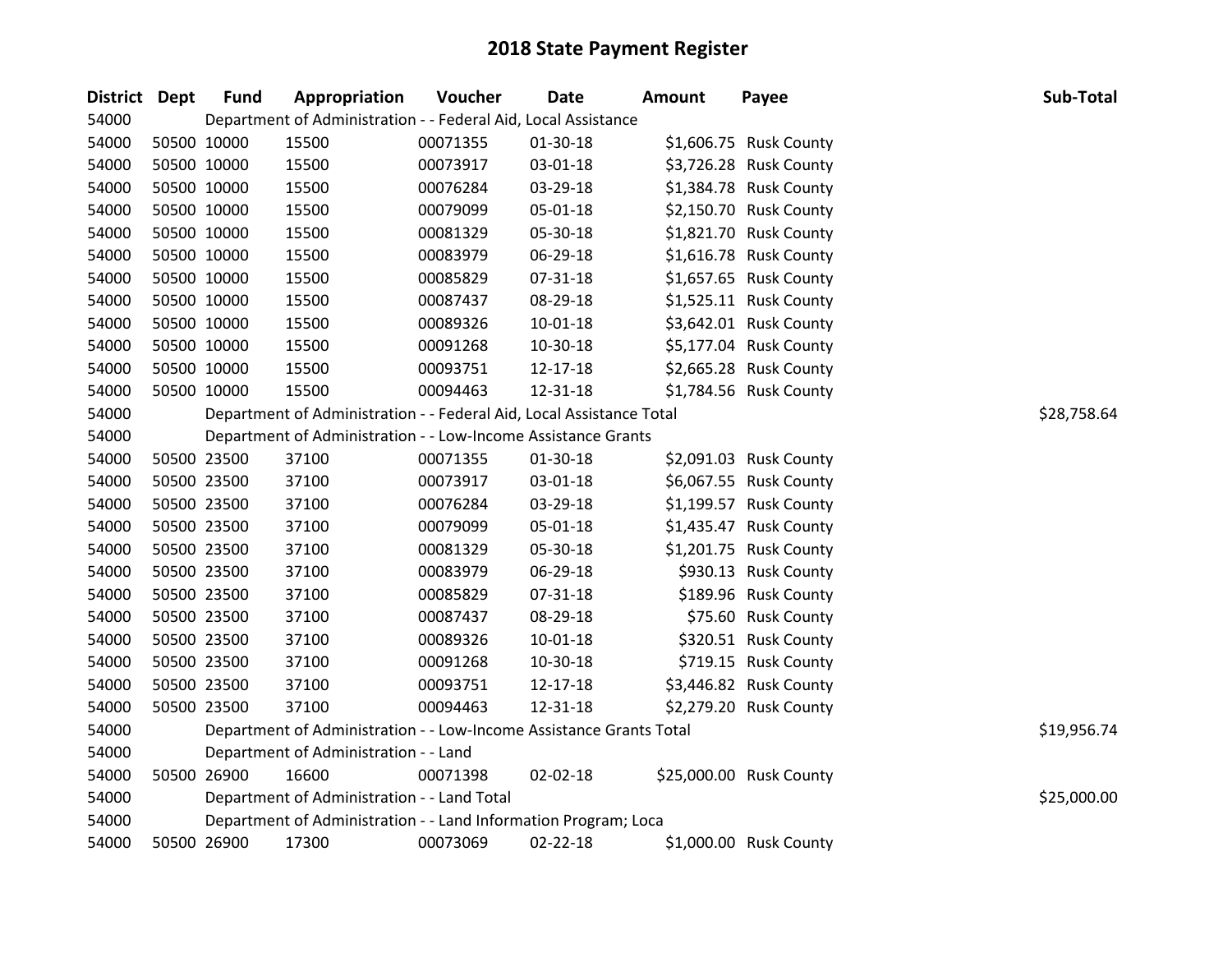| District Dept | <b>Fund</b> | Appropriation                                                         | Voucher  | Date           | <b>Amount</b> | Payee                   | Sub-Total    |
|---------------|-------------|-----------------------------------------------------------------------|----------|----------------|---------------|-------------------------|--------------|
| 54000         | 50500 26900 | 17300                                                                 | 00075541 | 03-20-18       |               | \$73,136.00 Rusk County |              |
| 54000         | 50500 26900 | 17300                                                                 | 00081371 | 05-31-18       |               | \$25,000.00 Rusk County |              |
| 54000         | 50500 26900 | 17300                                                                 | 00088075 | 09-11-18       |               | \$25,000.00 Rusk County |              |
| 54000         |             | Department of Administration - - Land Information Program; Loca Total |          |                |               |                         | \$124,136.00 |
| 54000         |             | Public Defender Board - - Trial Representation                        |          |                |               |                         |              |
| 54000         | 55000 10000 | 10300                                                                 | 00147959 | 07-05-18       |               | \$19.63 Rusk County     |              |
| 54000         | 55000 10000 | 10300                                                                 | 00148851 | $07-13-18$     |               | \$2.00 Rusk County      |              |
| 54000         |             | Public Defender Board - - Trial Representation Total                  |          |                |               |                         | \$21.63      |
| 54000         |             | Public Defender Board - - Private Bar Reimbursement                   |          |                |               |                         |              |
| 54000         | 55000 10000 | 10400                                                                 | 00132473 | 03-14-18       |               | \$312.00 Rusk County    |              |
| 54000         | 55000 10000 | 10400                                                                 | 00136800 | $04 - 13 - 18$ |               | \$188.00 Rusk County    |              |
| 54000         |             | Public Defender Board - - Private Bar Reimbursement Total             |          |                |               |                         | \$500.00     |
| 54000         |             | Public Defender Board - - Transcript, Discovery And Int               |          |                |               |                         |              |
| 54000         | 55000 10000 | 10600                                                                 | 00128210 | 02-13-18       |               | \$3,343.60 Rusk County  |              |
| 54000         | 55000 10000 | 10600                                                                 | 00134013 | 03-26-18       |               | \$6.48 Rusk County      |              |
| 54000         | 55000 10000 | 10600                                                                 | 00135334 | 04-04-18       |               | \$20.88 Rusk County     |              |
| 54000         | 55000 10000 | 10600                                                                 | 00141073 | 05-08-18       |               | \$16.91 Rusk County     |              |
| 54000         | 55000 10000 | 10600                                                                 | 00147529 | 06-15-18       |               | \$118.90 Rusk County    |              |
| 54000         | 55000 10000 | 10600                                                                 | 00150683 | $07-10-18$     |               | \$75.50 Rusk County     |              |
| 54000         | 55000 10000 | 10600                                                                 | 00152571 | 07-19-18       |               | \$98.90 Rusk County     |              |
| 54000         | 55000 10000 | 10600                                                                 | 00160349 | 09-11-18       |               | \$67.30 Rusk County     |              |
| 54000         | 55000 10000 | 10600                                                                 | 00162882 | 09-26-18       |               | \$8.40 Rusk County      |              |
| 54000         |             | Public Defender Board - - Transcript, Discovery And Int Total         |          |                |               |                         | \$3,756.87   |
| 54000         |             | Department of Revenue - - General Program Operations                  |          |                |               |                         |              |
| 54000         | 56600 10000 | 10100                                                                 | 00083455 | $02 - 14 - 18$ |               | \$80.00 Rusk County     |              |
| 54000         | 56600 10000 | 10100                                                                 | 00084558 | 02-23-18       |               | \$210.50 Rusk County    |              |
| 54000         | 56600 10000 | 10100                                                                 | 00104879 | 08-03-18       |               | \$210.50 Rusk County    |              |
| 54000         | 56600 10000 | 10100                                                                 | 00106442 | $07-19-18$     |               | \$175.00 Rusk County    |              |
| 54000         |             | Department of Revenue - - General Program Operations Total            |          |                |               |                         | \$676.00     |
| 54000         |             | Circuit Courts - - Circuit Court Costs                                |          |                |               |                         |              |
| 54000         | 62500 10000 | 10500                                                                 | 00000520 | 01-09-18       |               | \$26,137.00 Rusk County |              |
| 54000         | 62500 10000 | 10500                                                                 | 00000621 | $02 - 27 - 18$ |               | \$256.68 Rusk County    |              |
| 54000         | 62500 10000 | 10500                                                                 | 00000740 | 04-26-18       |               | \$473.36 Rusk County    |              |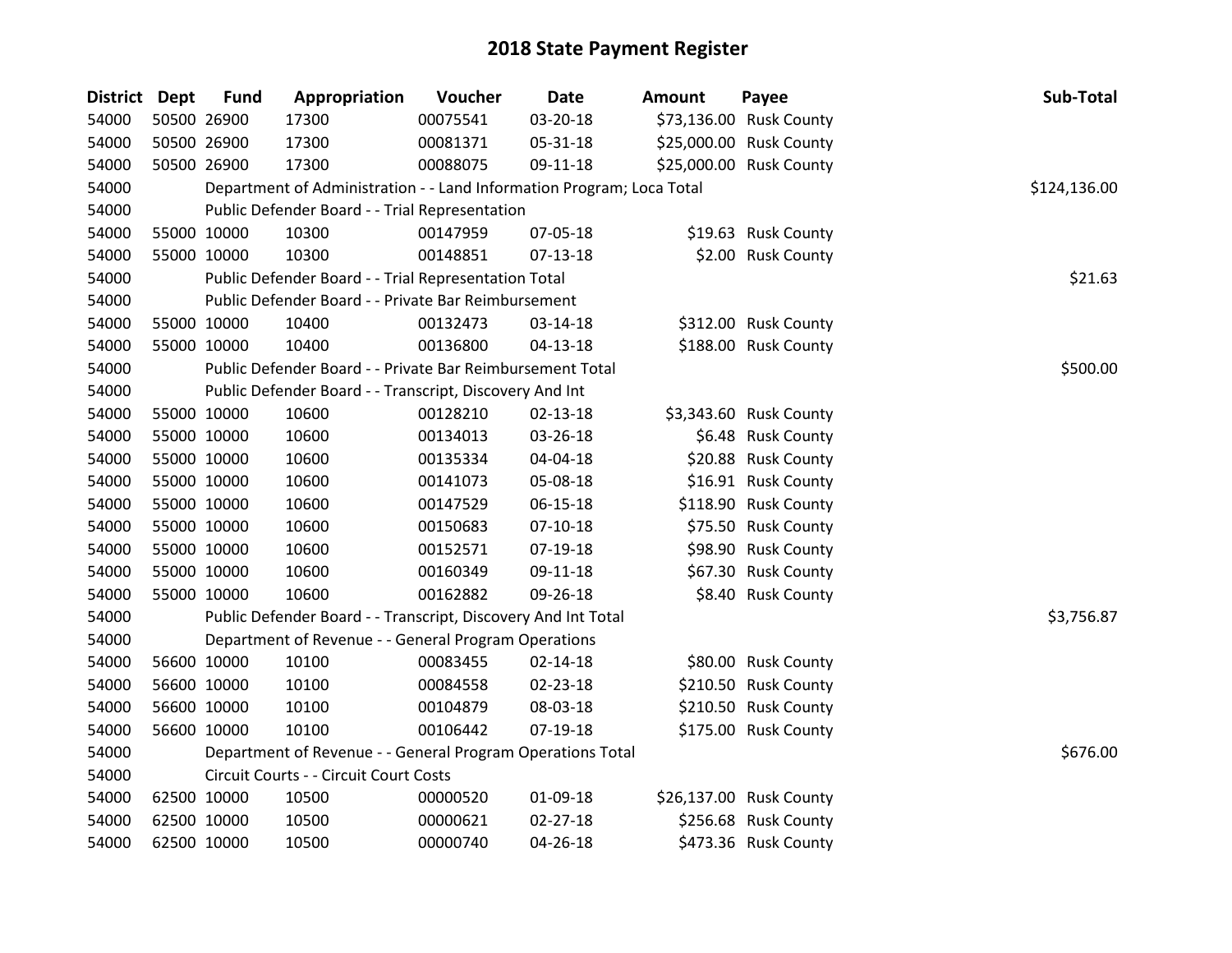| <b>District</b>    | Dept | <b>Fund</b> | Appropriation                                                         | Voucher  | Date           | <b>Amount</b>              | Payee                    | Sub-Total       |
|--------------------|------|-------------|-----------------------------------------------------------------------|----------|----------------|----------------------------|--------------------------|-----------------|
| 54000              |      | 62500 10000 | 10500                                                                 | 00000994 | 08-24-18       |                            | \$42,692.03 Rusk County  |                 |
| 54000              |      |             | Circuit Courts - - Circuit Court Costs Total                          |          |                |                            |                          | \$69,559.07     |
| 54000              |      |             | Circuit Courts - - Court Interpreters                                 |          |                |                            |                          |                 |
| 54000              |      | 62500 10000 | 12100                                                                 | 00000548 | $01 - 11 - 18$ |                            | \$80.00 Rusk County      |                 |
| 54000              |      |             | Circuit Courts - - Court Interpreters Total                           |          |                |                            |                          | \$80.00         |
| 54000              |      |             | Shared Revenue and Tax Relief - - County And Municipal Aid            |          |                |                            |                          |                 |
| 54000              |      | 83500 10000 | 10500                                                                 | 00034031 | 07-23-18       |                            | \$147,097.25 Rusk County |                 |
| 54000              |      | 83500 10000 | 10500                                                                 | 00036917 | 11-19-18       |                            | \$807,076.37 Rusk County |                 |
| 54000              |      |             | Shared Revenue and Tax Relief - - County And Municipal Aid Total      |          |                |                            |                          | \$954,173.62    |
| 54000              |      |             | Shared Revenue and Tax Relief - - Exempt Computer Aid                 |          |                |                            |                          |                 |
| 54000              |      | 83500 10000 | 10900                                                                 | 00029923 | $07 - 23 - 18$ |                            | \$8,576.24 Rusk County   |                 |
| 54000              |      |             | Shared Revenue and Tax Relief - - Exempt Computer Aid Total           |          |                |                            |                          | \$8,576.24      |
| 54000              |      |             | Shared Revenue and Tax Relief - - Utility Aid                         |          |                |                            |                          |                 |
| 54000              |      | 83500 10000 | 11000                                                                 | 00034031 | $07 - 23 - 18$ |                            | \$24,552.84 Rusk County  |                 |
| 54000              |      | 83500 10000 | 11000                                                                 | 00036917 | 11-19-18       |                            | \$123,986.76 Rusk County |                 |
| 54000              |      |             | Shared Revenue and Tax Relief - - Utility Aid Total                   |          |                |                            |                          | \$148,539.60    |
| 54000              |      |             | Shared Revenue and Tax Relief - - School Lvy Tx/First Dollar Cr       |          |                |                            |                          |                 |
| 54000              |      | 83500 10000 | 30200                                                                 | 00029683 | 07-23-18       |                            | \$722,331.99 Rusk County |                 |
| 54000              |      | 83500 10000 | 30200                                                                 | 00029831 | 07-23-18       | \$2,554,863.82 Rusk County |                          |                 |
| 54000              |      |             | Shared Revenue and Tax Relief - - School Lvy Tx/First Dollar Cr Total |          |                |                            |                          | \$3,277,195.81  |
| 54000              |      |             | Shared Revenue and Tax Relief - - Lottery & Gaming Credit             |          |                |                            |                          |                 |
| 54000              |      | 83500 52100 | 36300                                                                 | 00027198 | 03-26-18       |                            | \$575,354.16 Rusk County |                 |
| 54000              |      |             | Shared Revenue and Tax Relief - - Lottery & Gaming Credit Total       |          |                |                            |                          | \$575,354.16    |
| <b>54000 Total</b> |      |             |                                                                       |          |                |                            |                          | \$10,777,949.82 |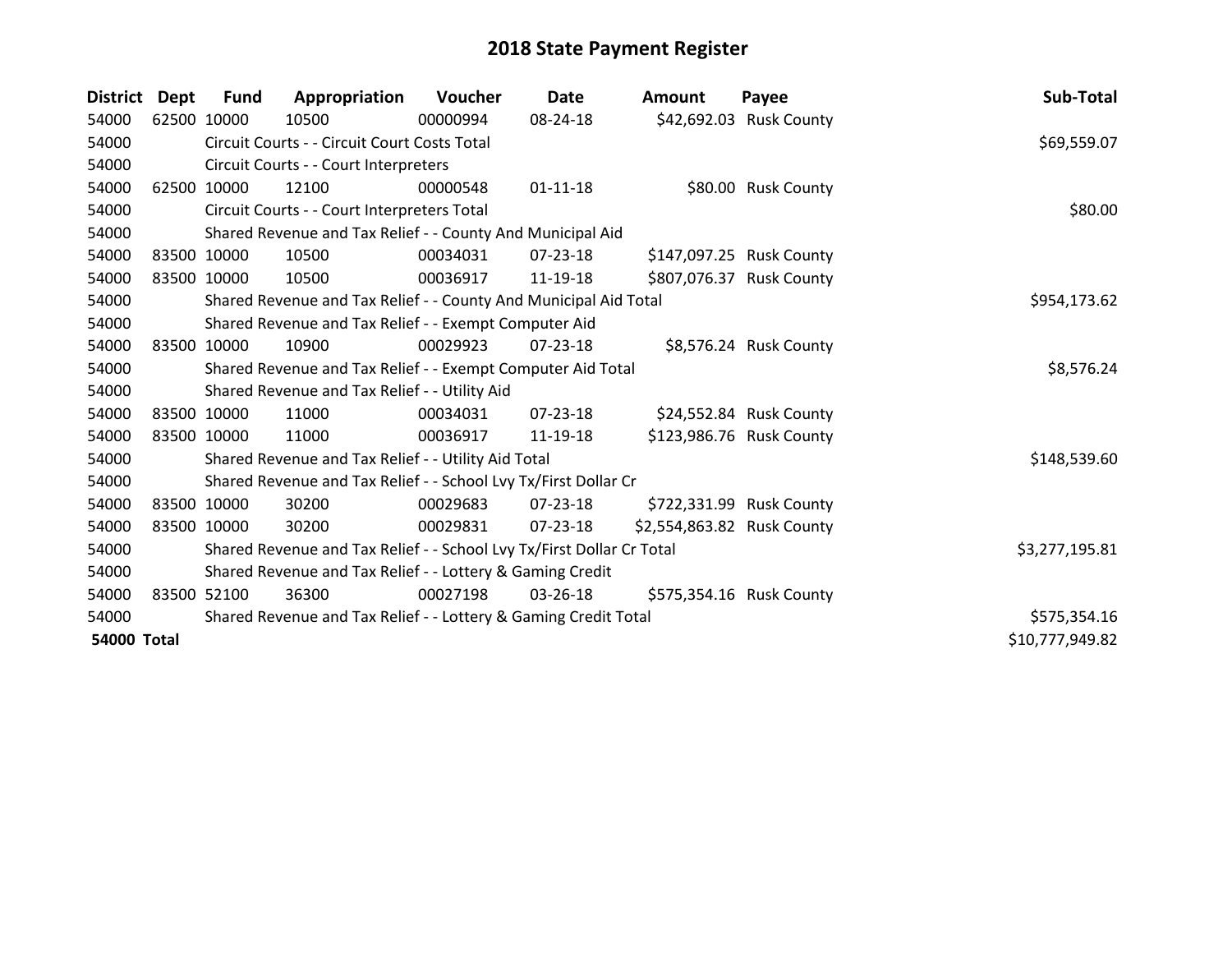| <b>District</b> | <b>Dept</b> | <b>Fund</b> | Appropriation                                                      | Voucher    | Date           | <b>Amount</b> | Payee                       | Sub-Total    |
|-----------------|-------------|-------------|--------------------------------------------------------------------|------------|----------------|---------------|-----------------------------|--------------|
| 54002           |             |             | Dept of Safety & Prof Services - - Fire Dues Distribution          |            |                |               |                             |              |
| 54002           | 16500       | 10000       | 22500                                                              | 00022386   | $07 - 25 - 18$ |               | \$1,349.65 Town Of Atlanta  |              |
| 54002           |             |             | Dept of Safety & Prof Services - - Fire Dues Distribution Total    |            |                |               |                             | \$1,349.65   |
| 54002           |             |             | Dept of Natural Resources - - Resaids - Cnty Forst, CI & Mfl       |            |                |               |                             |              |
| 54002           | 37000       | 21200       | 57100                                                              | 00248043   | 06-28-18       |               | \$2,144.41 Town Of Atlanta  |              |
| 54002           |             |             | Dept of Natural Resources - - Resaids - Cnty Forst, Cl & Mfl Total | \$2,144.41 |                |               |                             |              |
| 54002           |             |             | WI Dept of Transportation - - Trns Aids To Mnc.-Sf                 |            |                |               |                             |              |
| 54002           |             | 39500 21100 | 19100                                                              | 00205025   | $01 - 02 - 18$ |               | \$31,003.24 Town Of Atlanta |              |
| 54002           |             | 39500 21100 | 19100                                                              | 00235533   | 04-02-18       |               | \$31,003.24 Town Of Atlanta |              |
| 54002           |             | 39500 21100 | 19100                                                              | 00269232   | 07-02-18       |               | \$31,003.24 Town Of Atlanta |              |
| 54002           |             | 39500 21100 | 19100                                                              | 00303284   | 10-01-18       |               | \$31,003.27 Town Of Atlanta |              |
| 54002           |             |             | WI Dept of Transportation - - Trns Aids To Mnc.-Sf Total           |            |                |               |                             | \$124,012.99 |
| 54002           |             |             | Shared Revenue and Tax Relief - - County And Municipal Aid         |            |                |               |                             |              |
| 54002           |             | 83500 10000 | 10500                                                              | 00033998   | 07-23-18       |               | \$7,722.60 Town Of Atlanta  |              |
| 54002           |             | 83500 10000 | 10500                                                              | 00036884   | 11-19-18       |               | \$43,761.41 Town Of Atlanta |              |
| 54002           |             |             | Shared Revenue and Tax Relief - - County And Municipal Aid Total   |            |                |               |                             | \$51,484.01  |
| 54002           |             |             | Shared Revenue and Tax Relief - - Utility Aid                      |            |                |               |                             |              |
| 54002           |             | 83500 10000 | 11000                                                              | 00033998   | $07 - 23 - 18$ |               | \$509.79 Town Of Atlanta    |              |
| 54002           |             | 83500 10000 | 11000                                                              | 00036884   | 11-19-18       |               | \$2,790.44 Town Of Atlanta  |              |
| 54002           |             |             | Shared Revenue and Tax Relief - - Utility Aid Total                |            |                |               |                             | \$3,300.23   |
| 54002 Total     |             |             |                                                                    |            |                |               |                             | \$182,291.29 |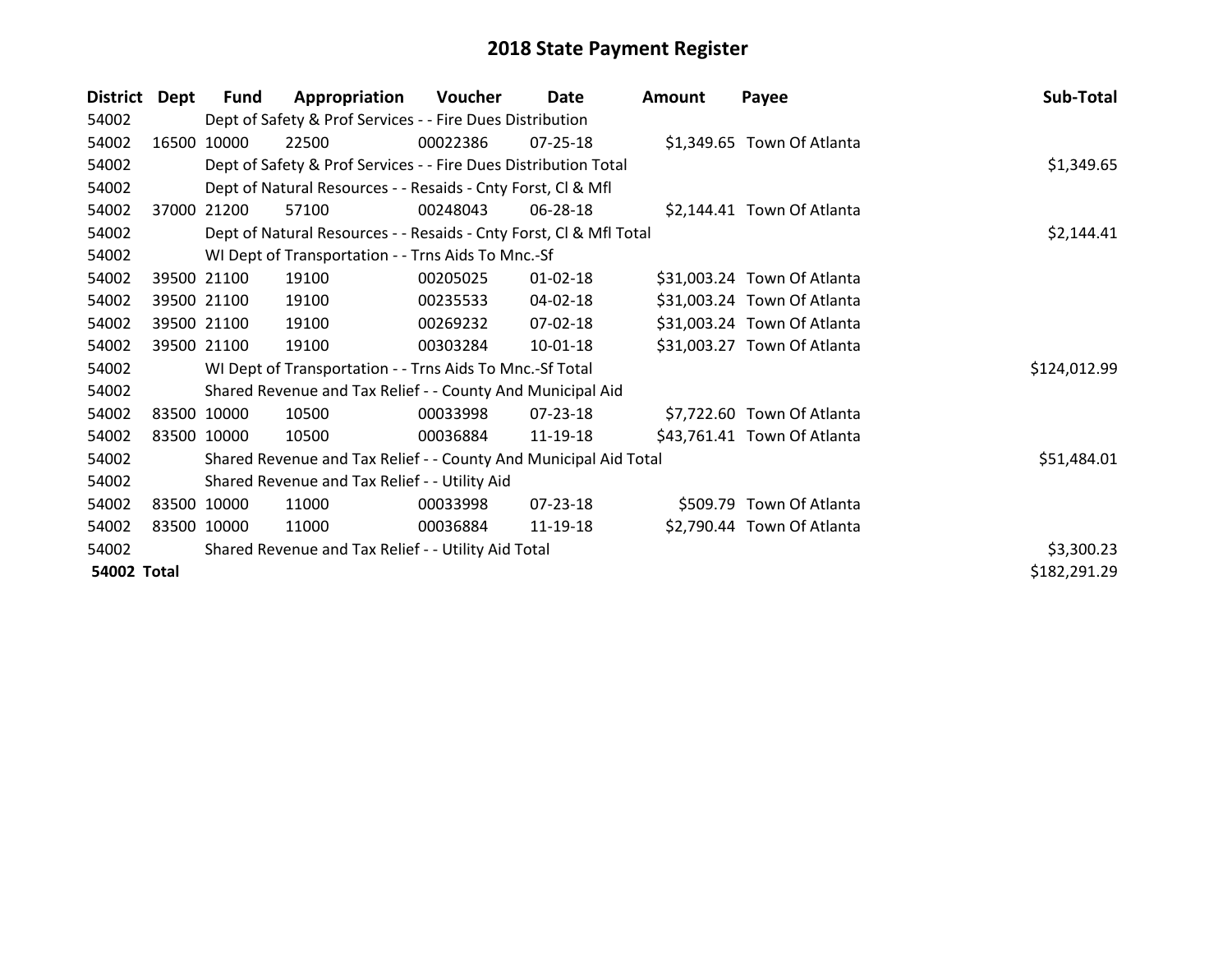| <b>District</b>    | Dept  | <b>Fund</b> | Appropriation                                                      | Voucher  | <b>Date</b>    | <b>Amount</b> | Payee                        | Sub-Total    |
|--------------------|-------|-------------|--------------------------------------------------------------------|----------|----------------|---------------|------------------------------|--------------|
| 54004              |       |             | Dept of Safety & Prof Services - - Fire Dues Distribution          |          |                |               |                              |              |
| 54004              |       | 16500 10000 | 22500                                                              | 00022387 | 07-25-18       |               | \$2,574.25 Town Of Big Bend  |              |
| 54004              |       |             | Dept of Safety & Prof Services - - Fire Dues Distribution Total    |          |                |               |                              | \$2,574.25   |
| 54004              |       |             | Dept of Natural Resources - - Resaids - Cnty Forst, CI & Mfl       |          |                |               |                              |              |
| 54004              | 37000 | 21200       | 57100                                                              | 00248044 | 06-28-18       |               | \$717.28 Town Of Big Bend    |              |
| 54004              |       |             | Dept of Natural Resources - - Resaids - Cnty Forst, Cl & Mfl Total |          |                |               |                              | \$717.28     |
| 54004              |       |             | Dept of Natural Resources - - Aids In Lieu Of Taxes - Sum S        |          |                |               |                              |              |
| 54004              | 37000 | 21200       | 57900                                                              | 00229712 | 04-20-18       |               | \$900.68 Town Of Big Bend    |              |
| 54004              |       |             | Dept of Natural Resources - - Aids In Lieu Of Taxes - Sum S Total  |          |                |               |                              | \$900.68     |
| 54004              |       |             | WI Dept of Transportation - - Trns Aids To Mnc.-Sf                 |          |                |               |                              |              |
| 54004              |       | 39500 21100 | 19100                                                              | 00205026 | $01 - 02 - 18$ |               | \$25,848.98 Town Of Big Bend |              |
| 54004              |       | 39500 21100 | 19100                                                              | 00235534 | 04-02-18       |               | \$25,848.98 Town Of Big Bend |              |
| 54004              |       | 39500 21100 | 19100                                                              | 00269233 | 07-02-18       |               | \$25,848.98 Town Of Big Bend |              |
| 54004              |       | 39500 21100 | 19100                                                              | 00303285 | 10-01-18       |               | \$25,848.98 Town Of Big Bend |              |
| 54004              |       |             | WI Dept of Transportation - - Trns Aids To Mnc.-Sf Total           |          |                |               |                              | \$103,395.92 |
| 54004              |       |             | WI Dept of Transportation - - Loc Rd Imp Prg St Fd                 |          |                |               |                              |              |
| 54004              | 39500 | 21100       | 27800                                                              | 00288331 | 08-17-18       |               | \$24,405.92 Town Of Big Bend |              |
| 54004              |       |             | WI Dept of Transportation - - Loc Rd Imp Prg St Fd Total           |          |                |               |                              | \$24,405.92  |
| 54004              |       |             | Shared Revenue and Tax Relief - - County And Municipal Aid         |          |                |               |                              |              |
| 54004              |       | 83500 10000 | 10500                                                              | 00033999 | 07-23-18       |               | \$941.98 Town Of Big Bend    |              |
| 54004              |       | 83500 10000 | 10500                                                              | 00036885 | 11-19-18       |               | \$5,337.89 Town Of Big Bend  |              |
| 54004              |       |             | Shared Revenue and Tax Relief - - County And Municipal Aid Total   |          |                |               |                              | \$6,279.87   |
| <b>54004 Total</b> |       |             |                                                                    |          |                |               |                              | \$138,273.92 |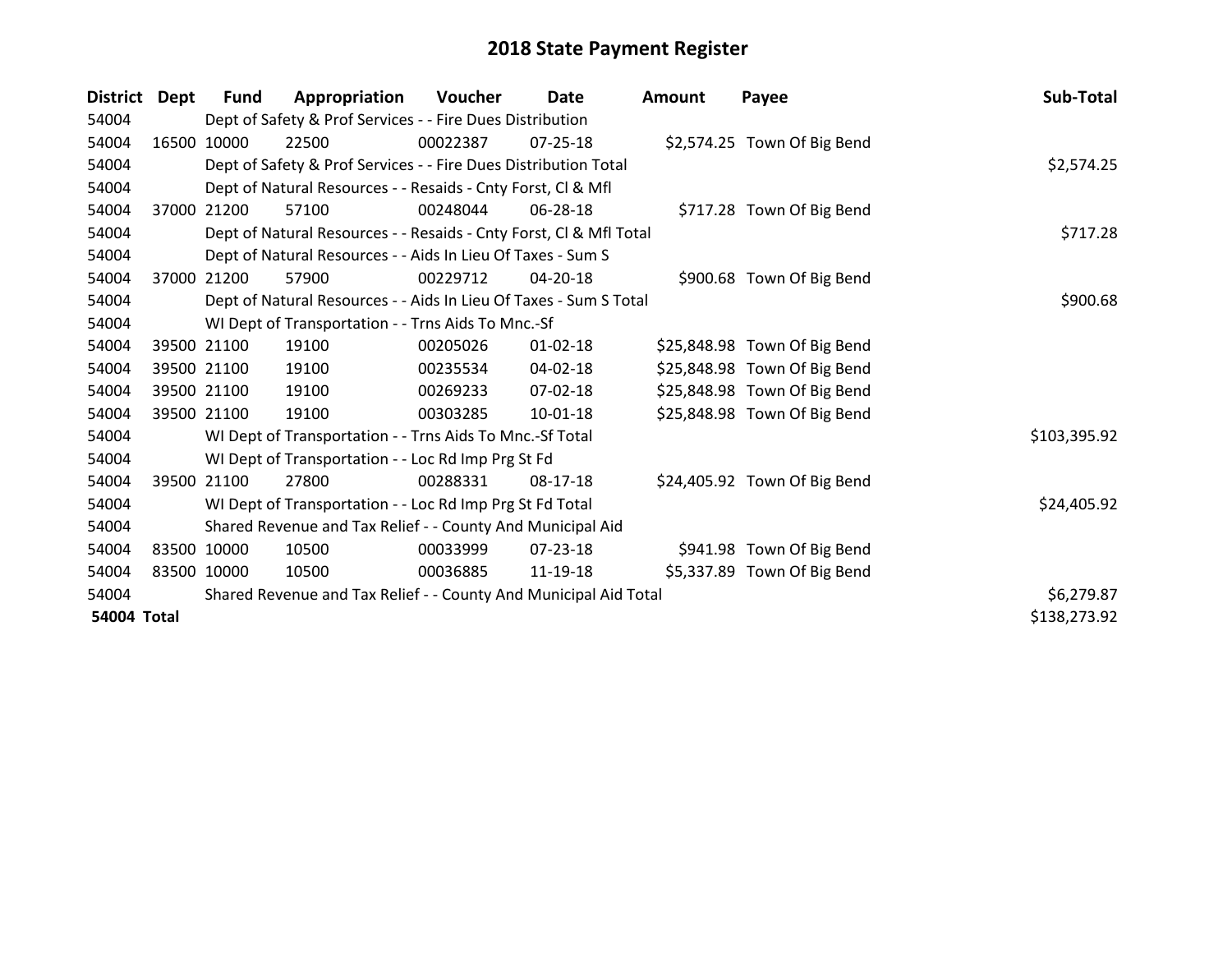| <b>District</b> | <b>Dept</b> | <b>Fund</b> | Appropriation                                                      | Voucher  | <b>Date</b>    | <b>Amount</b> | Payee                         | Sub-Total   |
|-----------------|-------------|-------------|--------------------------------------------------------------------|----------|----------------|---------------|-------------------------------|-------------|
| 54006           |             |             | Dept of Safety & Prof Services - - Fire Dues Distribution          |          |                |               |                               |             |
| 54006           | 16500 10000 |             | 22500                                                              | 00022388 | 07-24-18       |               | \$269.06 Town Of Big Falls    |             |
| 54006           |             |             | Dept of Safety & Prof Services - - Fire Dues Distribution Total    |          |                |               |                               | \$269.06    |
| 54006           |             |             | Dept of Natural Resources - - Aids In Lieu Of Taxes - Gener        |          |                |               |                               |             |
| 54006           | 37000 10000 |             | 50300                                                              | 00226638 | $04-12-18$     |               | \$2,084.38 Town Of Big Falls  |             |
| 54006           |             |             | Dept of Natural Resources - - Aids In Lieu Of Taxes - Gener Total  |          |                |               |                               | \$2,084.38  |
| 54006           |             |             | Dept of Natural Resources - - Resaids - Cnty Forst, Cl & Mfl       |          |                |               |                               |             |
| 54006           | 37000 21200 |             | 57100                                                              | 00248045 | 06-28-18       |               | \$1,979.02 Town Of Big Falls  |             |
| 54006           |             |             | Dept of Natural Resources - - Resaids - Cnty Forst, CI & Mfl Total |          |                |               |                               | \$1,979.02  |
| 54006           |             |             | Dept of Natural Resources - - Aids In Lieu Of Taxes - Sum S        |          |                |               |                               |             |
| 54006           | 37000 21200 |             | 57900                                                              | 00229663 | 04-20-18       |               | \$586.87 Town Of Big Falls    |             |
| 54006           | 37000 21200 |             | 57900                                                              | 00229664 | $04 - 20 - 18$ |               | \$913.13 Town Of Big Falls    |             |
| 54006           |             |             | Dept of Natural Resources - - Aids In Lieu Of Taxes - Sum S Total  |          |                |               |                               | \$1,500.00  |
| 54006           |             |             | WI Dept of Transportation - - Disastr Damag Aid Sf                 |          |                |               |                               |             |
| 54006           | 39500 21100 |             | 17400                                                              | 00214460 | 02-16-18       |               | \$1,574.31 Town Of Big Falls  |             |
| 54006           |             |             | WI Dept of Transportation - - Disastr Damag Aid Sf Total           |          |                |               |                               | \$1,574.31  |
| 54006           |             |             | WI Dept of Transportation - - Trns Aids To Mnc.-Sf                 |          |                |               |                               |             |
| 54006           | 39500 21100 |             | 19100                                                              | 00205027 | $01 - 02 - 18$ |               | \$9,112.49 Town Of Big Falls  |             |
| 54006           | 39500 21100 |             | 19100                                                              | 00235535 | 04-02-18       |               | \$9,112.49 Town Of Big Falls  |             |
| 54006           | 39500 21100 |             | 19100                                                              | 00269234 | 07-02-18       |               | \$9,112.49 Town Of Big Falls  |             |
| 54006           | 39500 21100 |             | 19100                                                              | 00303286 | $10 - 01 - 18$ |               | \$9,112.51 Town Of Big Falls  |             |
| 54006           |             |             | WI Dept of Transportation - - Trns Aids To Mnc.-Sf Total           |          |                |               |                               | \$36,449.98 |
| 54006           |             |             | Shared Revenue and Tax Relief - - County And Municipal Aid         |          |                |               |                               |             |
| 54006           | 83500 10000 |             | 10500                                                              | 00034000 | $07 - 23 - 18$ |               | \$2,533.70 Town Of Big Falls  |             |
| 54006           | 83500 10000 |             | 10500                                                              | 00036886 | 11-19-18       |               | \$14,357.62 Town Of Big Falls |             |
| 54006           |             |             | Shared Revenue and Tax Relief - - County And Municipal Aid Total   |          |                |               |                               | \$16,891.32 |
| 54006           |             |             | Shared Revenue and Tax Relief - - Utility Aid                      |          |                |               |                               |             |
| 54006           | 83500 10000 |             | 11000                                                              | 00034000 | 07-23-18       |               | \$2,132.04 Town Of Big Falls  |             |
| 54006           | 83500 10000 |             | 11000                                                              | 00036886 | 11-19-18       |               | \$12,032.38 Town Of Big Falls |             |
| 54006           |             |             | Shared Revenue and Tax Relief - - Utility Aid Total                |          |                |               |                               | \$14,164.42 |
| 54006 Total     |             |             |                                                                    |          |                |               |                               | \$74,912.49 |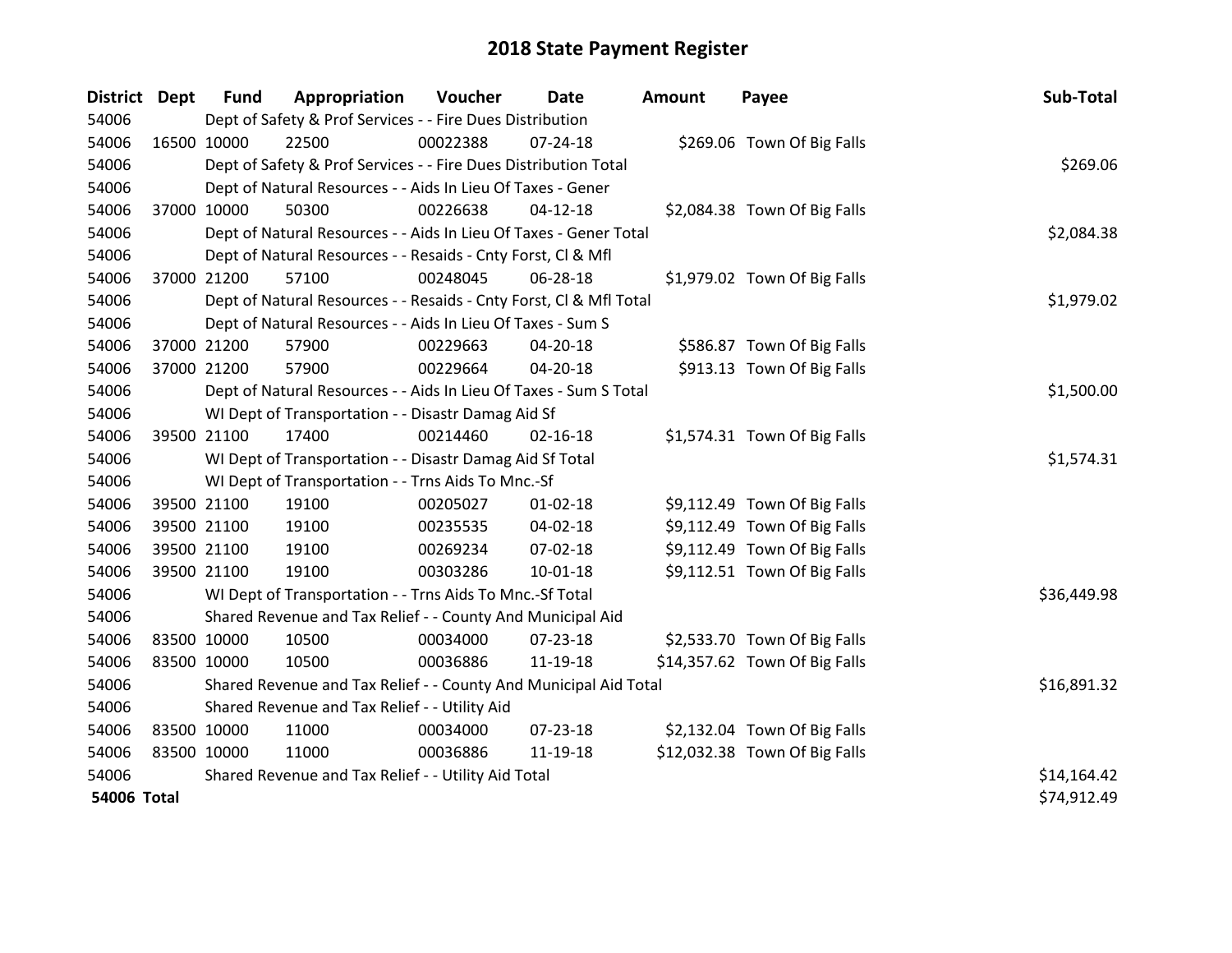| <b>District</b>    | <b>Dept</b> | <b>Fund</b> | Appropriation                                                      | <b>Voucher</b> | Date           | <b>Amount</b> | Payee                            | Sub-Total   |
|--------------------|-------------|-------------|--------------------------------------------------------------------|----------------|----------------|---------------|----------------------------------|-------------|
| 54008              |             |             | Dept of Safety & Prof Services - - Fire Dues Distribution          |                |                |               |                                  |             |
| 54008              |             | 16500 10000 | 22500                                                              | 00022389       | 07-24-18       |               | \$94.90 Town Of Cedar Rapids     |             |
| 54008              |             |             | Dept of Safety & Prof Services - - Fire Dues Distribution Total    |                |                |               |                                  | \$94.90     |
| 54008              |             |             | Dept of Natural Resources - - Aids In Lieu Of Taxes - Gener        |                |                |               |                                  |             |
| 54008              | 37000       | 10000       | 50300                                                              | 00221953       | 03-22-18       |               | \$418.75 Town Of Cedar Rapids    |             |
| 54008              |             |             | Dept of Natural Resources - - Aids In Lieu Of Taxes - Gener Total  |                |                |               |                                  | \$418.75    |
| 54008              |             |             | Dept of Natural Resources - - Resaids - Cnty Forst, CI & Mfl       |                |                |               |                                  |             |
| 54008              | 37000       | 21200       | 57100                                                              | 00248046       | 06-28-18       |               | \$3,261.55 Town Of Cedar Rapids  |             |
| 54008              |             |             | Dept of Natural Resources - - Resaids - Cnty Forst, CI & Mfl Total |                |                |               |                                  | \$3,261.55  |
| 54008              |             |             | Dept of Natural Resources - - Aids In Lieu Of Taxes - Sum S        |                |                |               |                                  |             |
| 54008              |             | 37000 21200 | 57900                                                              | 00228888       | 04-20-18       |               | \$7,446.14 Town Of Cedar Rapids  |             |
| 54008              |             |             | Dept of Natural Resources - - Aids In Lieu Of Taxes - Sum S Total  |                | \$7,446.14     |               |                                  |             |
| 54008              |             |             | Dept of Natural Resources - - Resource Maint Develop Sp Frst       |                |                |               |                                  |             |
| 54008              |             | 37000 21200 | 77900                                                              | 00271000       | 10-09-18       |               | \$44,394.40 Town Of Cedar Rapids |             |
| 54008              |             |             | Dept of Natural Resources - - Resource Maint Develop Sp Frst Total |                |                |               |                                  | \$44,394.40 |
| 54008              |             |             | WI Dept of Transportation - - Trns Aids To Mnc.-Sf                 |                |                |               |                                  |             |
| 54008              |             | 39500 21100 | 19100                                                              | 00205028       | $01 - 02 - 18$ |               | \$8,923.58 Town Of Cedar Rapids  |             |
| 54008              |             | 39500 21100 | 19100                                                              | 00235536       | $04 - 02 - 18$ |               | \$8,923.58 Town Of Cedar Rapids  |             |
| 54008              |             | 39500 21100 | 19100                                                              | 00269235       | 07-02-18       |               | \$8,923.58 Town Of Cedar Rapids  |             |
| 54008              |             | 39500 21100 | 19100                                                              | 00303287       | $10 - 01 - 18$ |               | \$8,923.59 Town Of Cedar Rapids  |             |
| 54008              |             |             | WI Dept of Transportation - - Trns Aids To Mnc.-Sf Total           |                |                |               |                                  | \$35,694.33 |
| 54008              |             |             | Shared Revenue and Tax Relief - - County And Municipal Aid         |                |                |               |                                  |             |
| 54008              | 83500 10000 |             | 10500                                                              | 00034001       | $07 - 23 - 18$ |               | \$79.87 Town Of Cedar Rapids     |             |
| 54008              | 83500 10000 |             | 10500                                                              | 00036887       | 11-19-18       |               | \$452.59 Town Of Cedar Rapids    |             |
| 54008              |             |             | Shared Revenue and Tax Relief - - County And Municipal Aid Total   |                |                |               |                                  | \$532.46    |
| <b>54008 Total</b> |             |             |                                                                    |                |                |               |                                  | \$91,842.53 |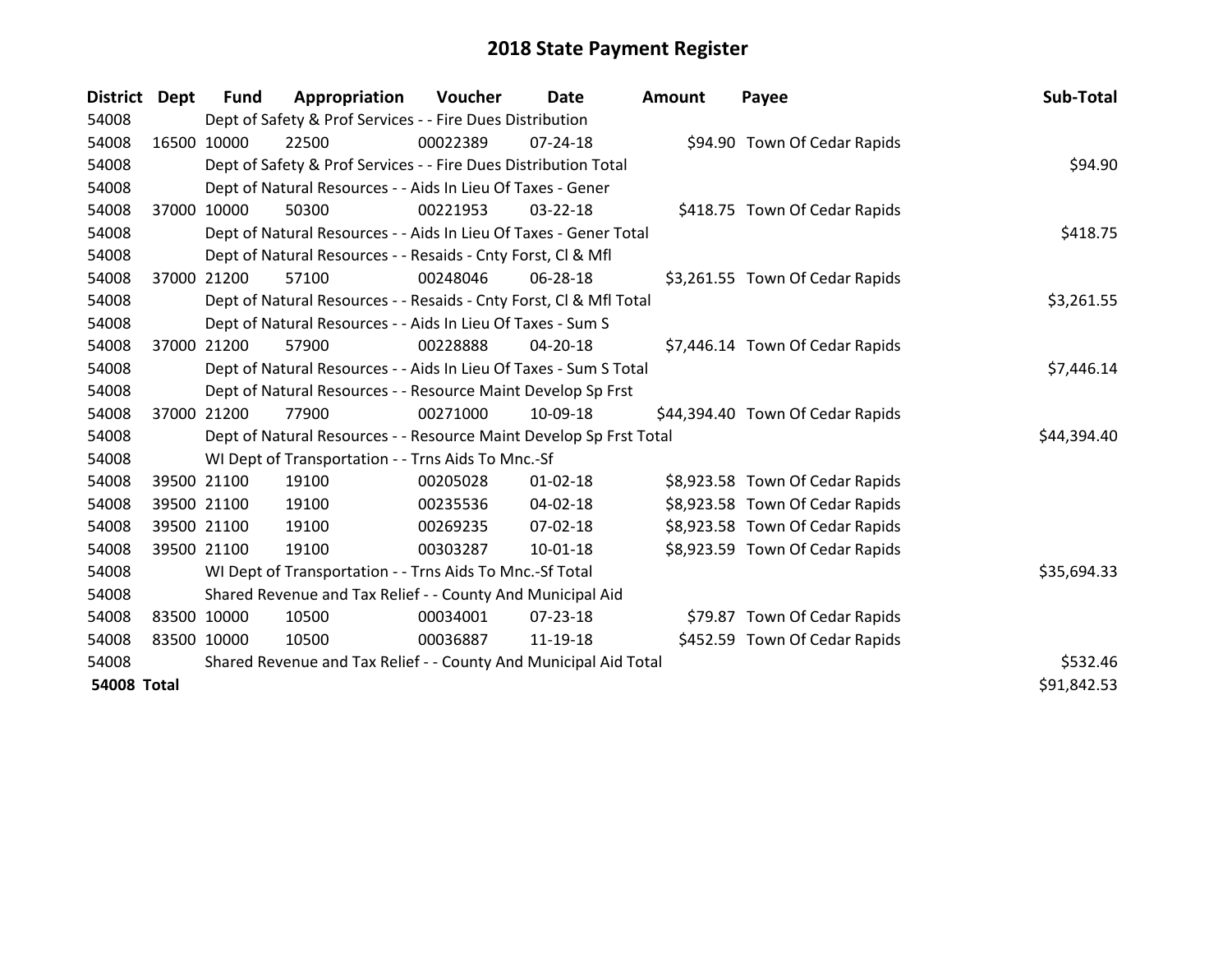| District Dept      | <b>Fund</b> | Appropriation                                                      | Voucher  | Date           | <b>Amount</b> | Payee                     | Sub-Total    |
|--------------------|-------------|--------------------------------------------------------------------|----------|----------------|---------------|---------------------------|--------------|
| 54010              |             | Dept of Safety & Prof Services - - Fire Dues Distribution          |          |                |               |                           |              |
| 54010              | 16500 10000 | 22500                                                              | 00017821 | $07 - 02 - 18$ |               | \$2,166.30 Town Of Dewey  |              |
| 54010              |             | Dept of Safety & Prof Services - - Fire Dues Distribution Total    |          |                |               |                           | \$2,166.30   |
| 54010              |             | Dept of Natural Resources - - Resaids - Cnty Forst, CI & Mfl       |          |                |               |                           |              |
| 54010              | 37000 21200 | 57100                                                              | 00248047 | 06-28-18       |               | \$800.52 Town Of Dewey    |              |
| 54010              |             | Dept of Natural Resources - - Resaids - Cnty Forst, Cl & Mfl Total | \$800.52 |                |               |                           |              |
| 54010              |             | Dept of Natural Resources - - Fin Asst For Responsible Units       |          |                |               |                           |              |
| 54010              | 37000 27400 | 67000                                                              | 00235094 | $05 - 11 - 18$ |               | \$2,826.62 Town Of Dewey  |              |
| 54010              |             | Dept of Natural Resources - - Fin Asst For Responsible Units Total |          |                |               |                           | \$2,826.62   |
| 54010              |             | WI Dept of Transportation - - Trns Aids To Mnc.-Sf                 |          |                |               |                           |              |
| 54010              | 39500 21100 | 19100                                                              | 00205029 | $01 - 02 - 18$ |               | \$21,774.52 Town Of Dewey |              |
| 54010              | 39500 21100 | 19100                                                              | 00235537 | $04 - 02 - 18$ |               | \$21,774.52 Town Of Dewey |              |
| 54010              | 39500 21100 | 19100                                                              | 00269236 | 07-02-18       |               | \$21,774.52 Town Of Dewey |              |
| 54010              | 39500 21100 | 19100                                                              | 00303288 | $10 - 01 - 18$ |               | \$21,774.52 Town Of Dewey |              |
| 54010              |             | WI Dept of Transportation - - Trns Aids To Mnc.-Sf Total           |          |                |               |                           | \$87,098.08  |
| 54010              |             | WI Dept of Transportation - - Loc Rd Imp Prg St Fd                 |          |                |               |                           |              |
| 54010              | 39500 21100 | 27800                                                              | 00286485 | 08-15-18       |               | \$31,066.17 Town Of Dewey |              |
| 54010              |             | WI Dept of Transportation - - Loc Rd Imp Prg St Fd Total           |          |                |               |                           | \$31,066.17  |
| 54010              |             | Shared Revenue and Tax Relief - - County And Municipal Aid         |          |                |               |                           |              |
| 54010              | 83500 10000 | 10500                                                              | 00034002 | $07 - 23 - 18$ |               | \$1,440.45 Town Of Dewey  |              |
| 54010              | 83500 10000 | 10500                                                              | 00036888 | 11-19-18       |               | \$8,162.57 Town Of Dewey  |              |
| 54010              |             | Shared Revenue and Tax Relief - - County And Municipal Aid Total   |          |                |               |                           | \$9,603.02   |
| 54010              |             | Shared Revenue and Tax Relief - - Utility Aid                      |          |                |               |                           |              |
| 54010              | 83500 10000 | 11000                                                              | 00034002 | $07 - 23 - 18$ |               | \$8,198.76 Town Of Dewey  |              |
| 54010              | 83500 10000 | 11000                                                              | 00036888 | 11-19-18       |               | \$48,964.06 Town Of Dewey |              |
| 54010              |             | Shared Revenue and Tax Relief - - Utility Aid Total                |          |                |               |                           | \$57,162.82  |
| <b>54010 Total</b> |             |                                                                    |          |                |               |                           | \$190,723.53 |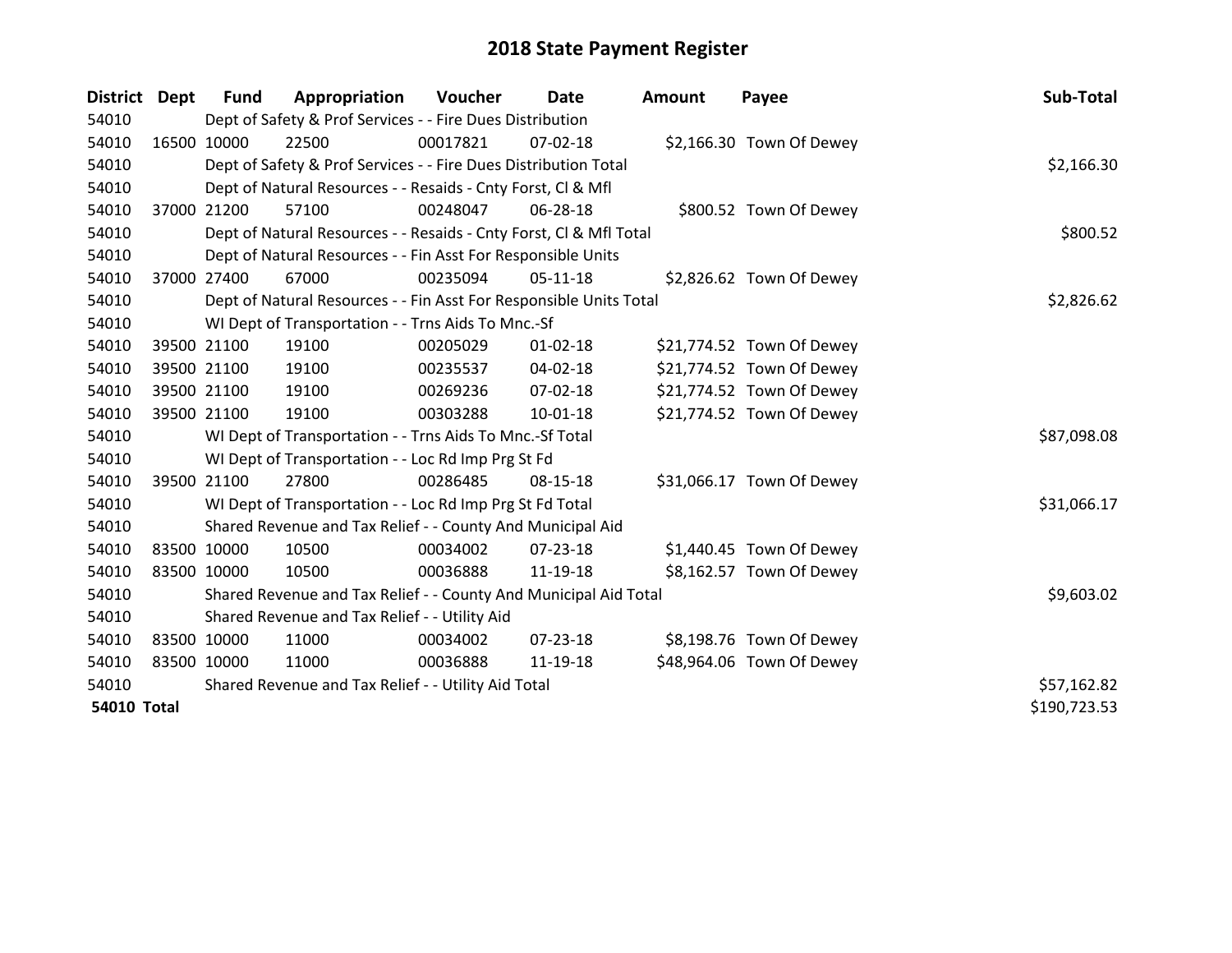| District Dept      |             | <b>Fund</b> | Appropriation                                                        | Voucher      | Date           | Amount | Payee                        | Sub-Total    |
|--------------------|-------------|-------------|----------------------------------------------------------------------|--------------|----------------|--------|------------------------------|--------------|
| 54012              |             |             | Dept of Safety & Prof Services - - Fire Dues Distribution            |              |                |        |                              |              |
| 54012              | 16500 10000 |             | 22500                                                                | 00022390     | $07 - 25 - 18$ |        | \$2,337.38 Town Of Flambeau  |              |
| 54012              |             |             | Dept of Safety & Prof Services - - Fire Dues Distribution Total      |              |                |        |                              | \$2,337.38   |
| 54012              |             |             | Dept of Natural Resources - - Resaids - Cnty Forst, Cl & Mfl         |              |                |        |                              |              |
| 54012              | 37000 21200 |             | 57100                                                                | 00248048     | 06-28-18       |        | \$489.94 Town Of Flambeau    |              |
| 54012              |             |             | Dept of Natural Resources - - Resaids - Cnty Forst, CI & Mfl Total   |              |                |        |                              | \$489.94     |
| 54012              |             |             | WI Dept of Transportation - - Disastr Damag Aid Sf                   |              |                |        |                              |              |
| 54012              | 39500 21100 |             | 17400                                                                | 00299721     | 09-21-18       |        | \$35,896.88 Town Of Flambeau |              |
| 54012              |             |             | WI Dept of Transportation - - Disastr Damag Aid Sf Total             |              |                |        |                              | \$35,896.88  |
| 54012              |             |             | WI Dept of Transportation - - Trns Aids To Mnc.-Sf                   |              |                |        |                              |              |
| 54012              |             | 39500 21100 | 19100                                                                | 00205030     | $01 - 02 - 18$ |        | \$25,735.50 Town Of Flambeau |              |
| 54012              | 39500 21100 |             | 19100                                                                | 00235538     | 04-02-18       |        | \$25,735.50 Town Of Flambeau |              |
| 54012              | 39500 21100 |             | 19100                                                                | 00269237     | 07-02-18       |        | \$25,735.50 Town Of Flambeau |              |
| 54012              | 39500 21100 |             | 19100                                                                | 00303289     | $10 - 01 - 18$ |        | \$25,735.51 Town Of Flambeau |              |
| 54012              |             |             | WI Dept of Transportation - - Trns Aids To Mnc.-Sf Total             | \$102,942.01 |                |        |                              |              |
| 54012              |             |             | Department of Administration - - Hv Trans Ln Annual Impact Fee       |              |                |        |                              |              |
| 54012              | 50500 10000 |             | 17400                                                                | 00078625     | 05-01-18       |        | \$15,948.00 Town Of Flambeau |              |
| 54012              |             |             | Department of Administration - - Hv Trans Ln Annual Impact Fee Total |              |                |        |                              | \$15,948.00  |
| 54012              |             |             | Shared Revenue and Tax Relief - - County And Municipal Aid           |              |                |        |                              |              |
| 54012              | 83500 10000 |             | 10500                                                                | 00034003     | 07-23-18       |        | \$6,098.82 Town Of Flambeau  |              |
| 54012              | 83500 10000 |             | 10500                                                                | 00036889     | 11-19-18       |        | \$34,559.95 Town Of Flambeau |              |
| 54012              |             |             | Shared Revenue and Tax Relief - - County And Municipal Aid Total     |              |                |        |                              | \$40,658.77  |
| 54012              |             |             | Shared Revenue and Tax Relief - - Exempt Computer Aid                |              |                |        |                              |              |
| 54012              | 83500 10000 |             | 10900                                                                | 00031205     | 07-23-18       |        | \$39.57 Town Of Flambeau     |              |
| 54012              |             |             | Shared Revenue and Tax Relief - - Exempt Computer Aid Total          |              |                |        |                              | \$39.57      |
| 54012              |             |             | Shared Revenue and Tax Relief - - Utility Aid                        |              |                |        |                              |              |
| 54012              | 83500 10000 |             | 11000                                                                | 00034003     | 07-23-18       |        | \$411.79 Town Of Flambeau    |              |
| 54012              | 83500 10000 |             | 11000                                                                | 00036889     | 11-19-18       |        | \$2,527.97 Town Of Flambeau  |              |
| 54012              |             |             | Shared Revenue and Tax Relief - - Utility Aid Total                  |              |                |        |                              | \$2,939.76   |
| 54012              |             |             | Shared Revenue and Tax Relief - - Lottery & Gaming Credit            |              |                |        |                              |              |
| 54012              | 83500 52100 |             | 36300                                                                | 00027583     | 03-26-18       |        | \$2,244.33 Town Of Flambeau  |              |
| 54012              |             |             | Shared Revenue and Tax Relief - - Lottery & Gaming Credit Total      |              |                |        |                              | \$2,244.33   |
| <b>54012 Total</b> |             |             |                                                                      |              |                |        |                              | \$203,496.64 |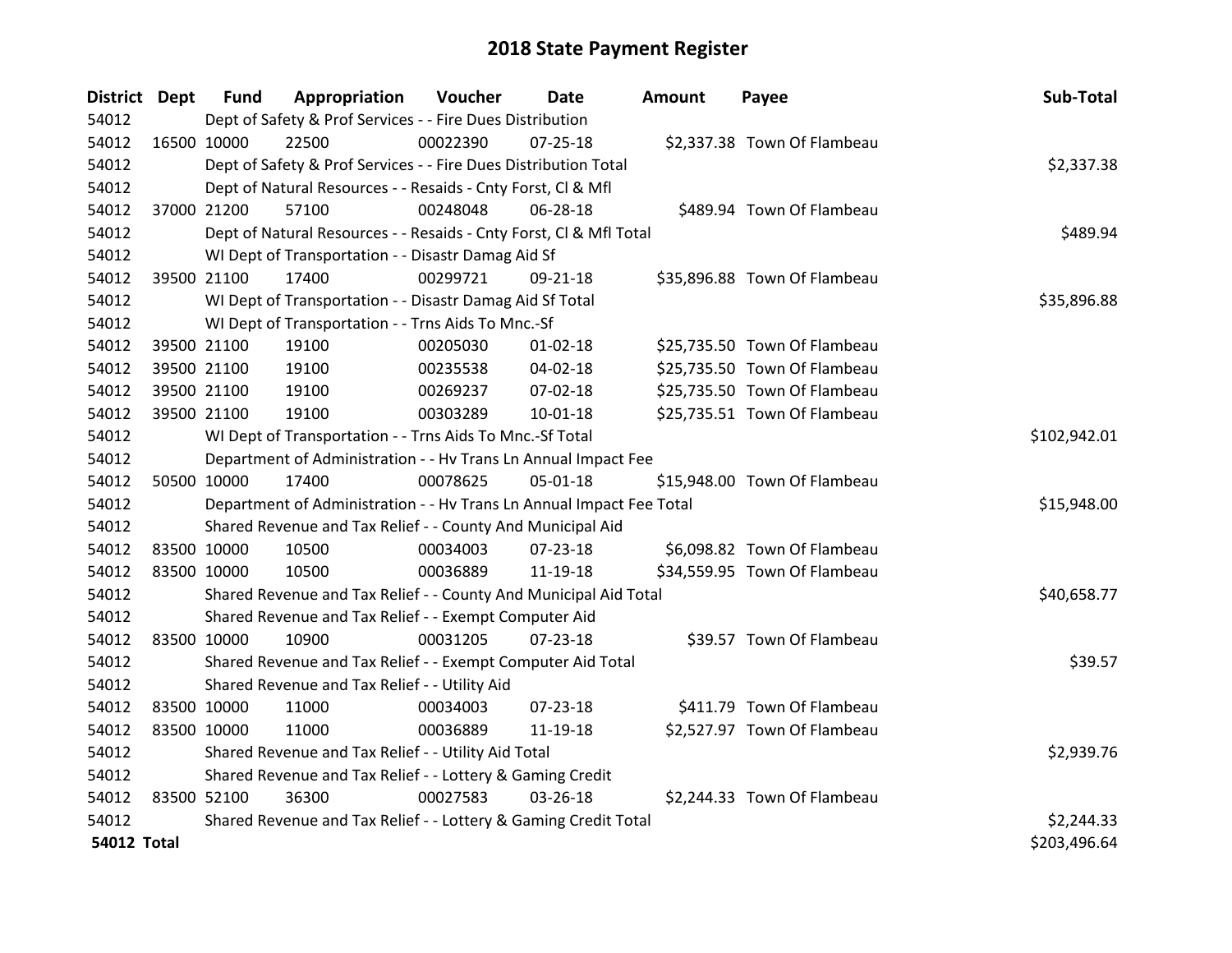| District Dept      |             | <b>Fund</b>                                                 | Appropriation                                                        | Voucher  | Date           | <b>Amount</b> | Payee                     | Sub-Total    |
|--------------------|-------------|-------------------------------------------------------------|----------------------------------------------------------------------|----------|----------------|---------------|---------------------------|--------------|
| 54014              |             |                                                             | Dept of Safety & Prof Services - - Fire Dues Distribution            |          |                |               |                           |              |
| 54014              | 16500 10000 |                                                             | 22500                                                                | 00022391 | $07 - 25 - 18$ |               | \$1,739.12 Town Of Grant  |              |
| 54014              |             |                                                             | Dept of Safety & Prof Services - - Fire Dues Distribution Total      |          |                |               |                           | \$1,739.12   |
| 54014              |             |                                                             | Dept of Natural Resources - - Aids In Lieu Of Taxes - Gener          |          |                |               |                           |              |
| 54014              | 37000 10000 |                                                             | 50300                                                                | 00229657 | 04-20-18       |               | \$2.60 Town Of Grant      |              |
| 54014              |             |                                                             | Dept of Natural Resources - - Aids In Lieu Of Taxes - Gener Total    |          |                |               |                           | \$2.60       |
| 54014              |             |                                                             | Dept of Natural Resources - - Resaids - Cnty Forst, CI & Mfl         |          |                |               |                           |              |
| 54014              | 37000 21200 |                                                             | 57100                                                                | 00248049 | 06-28-18       |               | \$312.84 Town Of Grant    |              |
| 54014              |             |                                                             | Dept of Natural Resources - - Resaids - Cnty Forst, CI & Mfl Total   |          |                |               |                           | \$312.84     |
| 54014              |             |                                                             | Dept of Natural Resources - - Aids In Lieu Of Taxes - Sum S          |          |                |               |                           |              |
| 54014              |             | 37000 21200                                                 | 57900                                                                | 00229656 | $04 - 20 - 18$ |               | \$0.26 Town Of Grant      |              |
| 54014              |             |                                                             | Dept of Natural Resources - - Aids In Lieu Of Taxes - Sum S Total    |          |                |               |                           | \$0.26       |
| 54014              |             |                                                             | WI Dept of Transportation - - Trns Aids To Mnc.-Sf                   |          |                |               |                           |              |
| 54014              |             | 39500 21100                                                 | 19100                                                                | 00205031 | $01 - 02 - 18$ |               | \$24,876.52 Town Of Grant |              |
| 54014              |             | 39500 21100                                                 | 19100                                                                | 00235539 | 04-02-18       |               | \$24,876.52 Town Of Grant |              |
| 54014              |             | 39500 21100                                                 | 19100                                                                | 00269238 | 07-02-18       |               | \$24,876.52 Town Of Grant |              |
| 54014              | 39500 21100 |                                                             | 19100                                                                | 00303290 | $10 - 01 - 18$ |               | \$24,876.54 Town Of Grant |              |
| 54014              |             |                                                             | WI Dept of Transportation - - Trns Aids To Mnc.-Sf Total             |          |                |               |                           | \$99,506.10  |
| 54014              |             |                                                             | Department of Administration - - Hv Trans Ln Annual Impact Fee       |          |                |               |                           |              |
| 54014              | 50500 10000 |                                                             | 17400                                                                | 00078680 | 05-01-18       |               | \$39,969.00 Town Of Grant |              |
| 54014              |             |                                                             | Department of Administration - - Hv Trans Ln Annual Impact Fee Total |          |                |               |                           | \$39,969.00  |
| 54014              |             |                                                             | Shared Revenue and Tax Relief - - County And Municipal Aid           |          |                |               |                           |              |
| 54014              | 83500 10000 |                                                             | 10500                                                                | 00034004 | $07 - 23 - 18$ |               | \$9,638.81 Town Of Grant  |              |
| 54014              | 83500 10000 |                                                             | 10500                                                                | 00036890 | 11-19-18       |               | \$54,619.93 Town Of Grant |              |
| 54014              |             |                                                             | Shared Revenue and Tax Relief - - County And Municipal Aid Total     |          |                |               |                           | \$64,258.74  |
| 54014              |             |                                                             | Shared Revenue and Tax Relief - - Exempt Computer Aid                |          |                |               |                           |              |
| 54014              | 83500 10000 |                                                             | 10900                                                                | 00031206 | $07 - 23 - 18$ |               | \$20.29 Town Of Grant     |              |
| 54014              |             | Shared Revenue and Tax Relief - - Exempt Computer Aid Total | \$20.29                                                              |          |                |               |                           |              |
| <b>54014 Total</b> |             |                                                             |                                                                      |          |                |               |                           | \$205,808.95 |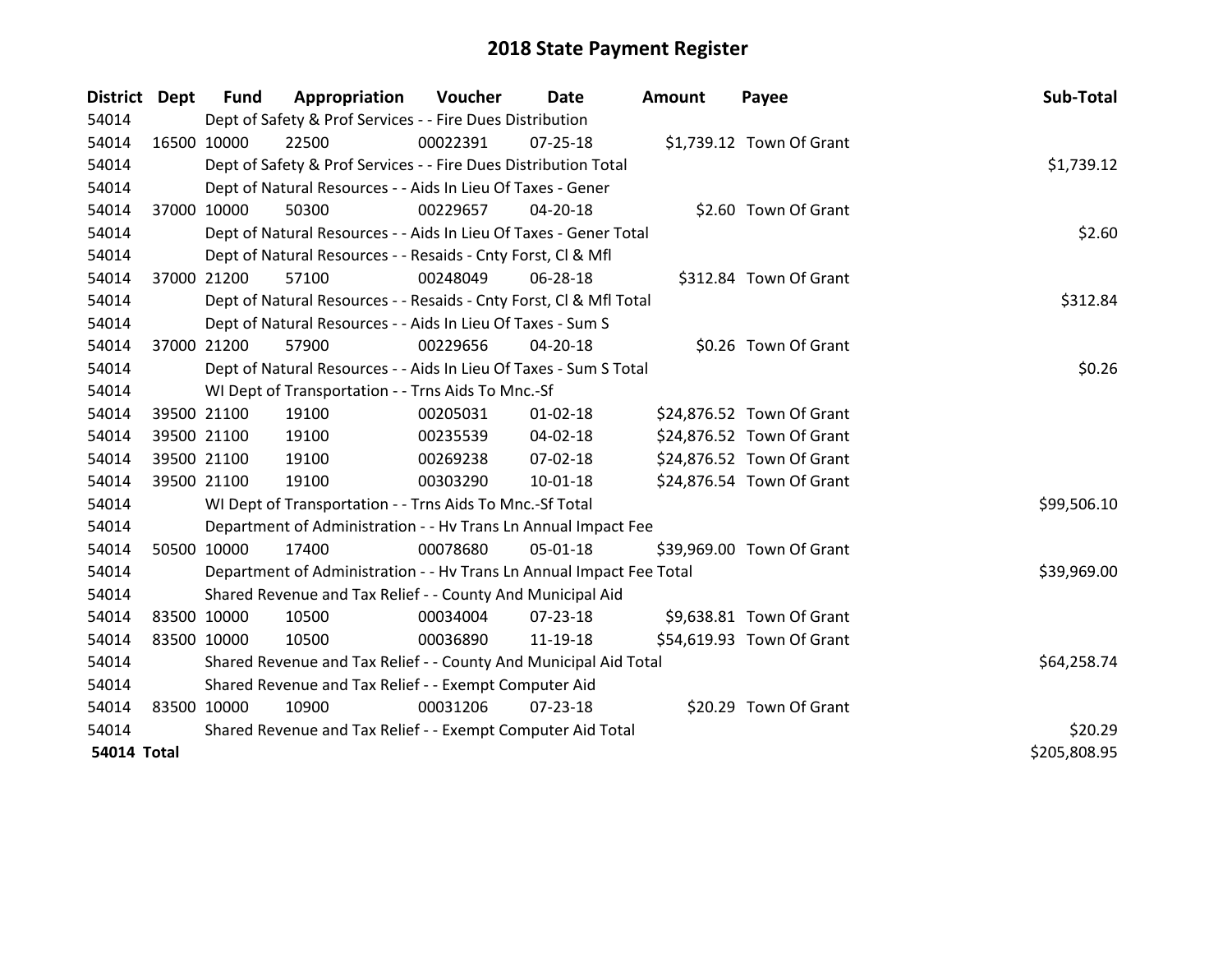| <b>District</b>    | Dept  | Fund        | Appropriation                                                      | Voucher  | Date           | <b>Amount</b> | Payee                    | Sub-Total   |
|--------------------|-------|-------------|--------------------------------------------------------------------|----------|----------------|---------------|--------------------------|-------------|
| 54016              |       |             | Dept of Safety & Prof Services - - Fire Dues Distribution          |          |                |               |                          |             |
| 54016              |       | 16500 10000 | 22500                                                              | 00022392 | $07 - 24 - 18$ |               | \$731.16 Town Of Grow    |             |
| 54016              |       |             | Dept of Safety & Prof Services - - Fire Dues Distribution Total    | \$731.16 |                |               |                          |             |
| 54016              |       |             | Dept of Natural Resources - - Resaids - Cnty Forst, CI & Mfl       |          |                |               |                          |             |
| 54016              | 37000 | 21200       | 57100                                                              | 00248050 | 06-28-18       |               | \$174.49 Town Of Grow    |             |
| 54016              |       |             | Dept of Natural Resources - - Resaids - Cnty Forst, Cl & Mfl Total |          |                |               |                          | \$174.49    |
| 54016              |       |             | Dept of Natural Resources - - Fin Asst For Responsible Units       |          |                |               |                          |             |
| 54016              | 37000 | 27400       | 67000                                                              | 00235928 | 05-11-18       |               | \$1,363.69 Town Of Grow  |             |
| 54016              |       |             | Dept of Natural Resources - - Fin Asst For Responsible Units Total |          |                |               |                          | \$1,363.69  |
| 54016              |       |             | WI Dept of Transportation - - Trns Aids To Mnc.-Sf                 |          |                |               |                          |             |
| 54016              |       | 39500 21100 | 19100                                                              | 00205032 | $01 - 02 - 18$ |               | \$18,259.55 Town Of Grow |             |
| 54016              |       | 39500 21100 | 19100                                                              | 00235540 | 04-02-18       |               | \$18,259.55 Town Of Grow |             |
| 54016              |       | 39500 21100 | 19100                                                              | 00269239 | 07-02-18       |               | \$18,259.55 Town Of Grow |             |
| 54016              |       | 39500 21100 | 19100                                                              | 00303291 | $10-01-18$     |               | \$18,259.58 Town Of Grow |             |
| 54016              |       |             | WI Dept of Transportation - - Trns Aids To Mnc.-Sf Total           |          |                |               |                          | \$73,038.23 |
| 54016              |       |             | Shared Revenue and Tax Relief - - County And Municipal Aid         |          |                |               |                          |             |
| 54016              |       | 83500 10000 | 10500                                                              | 00034005 | 07-23-18       |               | \$3,587.59 Town Of Grow  |             |
| 54016              |       | 83500 10000 | 10500                                                              | 00036891 | 11-19-18       |               | \$20,329.66 Town Of Grow |             |
| 54016              |       |             | Shared Revenue and Tax Relief - - County And Municipal Aid Total   |          |                |               |                          | \$23,917.25 |
| 54016              |       |             | Shared Revenue and Tax Relief - - Exempt Computer Aid              |          |                |               |                          |             |
| 54016              |       | 83500 10000 | 10900                                                              | 00031207 | 07-23-18       |               | \$1.01 Town Of Grow      |             |
| 54016              |       |             | Shared Revenue and Tax Relief - - Exempt Computer Aid Total        |          |                |               |                          | \$1.01      |
| <b>54016 Total</b> |       |             |                                                                    |          |                |               |                          | \$99,225.83 |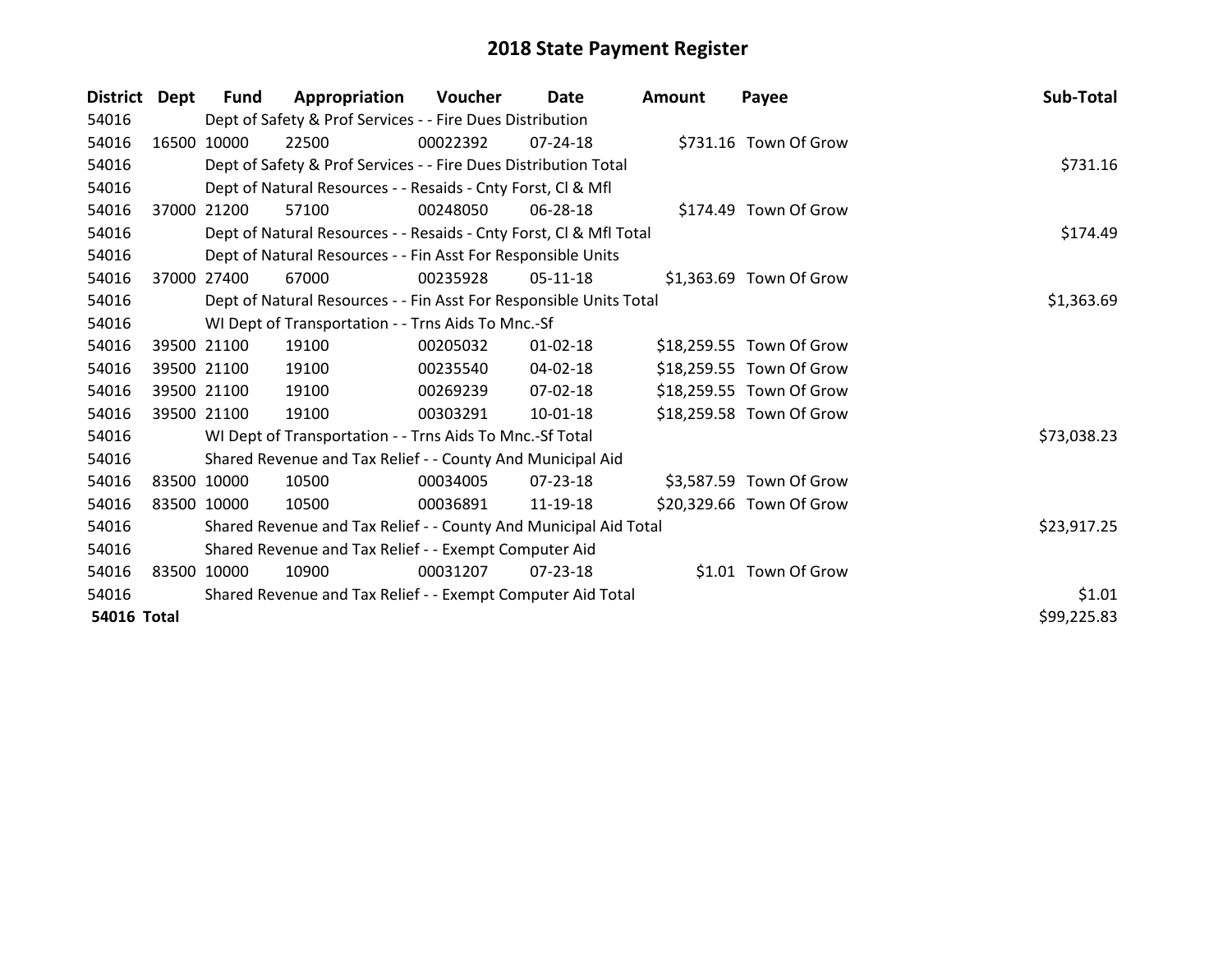| District Dept      |             | <b>Fund</b> | Appropriation                                                      | Voucher  | <b>Date</b>    | <b>Amount</b> | Payee                       | Sub-Total   |
|--------------------|-------------|-------------|--------------------------------------------------------------------|----------|----------------|---------------|-----------------------------|-------------|
| 54018              |             |             | Dept of Safety & Prof Services - - Fire Dues Distribution          |          |                |               |                             |             |
| 54018              |             | 16500 10000 | 22500                                                              | 00022393 | 07-24-18       |               | \$354.90 Town Of Hawkins    |             |
| 54018              |             |             | Dept of Safety & Prof Services - - Fire Dues Distribution Total    |          |                |               |                             | \$354.90    |
| 54018              |             |             | Dept of Natural Resources - - Aids In Lieu Of Taxes - Gener        |          |                |               |                             |             |
| 54018              | 37000       | 10000       | 50300                                                              | 00212178 | 02-05-18       |               | \$702.86 Town Of Hawkins    |             |
| 54018              |             |             | Dept of Natural Resources - - Aids In Lieu Of Taxes - Gener Total  |          |                |               |                             | \$702.86    |
| 54018              |             |             | Dept of Natural Resources - - Resaids - Cnty Forst, CI & Mfl       |          |                |               |                             |             |
| 54018              |             | 37000 21200 | 57100                                                              | 00248051 | $06 - 28 - 18$ |               | \$3,139.12 Town Of Hawkins  |             |
| 54018              |             |             | Dept of Natural Resources - - Resaids - Cnty Forst, CI & Mfl Total |          |                |               |                             | \$3,139.12  |
| 54018              |             |             | WI Dept of Transportation - - Trns Aids To Mnc.-Sf                 |          |                |               |                             |             |
| 54018              |             | 39500 21100 | 19100                                                              | 00205033 | $01 - 02 - 18$ |               | \$11,156.95 Town Of Hawkins |             |
| 54018              |             | 39500 21100 | 19100                                                              | 00235541 | 04-02-18       |               | \$11,156.95 Town Of Hawkins |             |
| 54018              |             | 39500 21100 | 19100                                                              | 00269240 | 07-02-18       |               | \$11,156.95 Town Of Hawkins |             |
| 54018              |             | 39500 21100 | 19100                                                              | 00303292 | $10 - 01 - 18$ |               | \$11,156.98 Town Of Hawkins |             |
| 54018              |             |             | WI Dept of Transportation - - Trns Aids To Mnc.-Sf Total           |          |                |               |                             | \$44,627.83 |
| 54018              |             |             | Shared Revenue and Tax Relief - - County And Municipal Aid         |          |                |               |                             |             |
| 54018              |             | 83500 10000 | 10500                                                              | 00034006 | 07-23-18       |               | \$2,816.12 Town Of Hawkins  |             |
| 54018              | 83500 10000 |             | 10500                                                              | 00036892 | 11-19-18       |               | \$15,958.01 Town Of Hawkins |             |
| 54018              |             |             | Shared Revenue and Tax Relief - - County And Municipal Aid Total   |          |                |               |                             | \$18,774.13 |
| 54018              |             |             | Shared Revenue and Tax Relief - - Utility Aid                      |          |                |               |                             |             |
| 54018              | 83500 10000 |             | 11000                                                              | 00034006 | $07 - 23 - 18$ |               | \$57.70 Town Of Hawkins     |             |
| 54018              | 83500 10000 |             | 11000                                                              | 00036892 | 11-19-18       |               | \$340.76 Town Of Hawkins    |             |
| 54018              |             |             | Shared Revenue and Tax Relief - - Utility Aid Total                |          |                |               |                             | \$398.46    |
| <b>54018 Total</b> |             |             |                                                                    |          |                |               |                             | \$67,997.30 |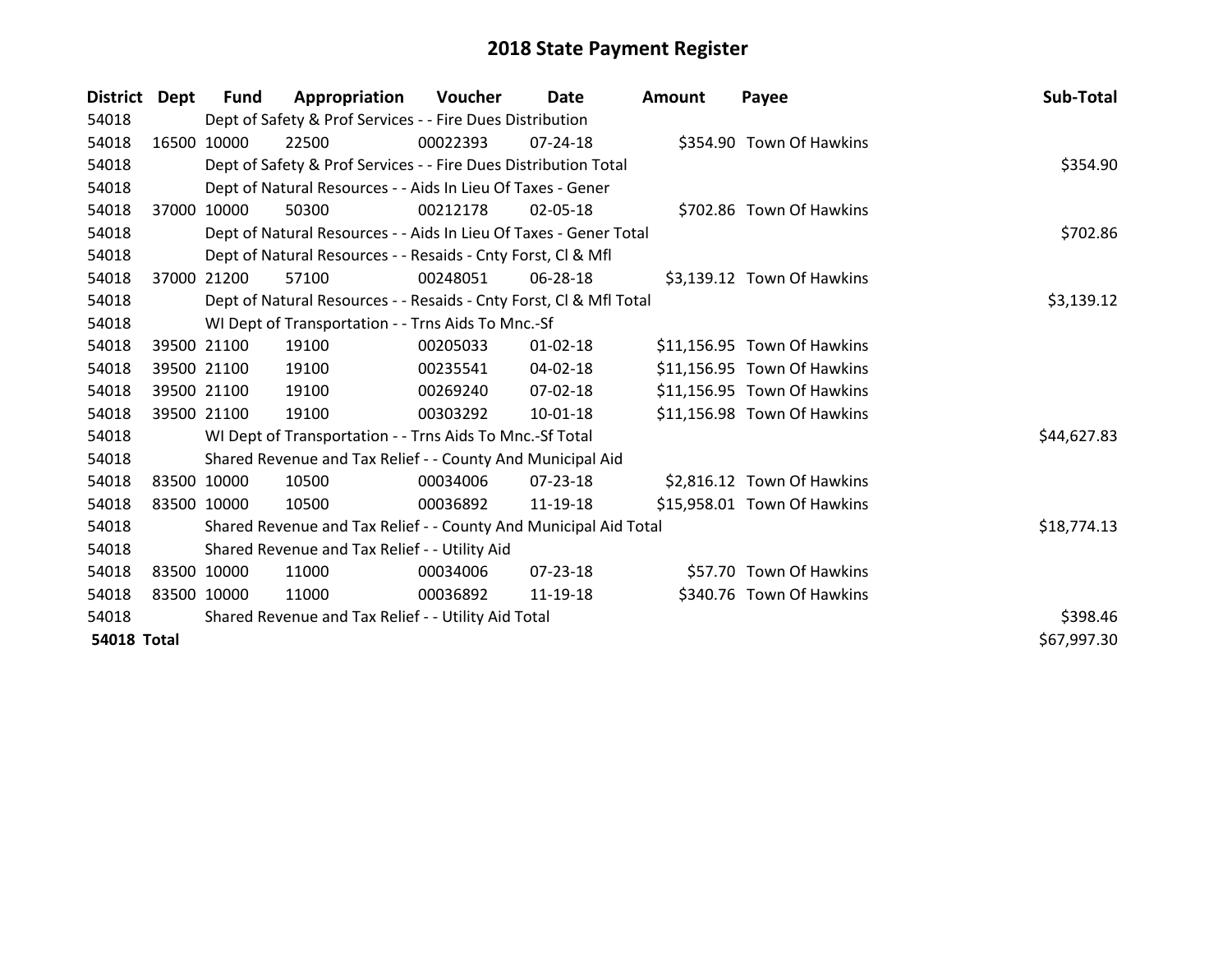| <b>District</b>    | Dept  | Fund        | Appropriation                                                        | <b>Voucher</b> | Date           | <b>Amount</b> | Payee                       | Sub-Total   |
|--------------------|-------|-------------|----------------------------------------------------------------------|----------------|----------------|---------------|-----------------------------|-------------|
| 54020              |       |             | Dept of Safety & Prof Services - - Fire Dues Distribution            |                |                |               |                             |             |
| 54020              |       | 16500 10000 | 22500                                                                | 00022394       | $07 - 24 - 18$ |               | \$442.78 Town Of Hubbard    |             |
| 54020              |       |             | Dept of Safety & Prof Services - - Fire Dues Distribution Total      |                | \$442.78       |               |                             |             |
| 54020              |       |             | Dept of Natural Resources - - Resaids - Cnty Forst, CI & Mfl         |                |                |               |                             |             |
| 54020              | 37000 | 21200       | 57100                                                                | 00248052       | 06-28-18       |               | \$3,870.42 Town Of Hubbard  |             |
| 54020              |       |             | Dept of Natural Resources - - Resaids - Cnty Forst, CI & Mfl Total   |                |                |               |                             | \$3,870.42  |
| 54020              |       |             | WI Dept of Transportation - - Trns Aids To Mnc.-Sf                   |                |                |               |                             |             |
| 54020              |       | 39500 21100 | 19100                                                                | 00205034       | $01 - 02 - 18$ |               | \$14,835.69 Town Of Hubbard |             |
| 54020              |       | 39500 21100 | 19100                                                                | 00235542       | $04 - 02 - 18$ |               | \$14,835.69 Town Of Hubbard |             |
| 54020              |       | 39500 21100 | 19100                                                                | 00269241       | $07 - 02 - 18$ |               | \$14,835.69 Town Of Hubbard |             |
| 54020              |       | 39500 21100 | 19100                                                                | 00303293       | 10-01-18       |               | \$14,835.69 Town Of Hubbard |             |
| 54020              |       |             | WI Dept of Transportation - - Trns Aids To Mnc.-Sf Total             |                |                |               |                             | \$59,342.76 |
| 54020              |       |             | Department of Administration - - Hv Trans Ln Annual Impact Fee       |                |                |               |                             |             |
| 54020              |       | 50500 10000 | 17400                                                                | 00078688       | 05-01-18       |               | \$11,921.00 Town Of Hubbard |             |
| 54020              |       |             | Department of Administration - - Hy Trans Ln Annual Impact Fee Total |                |                |               |                             | \$11,921.00 |
| 54020              |       |             | Shared Revenue and Tax Relief - - County And Municipal Aid           |                |                |               |                             |             |
| 54020              | 83500 | 10000       | 10500                                                                | 00034007       | 07-23-18       |               | \$1,989.42 Town Of Hubbard  |             |
| 54020              |       | 83500 10000 | 10500                                                                | 00036893       | 11-19-18       |               | \$11,273.36 Town Of Hubbard |             |
| 54020              |       |             | Shared Revenue and Tax Relief - - County And Municipal Aid Total     |                |                |               |                             | \$13,262.78 |
| 54020              |       |             | Shared Revenue and Tax Relief - - Exempt Computer Aid                |                |                |               |                             |             |
| 54020              |       | 83500 10000 | 10900                                                                | 00031208       | 07-23-18       |               | \$1.01 Town Of Hubbard      |             |
| 54020              |       |             | Shared Revenue and Tax Relief - - Exempt Computer Aid Total          |                |                |               |                             | \$1.01      |
| <b>54020 Total</b> |       |             |                                                                      |                |                |               |                             | \$88,840.75 |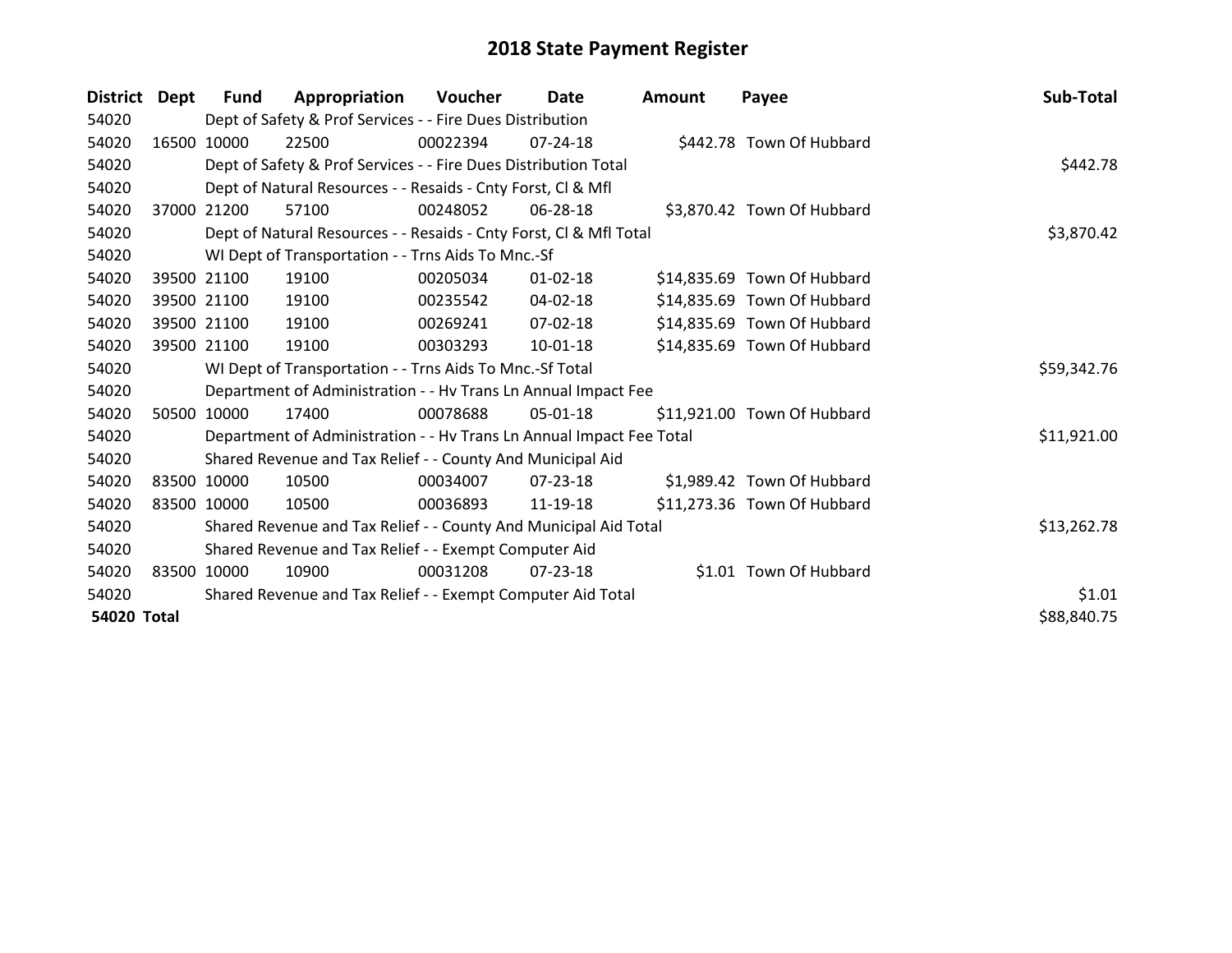| District Dept      |             | <b>Fund</b> | Appropriation                                                       | Voucher  | <b>Date</b>    | Amount | Payee                        | Sub-Total   |
|--------------------|-------------|-------------|---------------------------------------------------------------------|----------|----------------|--------|------------------------------|-------------|
| 54022              |             |             | Dept of Safety & Prof Services - - Fire Dues Distribution           |          |                |        |                              |             |
| 54022              | 16500 10000 |             | 22500                                                               | 00022395 | $07 - 24 - 18$ |        | \$421.60 Town Of Lawrence    |             |
| 54022              |             |             | Dept of Safety & Prof Services - - Fire Dues Distribution Total     |          |                |        |                              | \$421.60    |
| 54022              |             |             | Dept of Natural Resources - - Aids In Lieu Of Taxes - Gener         |          |                |        |                              |             |
| 54022              |             | 37000 10000 | 50300                                                               | 00229577 | 04-20-18       |        | \$45.00 Town Of Lawrence     |             |
| 54022              |             |             | Dept of Natural Resources - - Aids In Lieu Of Taxes - Gener Total   |          |                |        |                              | \$45.00     |
| 54022              |             |             | Dept of Natural Resources - - Resaids - Cnty Forst, CI & Mfl        |          |                |        |                              |             |
| 54022              | 37000       | 21200       | 57100                                                               | 00248053 | 06-28-18       |        | \$2,227.58 Town Of Lawrence  |             |
| 54022              |             |             | Dept of Natural Resources - - Resaids - Cnty Forst, Cl & Mfl Total  |          |                |        |                              | \$2,227.58  |
| 54022              |             |             | WI Dept of Transportation - - Trns Aids To Mnc.-Sf                  |          |                |        |                              |             |
| 54022              |             | 39500 21100 | 19100                                                               | 00205035 | $01 - 02 - 18$ |        | \$12,821.40 Town Of Lawrence |             |
| 54022              |             | 39500 21100 | 19100                                                               | 00235543 | 04-02-18       |        | \$12,821.40 Town Of Lawrence |             |
| 54022              |             | 39500 21100 | 19100                                                               | 00269242 | $07 - 02 - 18$ |        | \$12,821.40 Town Of Lawrence |             |
| 54022              |             | 39500 21100 | 19100                                                               | 00303294 | 10-01-18       |        | \$12,821.40 Town Of Lawrence |             |
| 54022              |             |             | WI Dept of Transportation - - Trns Aids To Mnc.-Sf Total            |          |                |        |                              | \$51,285.60 |
| 54022              |             |             | Department of Military Affairs - - Major Disaster Assist; Pif       |          |                |        |                              |             |
| 54022              | 46500 27200 |             | 36500                                                               | 00047084 | $07 - 31 - 18$ |        | \$1,203.99 Town Of Lawrence  |             |
| 54022              |             |             | Department of Military Affairs - - Major Disaster Assist; Pif Total |          |                |        |                              | \$1,203.99  |
| 54022              |             |             | Shared Revenue and Tax Relief - - County And Municipal Aid          |          |                |        |                              |             |
| 54022              |             | 83500 10000 | 10500                                                               | 00034008 | 07-23-18       |        | \$3,734.42 Town Of Lawrence  |             |
| 54022              | 83500 10000 |             | 10500                                                               | 00036894 | 11-19-18       |        | \$21,161.72 Town Of Lawrence |             |
| 54022              |             |             | Shared Revenue and Tax Relief - - County And Municipal Aid Total    |          | \$24,896.14    |        |                              |             |
| 54022              |             |             | Shared Revenue and Tax Relief - - Exempt Computer Aid               |          |                |        |                              |             |
| 54022              | 83500 10000 |             | 10900                                                               | 00031209 | 07-23-18       |        | \$1.01 Town Of Lawrence      |             |
| 54022              |             |             | Shared Revenue and Tax Relief - - Exempt Computer Aid Total         |          |                |        |                              | \$1.01      |
| <b>54022 Total</b> |             |             |                                                                     |          |                |        |                              | \$80,080.92 |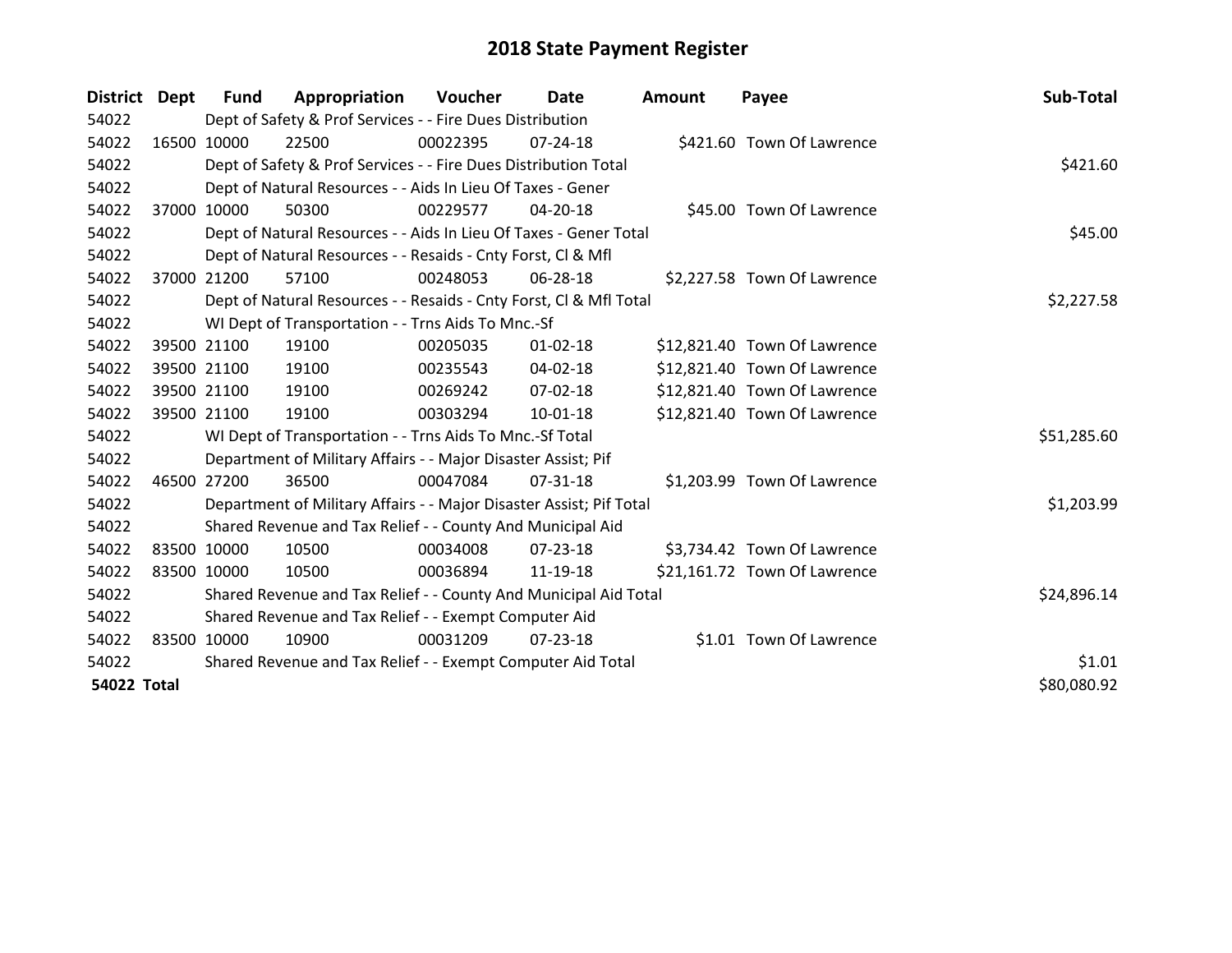| District Dept | <b>Fund</b> | Appropriation                                                        | Voucher  | Date           | <b>Amount</b> | Payee                        | Sub-Total    |
|---------------|-------------|----------------------------------------------------------------------|----------|----------------|---------------|------------------------------|--------------|
| 54024         |             | Dept of Safety & Prof Services - - Fire Dues Distribution            |          |                |               |                              |              |
| 54024         | 16500 10000 | 22500                                                                | 00022396 | $07 - 24 - 18$ |               | \$1,067.24 Town Of Marshall  |              |
| 54024         |             | Dept of Safety & Prof Services - - Fire Dues Distribution Total      |          |                |               |                              | \$1,067.24   |
| 54024         |             | Dept of Natural Resources - - Resaids - Cnty Forst, CI & Mfl         |          |                |               |                              |              |
| 54024         | 37000 21200 | 57100                                                                | 00248054 | 06-28-18       |               | \$108.80 Town Of Marshall    |              |
| 54024         |             | Dept of Natural Resources - - Resaids - Cnty Forst, Cl & Mfl Total   |          |                |               |                              | \$108.80     |
| 54024         |             | WI Dept of Transportation - - Trns Aids To Mnc.-Sf                   |          |                |               |                              |              |
| 54024         | 39500 21100 | 19100                                                                | 00205036 | $01 - 02 - 18$ |               | \$23,818.33 Town Of Marshall |              |
| 54024         | 39500 21100 | 19100                                                                | 00235544 | 04-02-18       |               | \$23,818.33 Town Of Marshall |              |
| 54024         | 39500 21100 | 19100                                                                | 00269243 | $07 - 02 - 18$ |               | \$23,818.33 Town Of Marshall |              |
| 54024         | 39500 21100 | 19100                                                                | 00303295 | $10 - 01 - 18$ |               | \$23,818.33 Town Of Marshall |              |
| 54024         |             | WI Dept of Transportation - - Trns Aids To Mnc.-Sf Total             |          |                |               |                              | \$95,273.32  |
| 54024         |             | WI Dept of Transportation - - Loc Rd Imp Prg St Fd                   |          |                |               |                              |              |
| 54024         | 39500 21100 | 27800                                                                | 00297005 | 09-17-18       |               | \$57,597.54 Town Of Marshall |              |
| 54024         |             | WI Dept of Transportation - - Loc Rd Imp Prg St Fd Total             |          |                |               |                              | \$57,597.54  |
| 54024         |             | Department of Administration - - Hv Trans Ln Annual Impact Fee       |          |                |               |                              |              |
| 54024         | 50500 10000 | 17400                                                                | 00078769 | 05-01-18       |               | \$37,832.00 Town Of Marshall |              |
| 54024         |             | Department of Administration - - Hv Trans Ln Annual Impact Fee Total |          |                |               |                              | \$37,832.00  |
| 54024         |             | Shared Revenue and Tax Relief - - County And Municipal Aid           |          |                |               |                              |              |
| 54024         | 83500 10000 | 10500                                                                | 00034009 | $07 - 23 - 18$ |               | \$10,512.28 Town Of Marshall |              |
| 54024         | 83500 10000 | 10500                                                                | 00036895 | 11-19-18       |               | \$59,569.58 Town Of Marshall |              |
| 54024         |             | Shared Revenue and Tax Relief - - County And Municipal Aid Total     |          |                |               |                              | \$70,081.86  |
| 54024         |             | Shared Revenue and Tax Relief - - Utility Aid                        |          |                |               |                              |              |
| 54024         | 83500 10000 | 11000                                                                | 00034009 | $07 - 23 - 18$ |               | \$56.80 Town Of Marshall     |              |
| 54024         | 83500 10000 | 11000                                                                | 00036895 | 11-19-18       |               | \$335.50 Town Of Marshall    |              |
| 54024         |             | Shared Revenue and Tax Relief - - Utility Aid Total                  |          |                |               |                              | \$392.30     |
| 54024 Total   |             |                                                                      |          |                |               |                              | \$262,353.06 |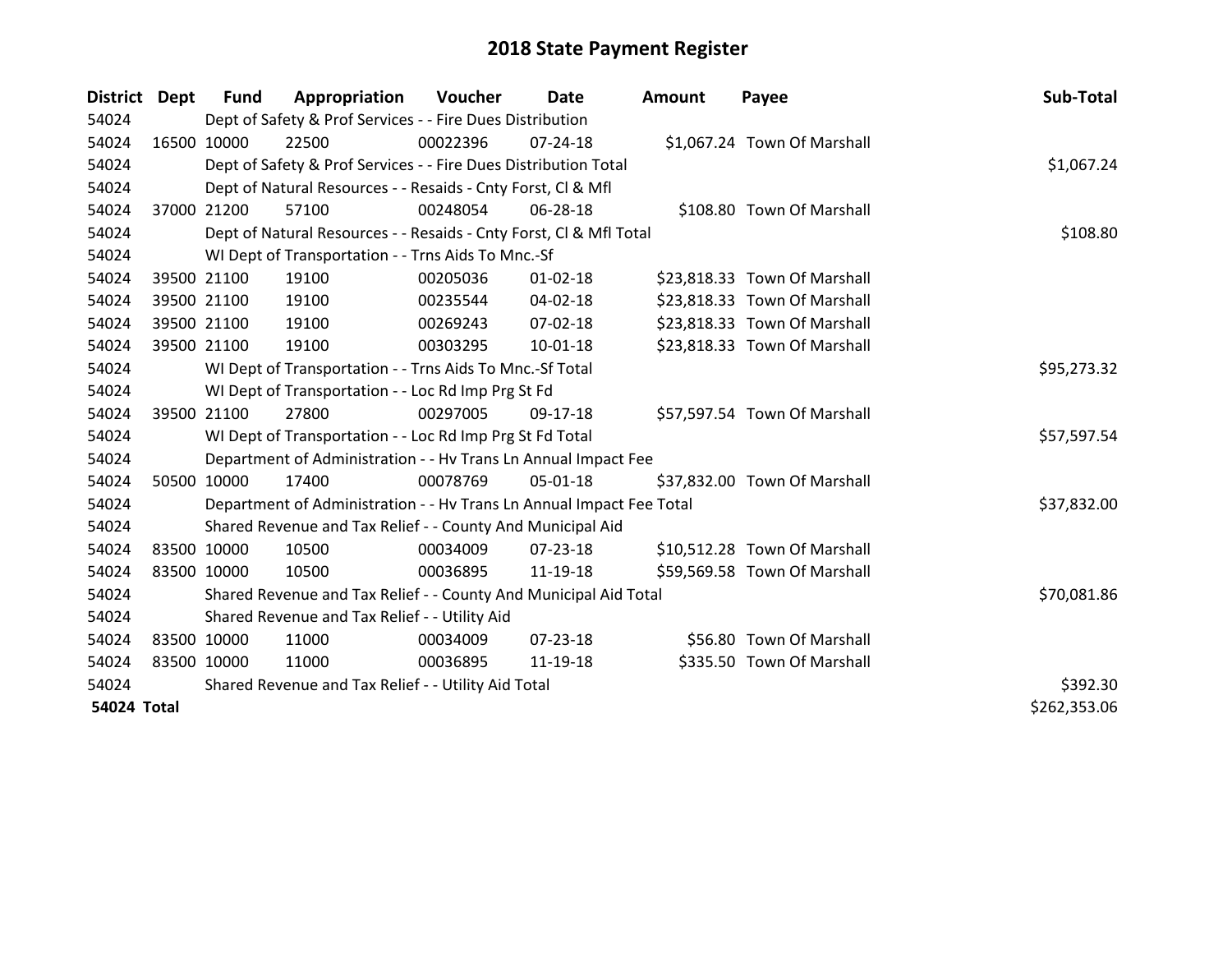| District    | <b>Dept</b> | <b>Fund</b>                                                      | Appropriation                                                        | Voucher  | Date           | Amount | Payee                     | Sub-Total    |
|-------------|-------------|------------------------------------------------------------------|----------------------------------------------------------------------|----------|----------------|--------|---------------------------|--------------|
| 54026       |             |                                                                  | Dept of Safety & Prof Services - - Fire Dues Distribution            |          |                |        |                           |              |
| 54026       |             | 16500 10000                                                      | 22500                                                                | 00022397 | 07-24-18       |        | \$557.97 Town Of Murry    |              |
| 54026       |             |                                                                  | Dept of Safety & Prof Services - - Fire Dues Distribution Total      |          |                |        |                           | \$557.97     |
| 54026       |             |                                                                  | Dept of Natural Resources - - Aids In Lieu Of Taxes - Gener          |          |                |        |                           |              |
| 54026       |             | 37000 10000                                                      | 50300                                                                | 00229373 | 04-20-18       |        | \$113.95 Town Of Murry    |              |
| 54026       |             |                                                                  | Dept of Natural Resources - - Aids In Lieu Of Taxes - Gener Total    |          |                |        |                           | \$113.95     |
| 54026       |             |                                                                  | Dept of Natural Resources - - Resaids - Cnty Forst, Cl & Mfl         |          |                |        |                           |              |
| 54026       |             | 37000 21200                                                      | 57100                                                                | 00248055 | 06-28-18       |        | \$6,710.08 Town Of Murry  |              |
| 54026       |             |                                                                  | Dept of Natural Resources - - Resaids - Cnty Forst, CI & Mfl Total   |          |                |        |                           | \$6,710.08   |
| 54026       |             |                                                                  | Dept of Natural Resources - - Aids In Lieu Of Taxes - Sum S          |          |                |        |                           |              |
| 54026       |             | 37000 21200                                                      | 57900                                                                | 00229374 | 04-20-18       |        | \$9.52 Town Of Murry      |              |
| 54026       |             |                                                                  | Dept of Natural Resources - - Aids In Lieu Of Taxes - Sum S Total    |          |                |        |                           | \$9.52       |
| 54026       |             |                                                                  | WI Dept of Transportation - - Disastr Damag Aid Sf                   |          |                |        |                           |              |
| 54026       | 39500 21100 |                                                                  | 17400                                                                | 00316171 | 10-26-18       |        | \$1,686.55 Town Of Murry  |              |
| 54026       |             |                                                                  | WI Dept of Transportation - - Disastr Damag Aid Sf Total             |          |                |        |                           | \$1,686.55   |
| 54026       |             |                                                                  | WI Dept of Transportation - - Trns Aids To Mnc.-Sf                   |          |                |        |                           |              |
| 54026       |             | 39500 21100                                                      | 19100                                                                | 00205037 | $01 - 02 - 18$ |        | \$22,773.14 Town Of Murry |              |
| 54026       |             | 39500 21100                                                      | 19100                                                                | 00235545 | 04-02-18       |        | \$22,773.14 Town Of Murry |              |
| 54026       |             | 39500 21100                                                      | 19100                                                                | 00269244 | 07-02-18       |        | \$22,773.14 Town Of Murry |              |
| 54026       | 39500 21100 |                                                                  | 19100                                                                | 00303296 | $10 - 01 - 18$ |        | \$22,773.15 Town Of Murry |              |
| 54026       |             |                                                                  | WI Dept of Transportation - - Trns Aids To Mnc.-Sf Total             |          |                |        |                           | \$91,092.57  |
| 54026       |             |                                                                  | Department of Administration - - Hv Trans Ln Annual Impact Fee       |          |                |        |                           |              |
| 54026       | 50500 10000 |                                                                  | 17400                                                                | 00078657 | 05-01-18       |        | \$24,365.00 Town Of Murry |              |
| 54026       |             |                                                                  | Department of Administration - - Hv Trans Ln Annual Impact Fee Total |          |                |        |                           | \$24,365.00  |
| 54026       |             | Shared Revenue and Tax Relief - - County And Municipal Aid       |                                                                      |          |                |        |                           |              |
| 54026       | 83500 10000 |                                                                  | 10500                                                                | 00034010 | 07-23-18       |        | \$1,557.99 Town Of Murry  |              |
| 54026       | 83500 10000 |                                                                  | 10500                                                                | 00036896 | 11-19-18       |        | \$8,828.58 Town Of Murry  |              |
| 54026       |             | Shared Revenue and Tax Relief - - County And Municipal Aid Total | \$10,386.57                                                          |          |                |        |                           |              |
| 54026 Total |             |                                                                  |                                                                      |          |                |        |                           | \$134,922.21 |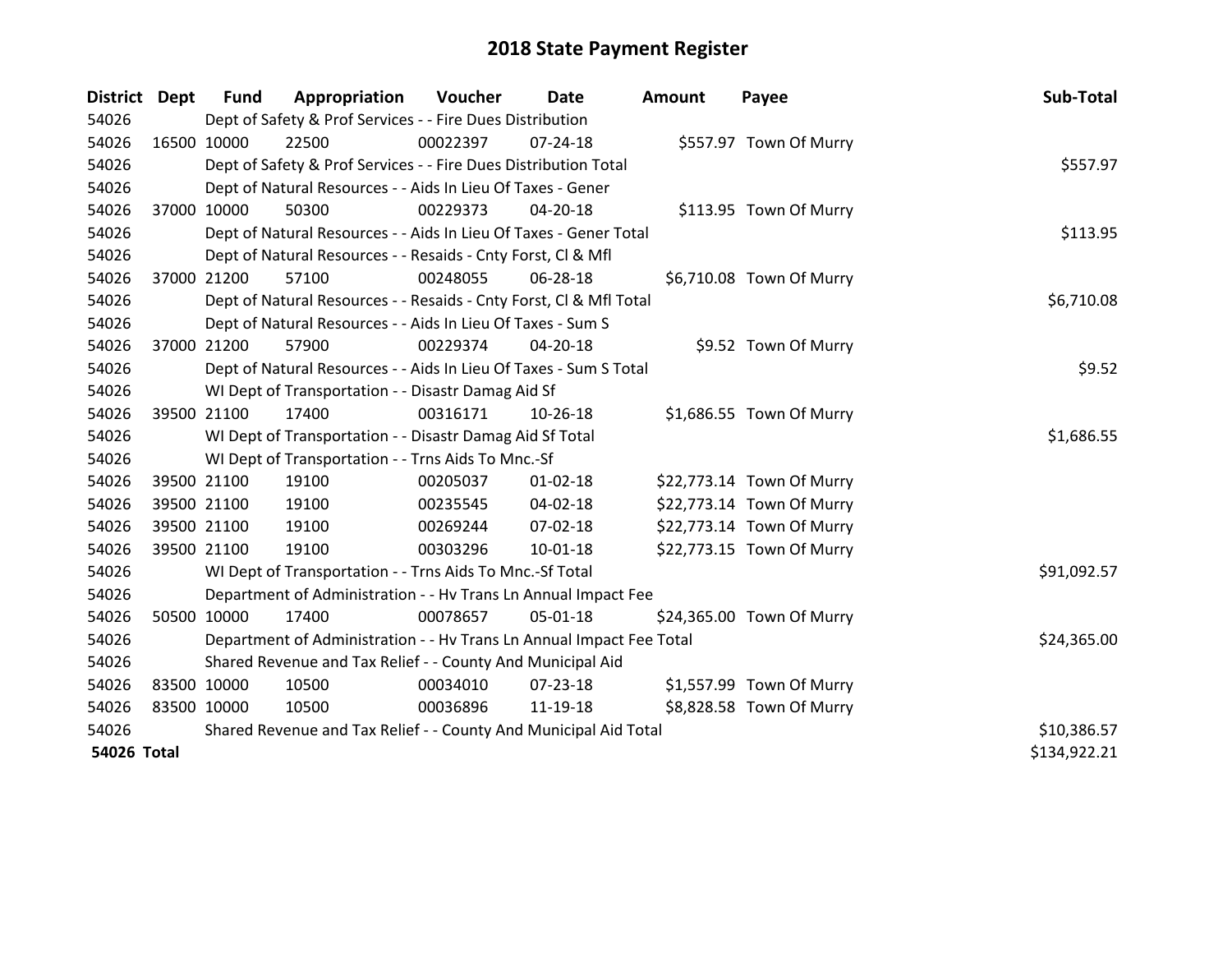| <b>District</b>    | Dept        | Fund        | Appropriation                                                      | Voucher  | Date           | <b>Amount</b> | Payee                        | Sub-Total   |
|--------------------|-------------|-------------|--------------------------------------------------------------------|----------|----------------|---------------|------------------------------|-------------|
| 54028              |             |             | Dept of Safety & Prof Services - - Fire Dues Distribution          |          |                |               |                              |             |
| 54028              | 16500 10000 |             | 22500                                                              | 00022398 | $07 - 24 - 18$ |               | \$426.98 Town Of Richland    |             |
| 54028              |             |             | Dept of Safety & Prof Services - - Fire Dues Distribution Total    |          | \$426.98       |               |                              |             |
| 54028              |             |             | Dept of Natural Resources - - Resaids - Cnty Forst, CI & Mfl       |          |                |               |                              |             |
| 54028              | 37000 21200 |             | 57100                                                              | 00248056 | 06-28-18       |               | \$431.98 Town Of Richland    |             |
| 54028              |             |             | Dept of Natural Resources - - Resaids - Cnty Forst, CI & Mfl Total |          |                |               |                              | \$431.98    |
| 54028              |             |             | WI Dept of Transportation - - Trns Aids To Mnc.-Sf                 |          |                |               |                              |             |
| 54028              |             | 39500 21100 | 19100                                                              | 00205038 | $01 - 02 - 18$ |               | \$13,612.89 Town Of Richland |             |
| 54028              |             | 39500 21100 | 19100                                                              | 00235546 | 04-02-18       |               | \$13,612.89 Town Of Richland |             |
| 54028              |             | 39500 21100 | 19100                                                              | 00269245 | 07-02-18       |               | \$13,612.89 Town Of Richland |             |
| 54028              |             | 39500 21100 | 19100                                                              | 00303297 | 10-01-18       |               | \$13,612.90 Town Of Richland |             |
| 54028              |             |             | WI Dept of Transportation - - Trns Aids To Mnc.-Sf Total           |          |                |               |                              | \$54,451.57 |
| 54028              |             |             | Shared Revenue and Tax Relief - - County And Municipal Aid         |          |                |               |                              |             |
| 54028              |             | 83500 10000 | 10500                                                              | 00034011 | 07-23-18       |               | \$3,631.41 Town Of Richland  |             |
| 54028              |             | 83500 10000 | 10500                                                              | 00036897 | 11-19-18       |               | \$20,577.98 Town Of Richland |             |
| 54028              |             |             | Shared Revenue and Tax Relief - - County And Municipal Aid Total   |          |                |               |                              | \$24,209.39 |
| <b>54028 Total</b> |             |             |                                                                    |          |                |               |                              | \$79,519.92 |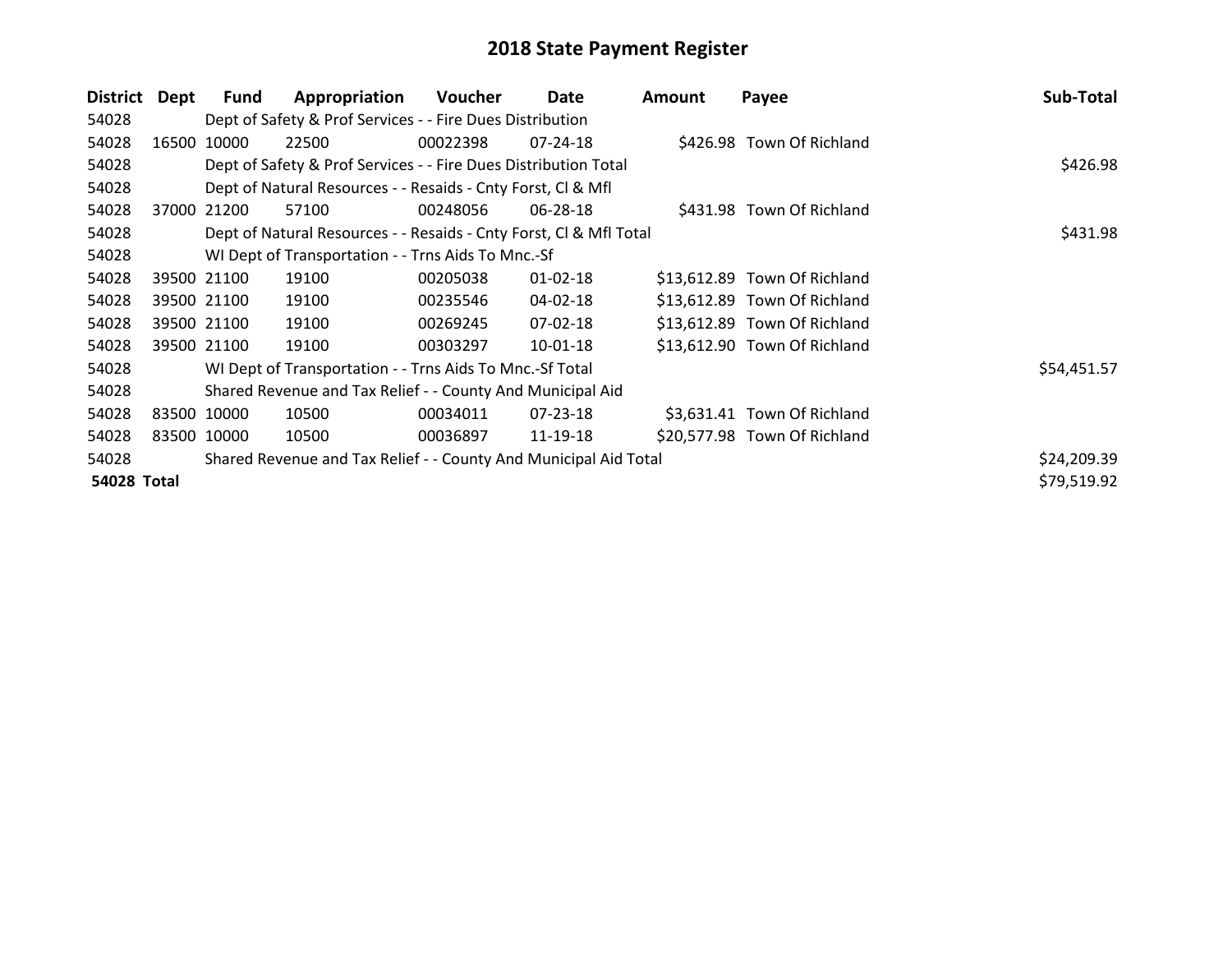| District Dept      |             | <b>Fund</b> | Appropriation                                                      | Voucher  | Date           | <b>Amount</b> | Payee                    | Sub-Total    |
|--------------------|-------------|-------------|--------------------------------------------------------------------|----------|----------------|---------------|--------------------------|--------------|
| 54030              |             |             | Dept of Safety & Prof Services - - Fire Dues Distribution          |          |                |               |                          |              |
| 54030              | 16500 10000 |             | 22500                                                              | 00022399 | $07 - 24 - 18$ |               | \$2,982.22 Town Of Rusk  |              |
| 54030              |             |             | Dept of Safety & Prof Services - - Fire Dues Distribution Total    |          |                |               |                          | \$2,982.22   |
| 54030              |             |             | Dept of Natural Resources - - Aids In Lieu Of Taxes - Gener        |          |                |               |                          |              |
| 54030              | 37000 10000 |             | 50300                                                              | 00229202 | 04-20-18       |               | \$207.81 Town Of Rusk    |              |
| 54030              |             |             | Dept of Natural Resources - - Aids In Lieu Of Taxes - Gener Total  |          |                |               |                          | \$207.81     |
| 54030              |             |             | Dept of Natural Resources - - Resaids - Cnty Forst, Cl & Mfl       |          |                |               |                          |              |
| 54030              | 37000 21200 |             | 57100                                                              | 00248057 | 06-28-18       |               | \$575.72 Town Of Rusk    |              |
| 54030              |             |             | Dept of Natural Resources - - Resaids - Cnty Forst, Cl & Mfl Total | \$575.72 |                |               |                          |              |
| 54030              |             |             | Dept of Natural Resources - - Aids In Lieu Of Taxes - Sum S        |          |                |               |                          |              |
| 54030              |             | 37000 21200 | 57900                                                              | 00229201 | $04 - 20 - 18$ |               | \$120.11 Town Of Rusk    |              |
| 54030              |             | 37000 21200 | 57900                                                              | 00229203 | 04-20-18       |               | \$35.20 Town Of Rusk     |              |
| 54030              |             |             | Dept of Natural Resources - - Aids In Lieu Of Taxes - Sum S Total  |          |                |               |                          | \$155.31     |
| 54030              |             |             | WI Dept of Transportation - - Trns Aids To Mnc.-Sf                 |          |                |               |                          |              |
| 54030              |             | 39500 21100 | 19100                                                              | 00205039 | $01 - 02 - 18$ |               | \$23,519.70 Town Of Rusk |              |
| 54030              |             | 39500 21100 | 19100                                                              | 00235547 | 04-02-18       |               | \$23,519.70 Town Of Rusk |              |
| 54030              | 39500 21100 |             | 19100                                                              | 00269246 | $07 - 02 - 18$ |               | \$23,519.70 Town Of Rusk |              |
| 54030              |             | 39500 21100 | 19100                                                              | 00303298 | 10-01-18       |               | \$23,519.72 Town Of Rusk |              |
| 54030              |             |             | WI Dept of Transportation - - Trns Aids To Mnc.-Sf Total           |          |                |               |                          | \$94,078.82  |
| 54030              |             |             | Shared Revenue and Tax Relief - - County And Municipal Aid         |          |                |               |                          |              |
| 54030              | 83500 10000 |             | 10500                                                              | 00034012 | $07 - 23 - 18$ |               | \$936.71 Town Of Rusk    |              |
| 54030              | 83500 10000 |             | 10500                                                              | 00036898 | 11-19-18       |               | \$5,308.01 Town Of Rusk  |              |
| 54030              |             |             | Shared Revenue and Tax Relief - - County And Municipal Aid Total   |          |                |               |                          | \$6,244.72   |
| 54030              |             |             | Shared Revenue and Tax Relief - - Exempt Computer Aid              |          |                |               |                          |              |
| 54030              | 83500 10000 |             | 10900                                                              | 00031210 | $07 - 23 - 18$ |               | \$6.09 Town Of Rusk      |              |
| 54030              |             |             | Shared Revenue and Tax Relief - - Exempt Computer Aid Total        | \$6.09   |                |               |                          |              |
| <b>54030 Total</b> |             |             |                                                                    |          |                |               |                          | \$104,250.69 |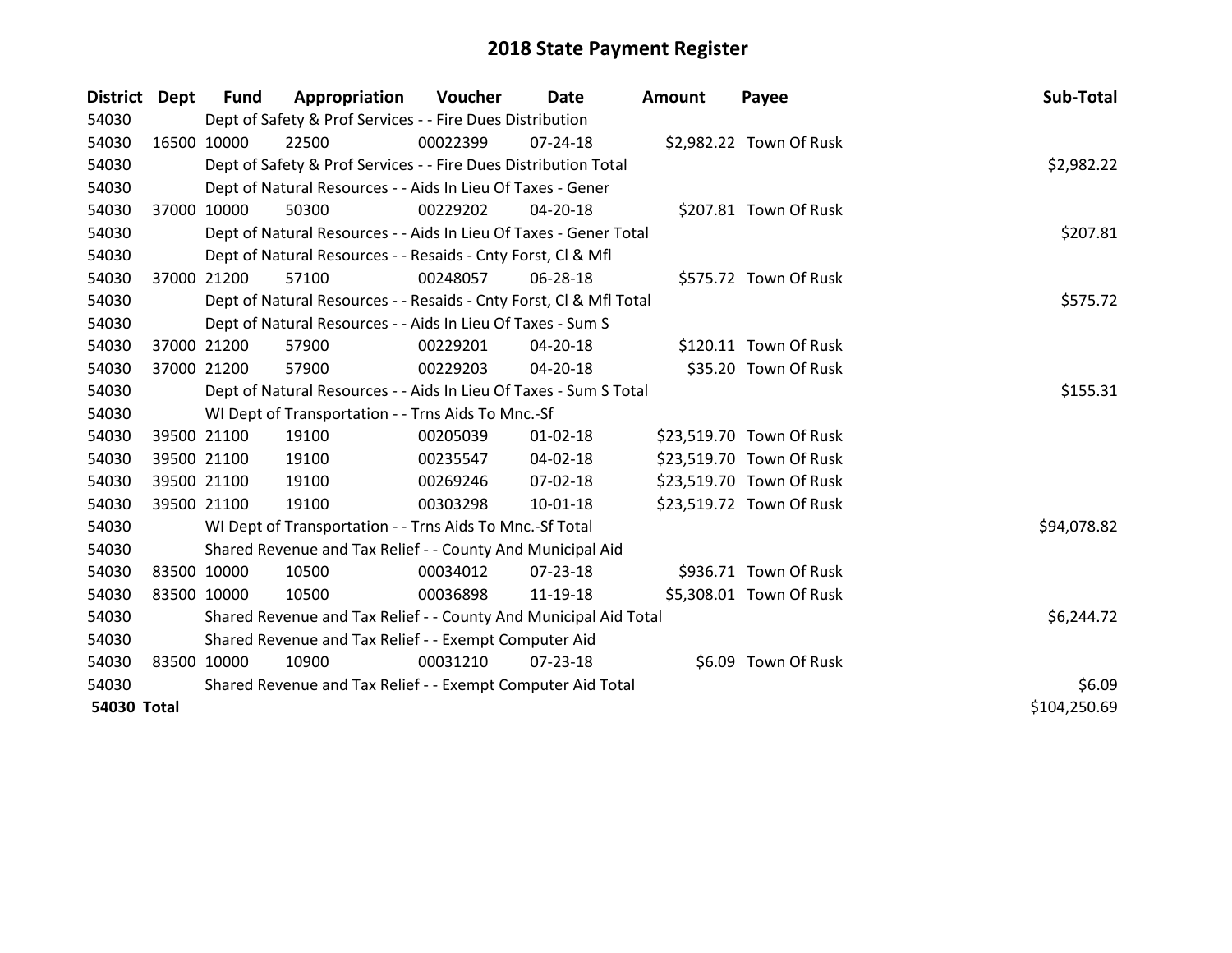| District Dept      |       | <b>Fund</b> | Appropriation                                                      | Voucher  | Date           | <b>Amount</b> | Payee                         | Sub-Total   |
|--------------------|-------|-------------|--------------------------------------------------------------------|----------|----------------|---------------|-------------------------------|-------------|
| 54032              |       |             | Dept of Safety & Prof Services - - Fire Dues Distribution          |          |                |               |                               |             |
| 54032              |       | 16500 10000 | 22500                                                              | 00022400 | 07-24-18       |               | \$361.37 Town Of South Fork   |             |
| 54032              |       |             | Dept of Safety & Prof Services - - Fire Dues Distribution Total    |          |                |               |                               | \$361.37    |
| 54032              |       |             | Dept of Natural Resources - - Resaids - Cnty Forst, CI & Mfl       |          |                |               |                               |             |
| 54032              |       | 37000 21200 | 57100                                                              | 00248058 | 06-28-18       |               | \$2,488.35 Town Of South Fork |             |
| 54032              |       |             | Dept of Natural Resources - - Resaids - Cnty Forst, Cl & Mfl Total |          | \$2,488.35     |               |                               |             |
| 54032              |       |             | Dept of Natural Resources - - Aids In Lieu Of Taxes - Sum S        |          |                |               |                               |             |
| 54032              | 37000 | 21200       | 57900                                                              | 00229480 | $04 - 20 - 18$ |               | \$5,425.98 Town Of South Fork |             |
| 54032              |       |             | Dept of Natural Resources - - Aids In Lieu Of Taxes - Sum S Total  |          |                |               |                               | \$5,425.98  |
| 54032              |       |             | Dept of Natural Resources - - Resource Maint Develop Sp Frst       |          |                |               |                               |             |
| 54032              |       | 37000 21200 | 77900                                                              | 00258907 | 08-14-18       |               | \$1,530.00 Town Of South Fork |             |
| 54032              |       |             | Dept of Natural Resources - - Resource Maint Develop Sp Frst Total |          |                |               |                               | \$1,530.00  |
| 54032              |       |             | WI Dept of Transportation - - Disastr Damag Aid Sf                 |          |                |               |                               |             |
| 54032              |       | 39500 21100 | 17400                                                              | 00300823 | $09 - 24 - 18$ |               | \$6,060.57 Town Of South Fork |             |
| 54032              |       |             | WI Dept of Transportation - - Disastr Damag Aid Sf Total           |          |                |               |                               | \$6,060.57  |
| 54032              |       |             | WI Dept of Transportation - - Trns Aids To Mnc.-Sf                 |          |                |               |                               |             |
| 54032              |       | 39500 21100 | 19100                                                              | 00205040 | $01 - 02 - 18$ |               | \$5,671.69 Town Of South Fork |             |
| 54032              |       | 39500 21100 | 19100                                                              | 00235548 | $04 - 02 - 18$ |               | \$5,671.69 Town Of South Fork |             |
| 54032              |       | 39500 21100 | 19100                                                              | 00269247 | 07-02-18       |               | \$5,671.69 Town Of South Fork |             |
| 54032              |       | 39500 21100 | 19100                                                              | 00303299 | $10 - 01 - 18$ |               | \$5,671.71 Town Of South Fork |             |
| 54032              |       |             | WI Dept of Transportation - - Trns Aids To Mnc.-Sf Total           |          |                |               |                               | \$22,686.78 |
| 54032              |       |             | Shared Revenue and Tax Relief - - County And Municipal Aid         |          |                |               |                               |             |
| 54032              |       | 83500 10000 | 10500                                                              | 00034013 | 07-23-18       |               | \$422.68 Town Of South Fork   |             |
| 54032              |       | 83500 10000 | 10500                                                              | 00036899 | 11-19-18       |               | \$2,395.17 Town Of South Fork |             |
| 54032              |       |             | Shared Revenue and Tax Relief - - County And Municipal Aid Total   |          |                |               |                               | \$2,817.85  |
| <b>54032 Total</b> |       |             |                                                                    |          |                |               |                               | \$41,370.90 |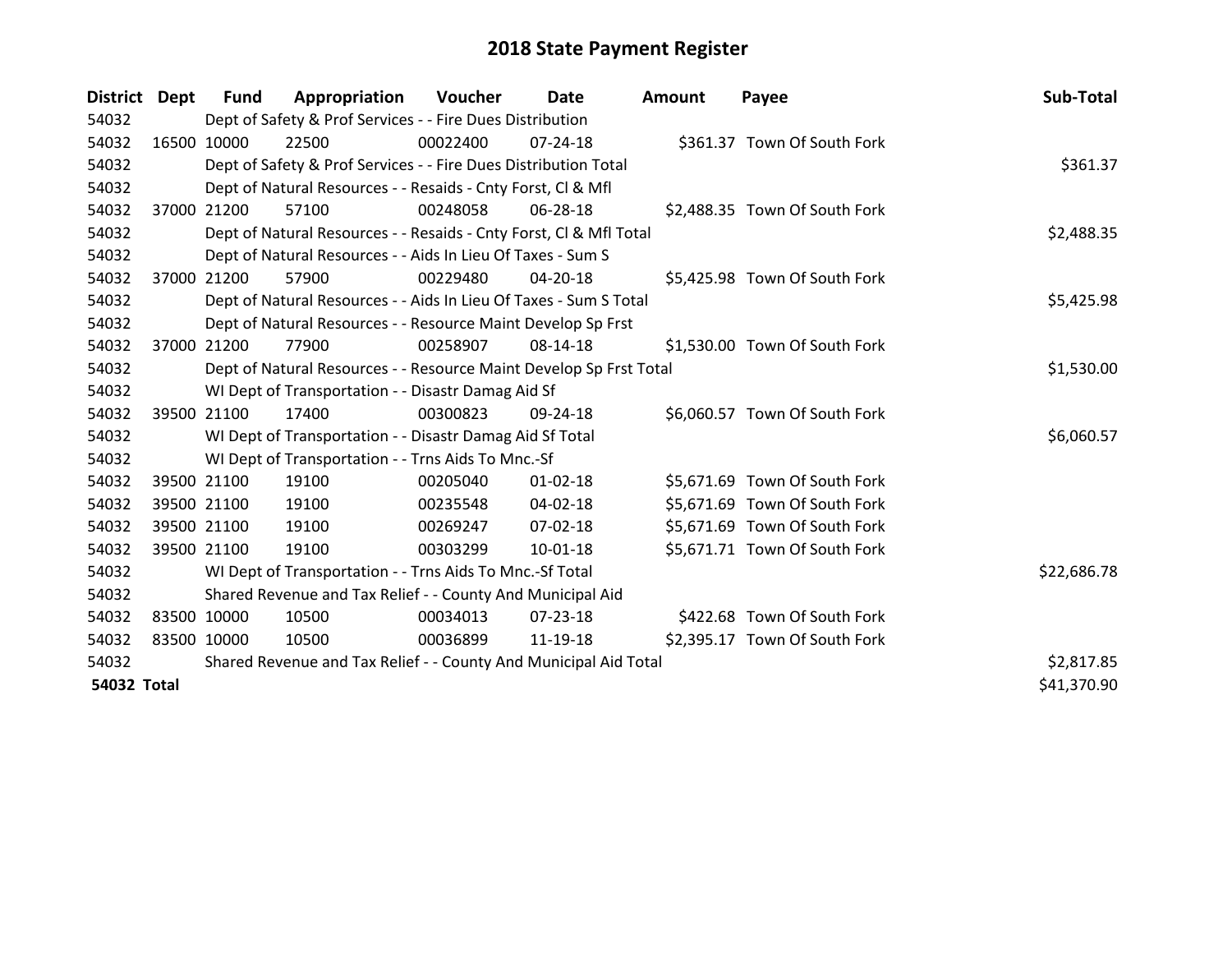| District Dept |             | <b>Fund</b>                                                 | Appropriation                                                       | Voucher  | <b>Date</b>    | <b>Amount</b> | Payee                          | Sub-Total    |
|---------------|-------------|-------------------------------------------------------------|---------------------------------------------------------------------|----------|----------------|---------------|--------------------------------|--------------|
| 54034         |             |                                                             | Dept of Safety & Prof Services - - Fire Dues Distribution           |          |                |               |                                |              |
| 54034         | 16500 10000 |                                                             | 22500                                                               | 00022401 | $07 - 24 - 18$ |               | \$840.08 Town Of Strickland    |              |
| 54034         |             |                                                             | Dept of Safety & Prof Services - - Fire Dues Distribution Total     |          |                |               |                                | \$840.08     |
| 54034         |             |                                                             | Dept of Natural Resources - - Resaids - Cnty Forst, CI & Mfl        |          |                |               |                                |              |
| 54034         |             | 37000 21200                                                 | 57100                                                               | 00248059 | 06-28-18       |               | \$1,581.55 Town Of Strickland  |              |
| 54034         |             |                                                             | Dept of Natural Resources - - Resaids - Cnty Forst, CI & Mfl Total  |          |                |               |                                | \$1,581.55   |
| 54034         |             |                                                             | Dept of Natural Resources - - Aids In Lieu Of Taxes - Sum S         |          |                |               |                                |              |
| 54034         | 37000       | 21200                                                       | 57900                                                               | 00229570 | 04-20-18       |               | \$1.85 Town Of Strickland      |              |
| 54034         |             |                                                             | Dept of Natural Resources - - Aids In Lieu Of Taxes - Sum S Total   |          |                |               |                                | \$1.85       |
| 54034         |             |                                                             | WI Dept of Transportation - - Trns Aids To Mnc.-Sf                  |          |                |               |                                |              |
| 54034         |             | 39500 21100                                                 | 19100                                                               | 00205041 | $01 - 02 - 18$ |               | \$16,322.84 Town Of Strickland |              |
| 54034         |             | 39500 21100                                                 | 19100                                                               | 00235549 | 04-02-18       |               | \$16,322.84 Town Of Strickland |              |
| 54034         |             | 39500 21100                                                 | 19100                                                               | 00269248 | $07 - 02 - 18$ |               | \$16,322.84 Town Of Strickland |              |
| 54034         |             | 39500 21100                                                 | 19100                                                               | 00303300 | 10-01-18       |               | \$16,322.85 Town Of Strickland |              |
| 54034         |             |                                                             | WI Dept of Transportation - - Trns Aids To Mnc.-Sf Total            |          |                |               |                                | \$65,291.37  |
| 54034         |             |                                                             | Department of Military Affairs - - Major Disaster Assist; Pif       |          |                |               |                                |              |
| 54034         | 46500 27200 |                                                             | 36500                                                               | 00050122 | 10-09-18       |               | \$11,102.86 Town Of Strickland |              |
| 54034         |             |                                                             | Department of Military Affairs - - Major Disaster Assist; Pif Total |          |                |               |                                | \$11,102.86  |
| 54034         |             |                                                             | Shared Revenue and Tax Relief - - County And Municipal Aid          |          |                |               |                                |              |
| 54034         | 83500 10000 |                                                             | 10500                                                               | 00034014 | 07-23-18       |               | \$4,183.02 Town Of Strickland  |              |
| 54034         | 83500 10000 |                                                             | 10500                                                               | 00036900 | 11-19-18       |               | \$23,703.76 Town Of Strickland |              |
| 54034         |             |                                                             | Shared Revenue and Tax Relief - - County And Municipal Aid Total    |          | \$27,886.78    |               |                                |              |
| 54034         |             |                                                             | Shared Revenue and Tax Relief - - Exempt Computer Aid               |          |                |               |                                |              |
| 54034         | 83500 10000 |                                                             | 10900                                                               | 00031211 | 07-23-18       |               | \$22.32 Town Of Strickland     |              |
| 54034         |             | Shared Revenue and Tax Relief - - Exempt Computer Aid Total | \$22.32                                                             |          |                |               |                                |              |
| 54034 Total   |             |                                                             |                                                                     |          |                |               |                                | \$106,726.81 |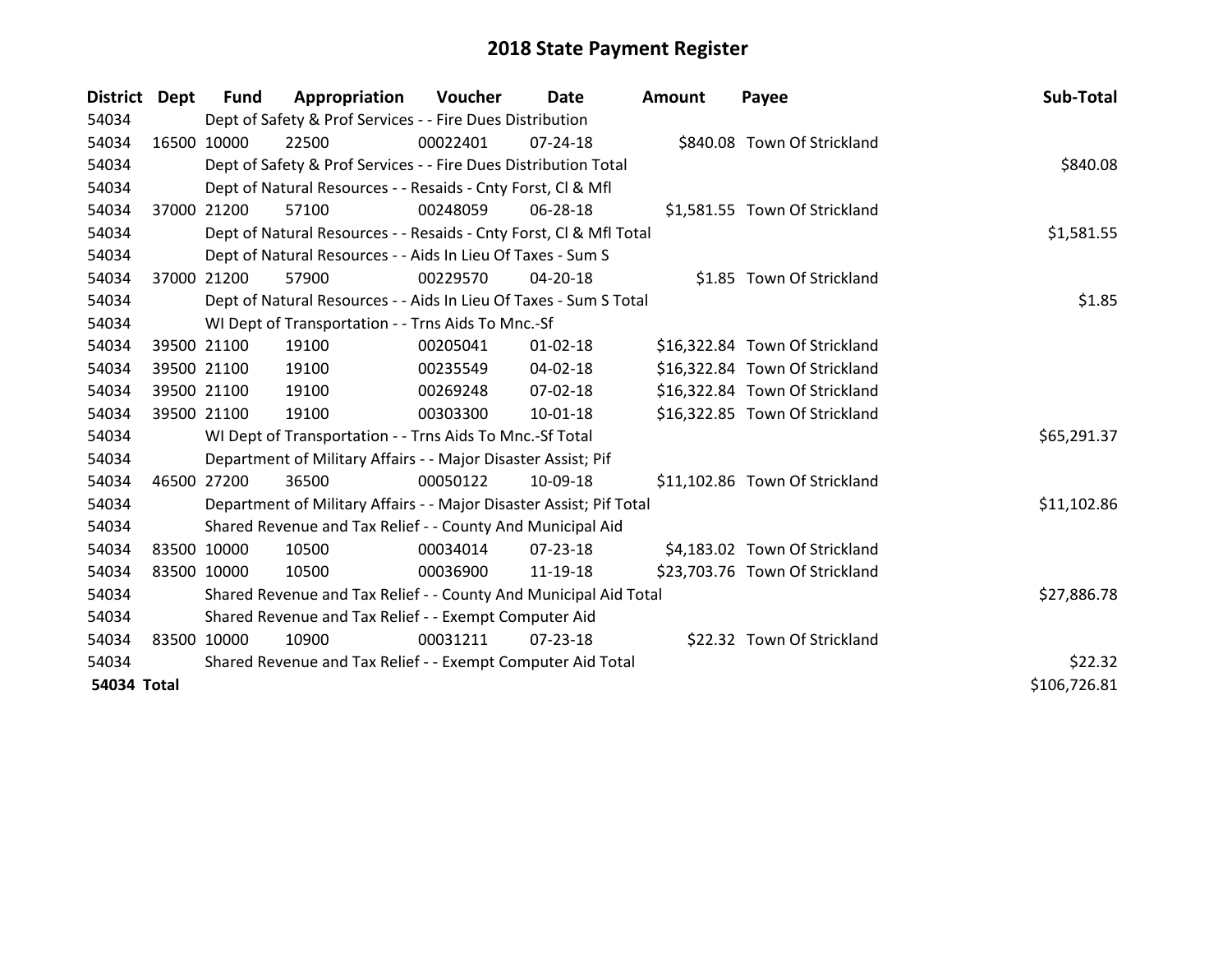| District    | Dept        | <b>Fund</b> | Appropriation                                                       | Voucher  | Date           | Amount | Payee                      | Sub-Total    |
|-------------|-------------|-------------|---------------------------------------------------------------------|----------|----------------|--------|----------------------------|--------------|
| 54036       |             |             | Dept of Safety & Prof Services - - Fire Dues Distribution           |          |                |        |                            |              |
| 54036       |             | 16500 10000 | 22500                                                               | 00022402 | $07 - 25 - 18$ |        | \$1,597.55 Town Of Stubbs  |              |
| 54036       |             |             | Dept of Safety & Prof Services - - Fire Dues Distribution Total     |          |                |        |                            | \$1,597.55   |
| 54036       |             |             | Dept of Natural Resources - - Resaids - Cnty Forst, CI & Mfl        |          |                |        |                            |              |
| 54036       | 37000       | 21200       | 57100                                                               | 00248060 | 06-28-18       |        | \$139.60 Town Of Stubbs    |              |
| 54036       |             |             | Dept of Natural Resources - - Resaids - Cnty Forst, Cl & Mfl Total  |          | \$139.60       |        |                            |              |
| 54036       |             |             | WI Dept of Transportation - - Trns Aids To Mnc.-Sf                  |          |                |        |                            |              |
| 54036       |             | 39500 21100 | 19100                                                               | 00205042 | $01 - 02 - 18$ |        | \$29,641.51 Town Of Stubbs |              |
| 54036       |             | 39500 21100 | 19100                                                               | 00235550 | 04-02-18       |        | \$29,641.51 Town Of Stubbs |              |
| 54036       |             | 39500 21100 | 19100                                                               | 00269249 | $07 - 02 - 18$ |        | \$29,641.51 Town Of Stubbs |              |
| 54036       |             | 39500 21100 | 19100                                                               | 00303301 | 10-01-18       |        | \$29,641.54 Town Of Stubbs |              |
| 54036       |             |             | WI Dept of Transportation - - Trns Aids To Mnc.-Sf Total            |          |                |        |                            | \$118,566.07 |
| 54036       |             |             | Department of Military Affairs - - Major Disaster Assist; Pif       |          |                |        |                            |              |
| 54036       | 46500 27200 |             | 36500                                                               | 00047507 | 08-08-18       |        | \$9,335.77 Town Of Stubbs  |              |
| 54036       |             |             | Department of Military Affairs - - Major Disaster Assist; Pif Total |          |                |        |                            | \$9,335.77   |
| 54036       |             |             | Shared Revenue and Tax Relief - - County And Municipal Aid          |          |                |        |                            |              |
| 54036       |             | 83500 10000 | 10500                                                               | 00034015 | 07-23-18       |        | \$2,279.20 Town Of Stubbs  |              |
| 54036       |             | 83500 10000 | 10500                                                               | 00036901 | 11-19-18       |        | \$12,915.49 Town Of Stubbs |              |
| 54036       |             |             | Shared Revenue and Tax Relief - - County And Municipal Aid Total    |          |                |        |                            | \$15,194.69  |
| 54036       |             |             | Shared Revenue and Tax Relief - - Utility Aid                       |          |                |        |                            |              |
| 54036       |             | 83500 10000 | 11000                                                               | 00034015 | $07 - 23 - 18$ |        | \$9.67 Town Of Stubbs      |              |
| 54036       |             | 83500 10000 | 11000                                                               | 00036901 | 11-19-18       |        | \$116.04 Town Of Stubbs    |              |
| 54036       |             |             | Shared Revenue and Tax Relief - - Utility Aid Total                 | \$125.71 |                |        |                            |              |
| 54036 Total |             |             |                                                                     |          |                |        |                            | \$144,959.39 |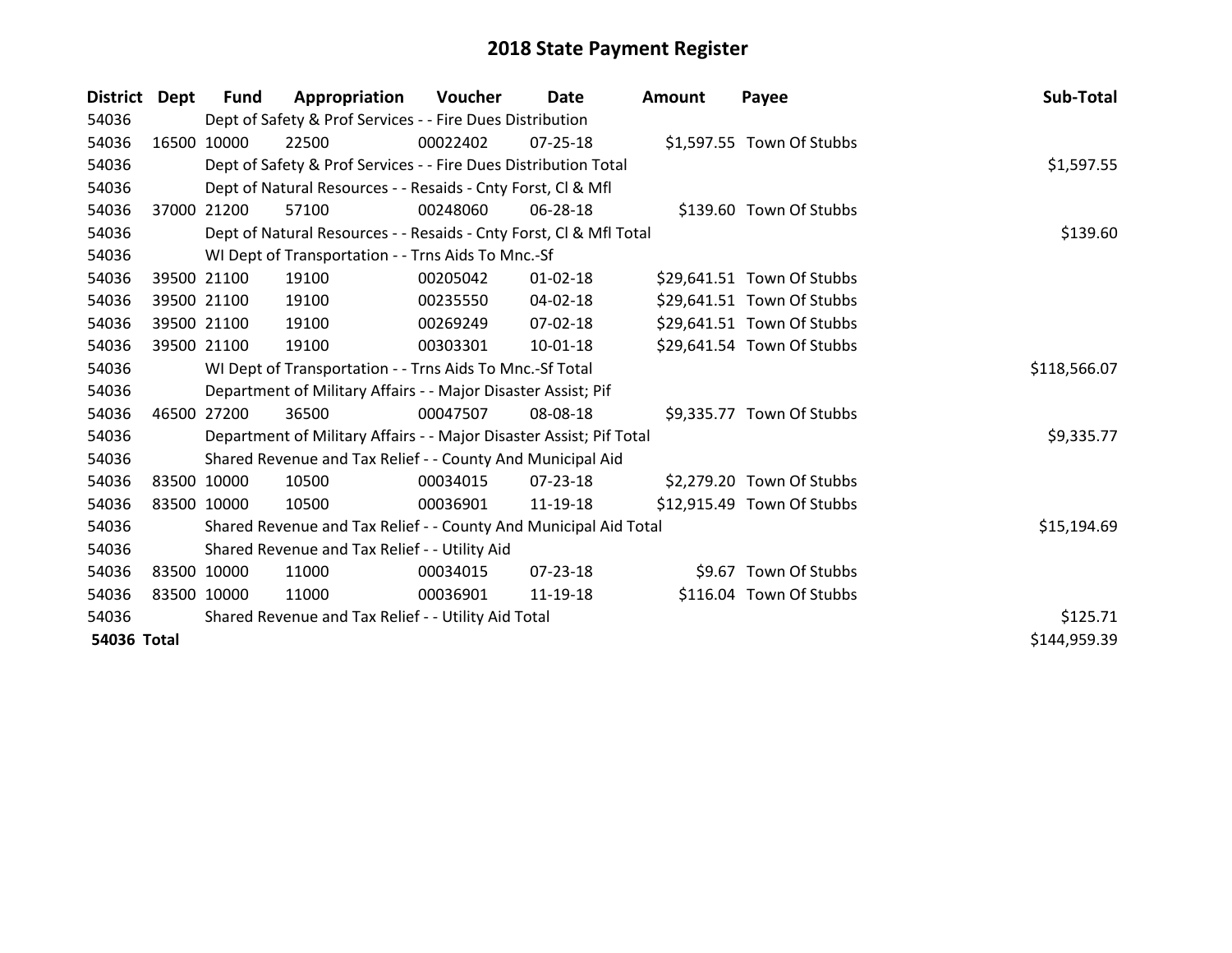| District Dept      | <b>Fund</b>                                         | Appropriation                                                        | Voucher  | Date           | <b>Amount</b> | Payee                           | Sub-Total    |
|--------------------|-----------------------------------------------------|----------------------------------------------------------------------|----------|----------------|---------------|---------------------------------|--------------|
| 54038              |                                                     | Dept of Safety & Prof Services - - Fire Dues Distribution            |          |                |               |                                 |              |
| 54038              | 16500 10000                                         | 22500                                                                | 00022403 | $07 - 25 - 18$ |               | \$1,848.78 Thornapple, Town Of  |              |
| 54038              |                                                     | Dept of Safety & Prof Services - - Fire Dues Distribution Total      |          |                |               |                                 | \$1,848.78   |
| 54038              |                                                     | Dept of Natural Resources - - Resaids - Cnty Forst, Cl & Mfl         |          |                |               |                                 |              |
| 54038              | 37000 21200                                         | 57100                                                                | 00248061 | 06-28-18       |               | \$967.35 Thornapple, Town Of    |              |
| 54038              |                                                     | Dept of Natural Resources - - Resaids - Cnty Forst, Cl & Mfl Total   | \$967.35 |                |               |                                 |              |
| 54038              |                                                     | WI Dept of Transportation - - Disastr Damag Aid Sf                   |          |                |               |                                 |              |
| 54038              | 39500 21100                                         | 17400                                                                | 00214461 | $02 - 16 - 18$ |               | \$989.58 Thornapple, Town Of    |              |
| 54038              |                                                     | WI Dept of Transportation - - Disastr Damag Aid Sf Total             |          |                |               |                                 | \$989.58     |
| 54038              |                                                     | WI Dept of Transportation - - Trns Aids To Mnc.-Sf                   |          |                |               |                                 |              |
| 54038              | 39500 21100                                         | 19100                                                                | 00205043 | $01 - 02 - 18$ |               | \$31,206.31 Thornapple, Town Of |              |
| 54038              | 39500 21100                                         | 19100                                                                | 00235551 | 04-02-18       |               | \$31,206.31 Thornapple, Town Of |              |
| 54038              | 39500 21100                                         | 19100                                                                | 00269250 | 07-02-18       |               | \$31,206.31 Thornapple, Town Of |              |
| 54038              | 39500 21100                                         | 19100                                                                | 00303302 | $10-01-18$     |               | \$31,206.32 Thornapple, Town Of |              |
| 54038              |                                                     | WI Dept of Transportation - - Trns Aids To Mnc.-Sf Total             |          |                |               |                                 | \$124,825.25 |
| 54038              |                                                     | Department of Administration - - Hv Trans Ln Annual Impact Fee       |          |                |               |                                 |              |
| 54038              | 50500 10000                                         | 17400                                                                | 00078679 | 05-01-18       |               | \$17,662.00 Thornapple, Town Of |              |
| 54038              |                                                     | Department of Administration - - Hv Trans Ln Annual Impact Fee Total |          |                |               |                                 | \$17,662.00  |
| 54038              |                                                     | Shared Revenue and Tax Relief - - County And Municipal Aid           |          |                |               |                                 |              |
| 54038              | 83500 10000                                         | 10500                                                                | 00034016 | 07-23-18       |               | \$3,490.92 Thornapple, Town Of  |              |
| 54038              | 83500 10000                                         | 10500                                                                | 00036902 | 11-19-18       |               | \$19,781.88 Thornapple, Town Of |              |
| 54038              |                                                     | Shared Revenue and Tax Relief - - County And Municipal Aid Total     |          |                |               |                                 | \$23,272.80  |
| 54038              |                                                     | Shared Revenue and Tax Relief - - Utility Aid                        |          |                |               |                                 |              |
| 54038              | 83500 10000                                         | 11000                                                                | 00034016 | $07 - 23 - 18$ |               | \$560.28 Thornapple, Town Of    |              |
| 54038              | 83500 10000                                         | 11000                                                                | 00036902 | 11-19-18       |               | \$3,114.61 Thornapple, Town Of  |              |
| 54038              | Shared Revenue and Tax Relief - - Utility Aid Total | \$3,674.89                                                           |          |                |               |                                 |              |
| <b>54038 Total</b> | \$173,240.65                                        |                                                                      |          |                |               |                                 |              |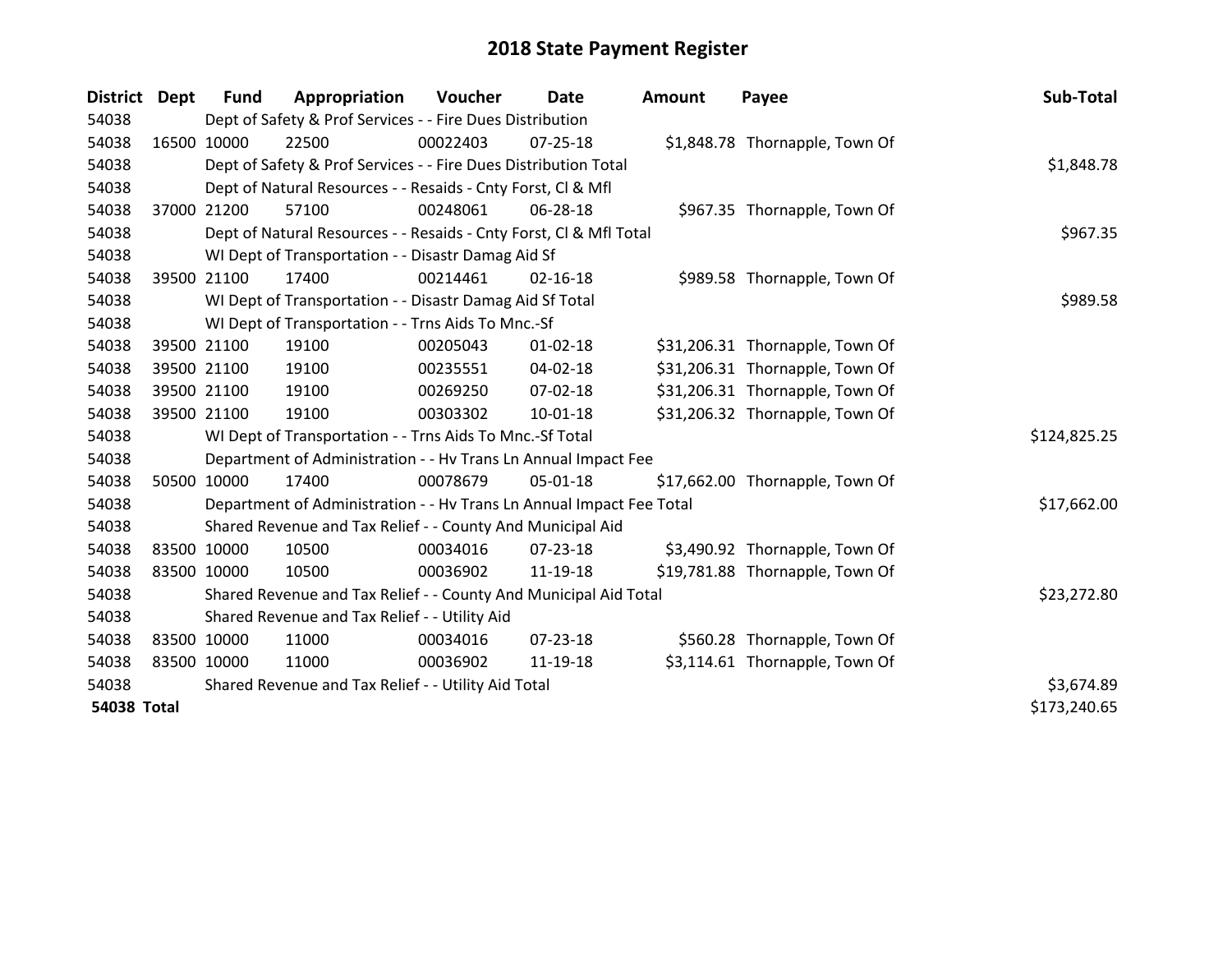| <b>District</b>    | Dept        | <b>Fund</b> | Appropriation                                                      | Voucher  | Date           | Amount | Payee                     | Sub-Total    |
|--------------------|-------------|-------------|--------------------------------------------------------------------|----------|----------------|--------|---------------------------|--------------|
| 54040              |             |             | Dept of Safety & Prof Services - - Fire Dues Distribution          |          |                |        |                           |              |
| 54040              | 16500       | 10000       | 22500                                                              | 00022404 | $07 - 24 - 18$ |        | \$557.45 True, Town Of    |              |
| 54040              |             |             | Dept of Safety & Prof Services - - Fire Dues Distribution Total    |          | \$557.45       |        |                           |              |
| 54040              |             |             | Dept of Natural Resources - - Resaids - Cnty Forst, CI & Mfl       |          |                |        |                           |              |
| 54040              | 37000       | 21200       | 57100                                                              | 00248062 | 06-28-18       |        | \$410.36 True, Town Of    |              |
| 54040              |             |             | Dept of Natural Resources - - Resaids - Cnty Forst, CI & Mfl Total |          |                |        |                           | \$410.36     |
| 54040              |             |             | WI Dept of Transportation - - Trns Aids To Mnc.-Sf                 |          |                |        |                           |              |
| 54040              |             | 39500 21100 | 19100                                                              | 00205044 | 01-02-18       |        | \$16,484.10 True, Town Of |              |
| 54040              |             | 39500 21100 | 19100                                                              | 00235552 | 04-02-18       |        | \$16,484.10 True, Town Of |              |
| 54040              |             | 39500 21100 | 19100                                                              | 00269251 | 07-02-18       |        | \$16,484.10 True, Town Of |              |
| 54040              |             | 39500 21100 | 19100                                                              | 00303303 | 10-01-18       |        | \$16,484.10 True, Town Of |              |
| 54040              |             |             | WI Dept of Transportation - - Trns Aids To Mnc.-Sf Total           |          |                |        |                           | \$65,936.40  |
| 54040              |             |             | Shared Revenue and Tax Relief - - County And Municipal Aid         |          |                |        |                           |              |
| 54040              |             | 83500 10000 | 10500                                                              | 00034017 | 07-23-18       |        | \$7,253.76 True, Town Of  |              |
| 54040              | 83500 10000 |             | 10500                                                              | 00036903 | 11-19-18       |        | \$41,104.64 True, Town Of |              |
| 54040              |             |             | Shared Revenue and Tax Relief - - County And Municipal Aid Total   |          |                |        |                           | \$48,358.40  |
| <b>54040 Total</b> |             |             |                                                                    |          |                |        |                           | \$115,262.61 |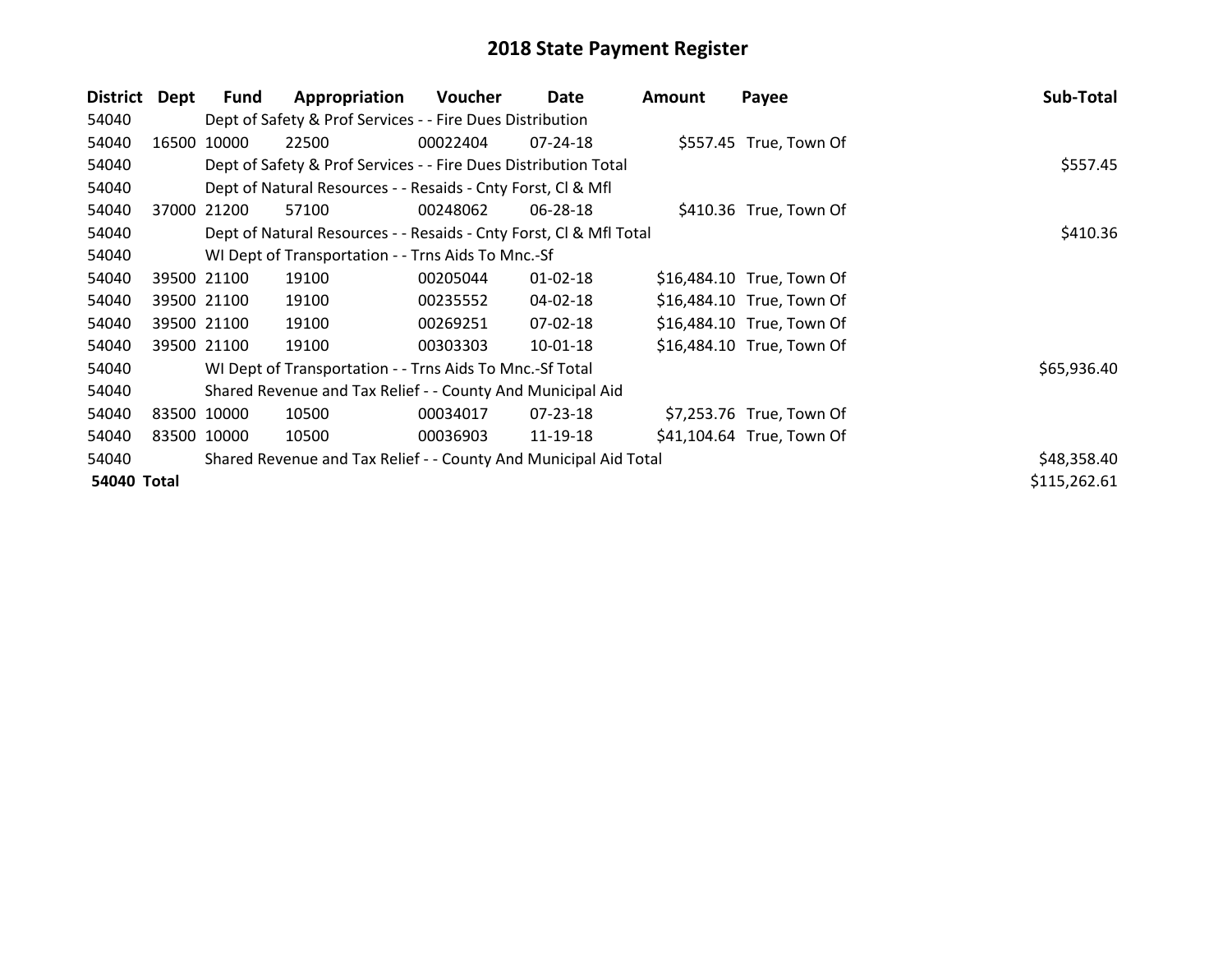| <b>District</b>    | <b>Dept</b> | <b>Fund</b>                                         | Appropriation                                                      | Voucher  | Date           | <b>Amount</b> | Payee                          | Sub-Total    |
|--------------------|-------------|-----------------------------------------------------|--------------------------------------------------------------------|----------|----------------|---------------|--------------------------------|--------------|
| 54042              |             |                                                     | Dept of Safety & Prof Services - - Fire Dues Distribution          |          |                |               |                                |              |
| 54042              | 16500 10000 |                                                     | 22500                                                              | 00022405 | $07 - 25 - 18$ |               | \$1,654.11 Town Of Washington  |              |
| 54042              |             |                                                     | Dept of Safety & Prof Services - - Fire Dues Distribution Total    |          |                |               |                                | \$1,654.11   |
| 54042              |             |                                                     | Dept of Natural Resources - - Resaids - Cnty Forst, Cl & Mfl       |          |                |               |                                |              |
| 54042              | 37000 21200 |                                                     | 57100                                                              | 00248063 | 06-28-18       |               | \$889.48 Town Of Washington    |              |
| 54042              |             |                                                     | Dept of Natural Resources - - Resaids - Cnty Forst, Cl & Mfl Total |          |                |               |                                | \$889.48     |
| 54042              |             |                                                     | Dept of Natural Resources - - Aids In Lieu Of Taxes - Sum S        |          |                |               |                                |              |
| 54042              | 37000 21200 |                                                     | 57900                                                              | 00229089 | $04 - 20 - 18$ |               | \$452.57 Town Of Washington    |              |
| 54042              |             |                                                     | Dept of Natural Resources - - Aids In Lieu Of Taxes - Sum S Total  |          |                |               |                                | \$452.57     |
| 54042              |             |                                                     | WI Dept of Transportation - - Disastr Damag Aid Sf                 |          |                |               |                                |              |
| 54042              | 39500 21100 |                                                     | 17400                                                              | 00254182 | 05-17-18       |               | \$6,012.96 Town Of Washington  |              |
| 54042              |             |                                                     | WI Dept of Transportation - - Disastr Damag Aid Sf Total           |          |                |               |                                | \$6,012.96   |
| 54042              |             |                                                     | WI Dept of Transportation - - Trns Aids To Mnc.-Sf                 |          |                |               |                                |              |
| 54042              |             | 39500 21100                                         | 19100                                                              | 00205045 | $01 - 02 - 18$ |               | \$25,735.50 Town Of Washington |              |
| 54042              |             | 39500 21100                                         | 19100                                                              | 00235553 | $04 - 02 - 18$ |               | \$25,735.50 Town Of Washington |              |
| 54042              | 39500 21100 |                                                     | 19100                                                              | 00269252 | $07-02-18$     |               | \$25,735.50 Town Of Washington |              |
| 54042              | 39500 21100 |                                                     | 19100                                                              | 00303304 | $10 - 01 - 18$ |               | \$25,735.51 Town Of Washington |              |
| 54042              |             |                                                     | WI Dept of Transportation - - Trns Aids To Mnc.-Sf Total           |          |                |               |                                | \$102,942.01 |
| 54042              |             |                                                     | Shared Revenue and Tax Relief - - County And Municipal Aid         |          |                |               |                                |              |
| 54042              | 83500 10000 |                                                     | 10500                                                              | 00034018 | $07 - 23 - 18$ |               | \$1,266.47 Town Of Washington  |              |
| 54042              | 83500 10000 |                                                     | 10500                                                              | 00036904 | 11-19-18       |               | \$7,176.66 Town Of Washington  |              |
| 54042              |             |                                                     | Shared Revenue and Tax Relief - - County And Municipal Aid Total   |          |                |               |                                | \$8,443.13   |
| 54042              |             |                                                     | Shared Revenue and Tax Relief - - Exempt Computer Aid              |          |                |               |                                |              |
| 54042              | 83500 10000 |                                                     | 10900                                                              | 00031212 | $07 - 23 - 18$ |               | \$1.01 Town Of Washington      |              |
| 54042              |             |                                                     | Shared Revenue and Tax Relief - - Exempt Computer Aid Total        |          |                |               |                                | \$1.01       |
| 54042              |             | Shared Revenue and Tax Relief - - Utility Aid       |                                                                    |          |                |               |                                |              |
| 54042              | 83500 10000 |                                                     | 11000                                                              | 00034018 | 07-23-18       |               | \$0.21 Town Of Washington      |              |
| 54042              |             | Shared Revenue and Tax Relief - - Utility Aid Total | \$0.21                                                             |          |                |               |                                |              |
| <b>54042 Total</b> |             |                                                     |                                                                    |          |                |               |                                | \$120,395.48 |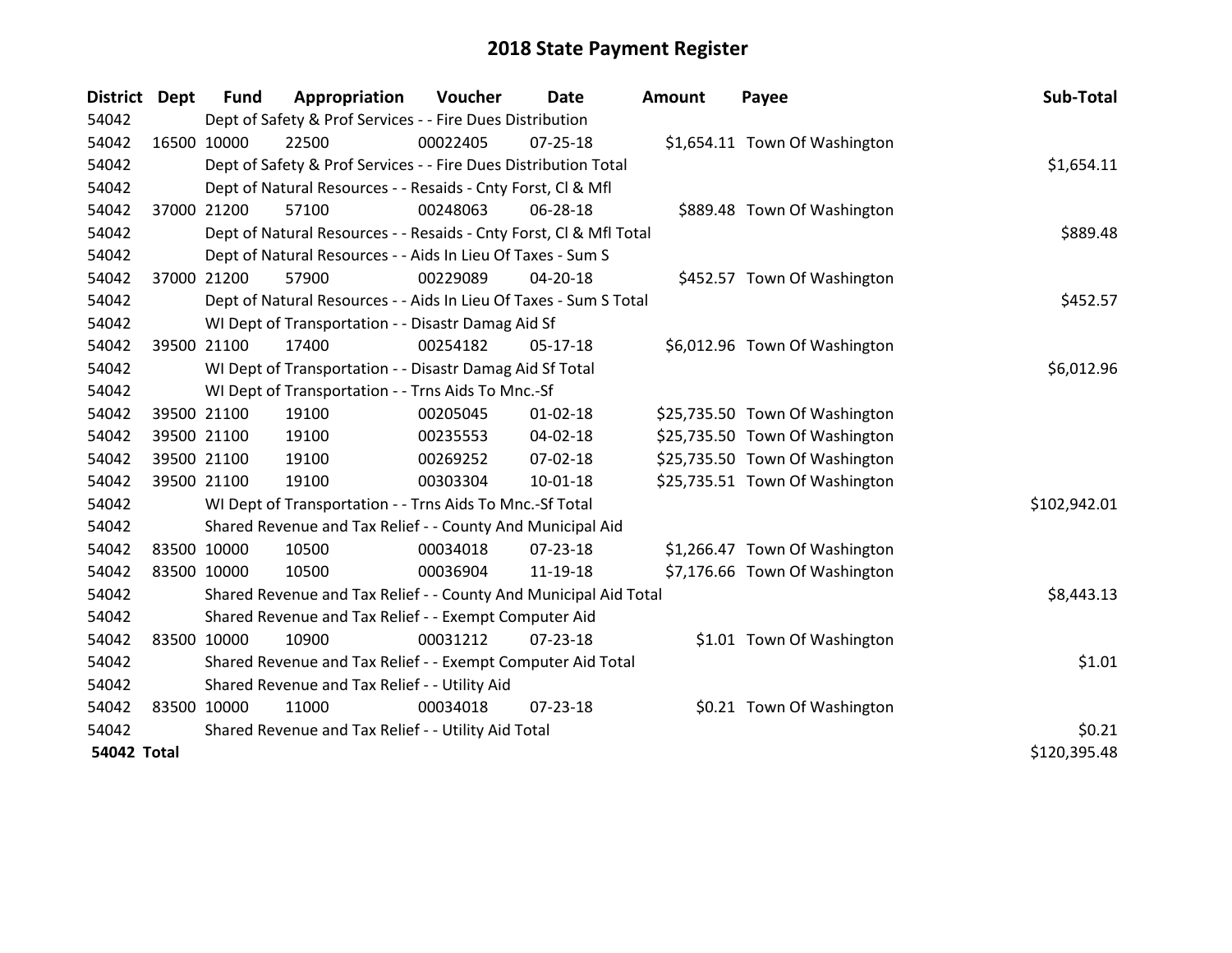| <b>District</b>    | Dept  | <b>Fund</b> | Appropriation                                                      | Voucher    | Date           | <b>Amount</b> | Payee                        | Sub-Total   |
|--------------------|-------|-------------|--------------------------------------------------------------------|------------|----------------|---------------|------------------------------|-------------|
| 54044              |       |             | Dept of Safety & Prof Services - - Fire Dues Distribution          |            |                |               |                              |             |
| 54044              | 16500 | 10000       | 22500                                                              | 00017838   | $07-02-18$     |               | \$173.50 Town Of Wilkinson   |             |
| 54044              |       |             | Dept of Safety & Prof Services - - Fire Dues Distribution Total    | \$173.50   |                |               |                              |             |
| 54044              |       |             | Dept of Natural Resources - - Resaids - Cnty Forst, CI & Mfl       |            |                |               |                              |             |
| 54044              | 37000 | 21200       | 57100                                                              | 00248064   | 06-28-18       |               | \$5,716.84 Town Of Wilkinson |             |
| 54044              |       |             | Dept of Natural Resources - - Resaids - Cnty Forst, Cl & Mfl Total | \$5,716.84 |                |               |                              |             |
| 54044              |       |             | WI Dept of Transportation - - Trns Aids To Mnc.-Sf                 |            |                |               |                              |             |
| 54044              |       | 39500 21100 | 19100                                                              | 00205046   | $01 - 02 - 18$ |               | \$3,505.85 Town Of Wilkinson |             |
| 54044              |       | 39500 21100 | 19100                                                              | 00235554   | 04-02-18       |               | \$3,505.85 Town Of Wilkinson |             |
| 54044              |       | 39500 21100 | 19100                                                              | 00269253   | 07-02-18       |               | \$3,505.85 Town Of Wilkinson |             |
| 54044              |       | 39500 21100 | 19100                                                              | 00303305   | $10-01-18$     |               | \$3,505.88 Town Of Wilkinson |             |
| 54044              |       |             | WI Dept of Transportation - - Trns Aids To Mnc.-Sf Total           |            |                |               |                              | \$14,023.43 |
| 54044              |       |             | Shared Revenue and Tax Relief - - County And Municipal Aid         |            |                |               |                              |             |
| 54044              |       | 83500 10000 | 10500                                                              | 00034019   | 07-23-18       |               | \$206.51 Town Of Wilkinson   |             |
| 54044              |       | 83500 10000 | 10500                                                              | 00036905   | 11-19-18       |               | \$1,170.25 Town Of Wilkinson |             |
| 54044              |       |             | Shared Revenue and Tax Relief - - County And Municipal Aid Total   |            |                |               |                              | \$1,376.76  |
| 54044              |       |             | Shared Revenue and Tax Relief - - Utility Aid                      |            |                |               |                              |             |
| 54044              |       | 83500 10000 | 11000                                                              | 00034019   | 07-23-18       |               | \$6.72 Town Of Wilkinson     |             |
| 54044              |       | 83500 10000 | 11000                                                              | 00036905   | 11-19-18       |               | \$38.95 Town Of Wilkinson    |             |
| 54044              |       |             | Shared Revenue and Tax Relief - - Utility Aid Total                |            |                |               |                              | \$45.67     |
| <b>54044 Total</b> |       |             |                                                                    |            |                |               |                              | \$21,336.20 |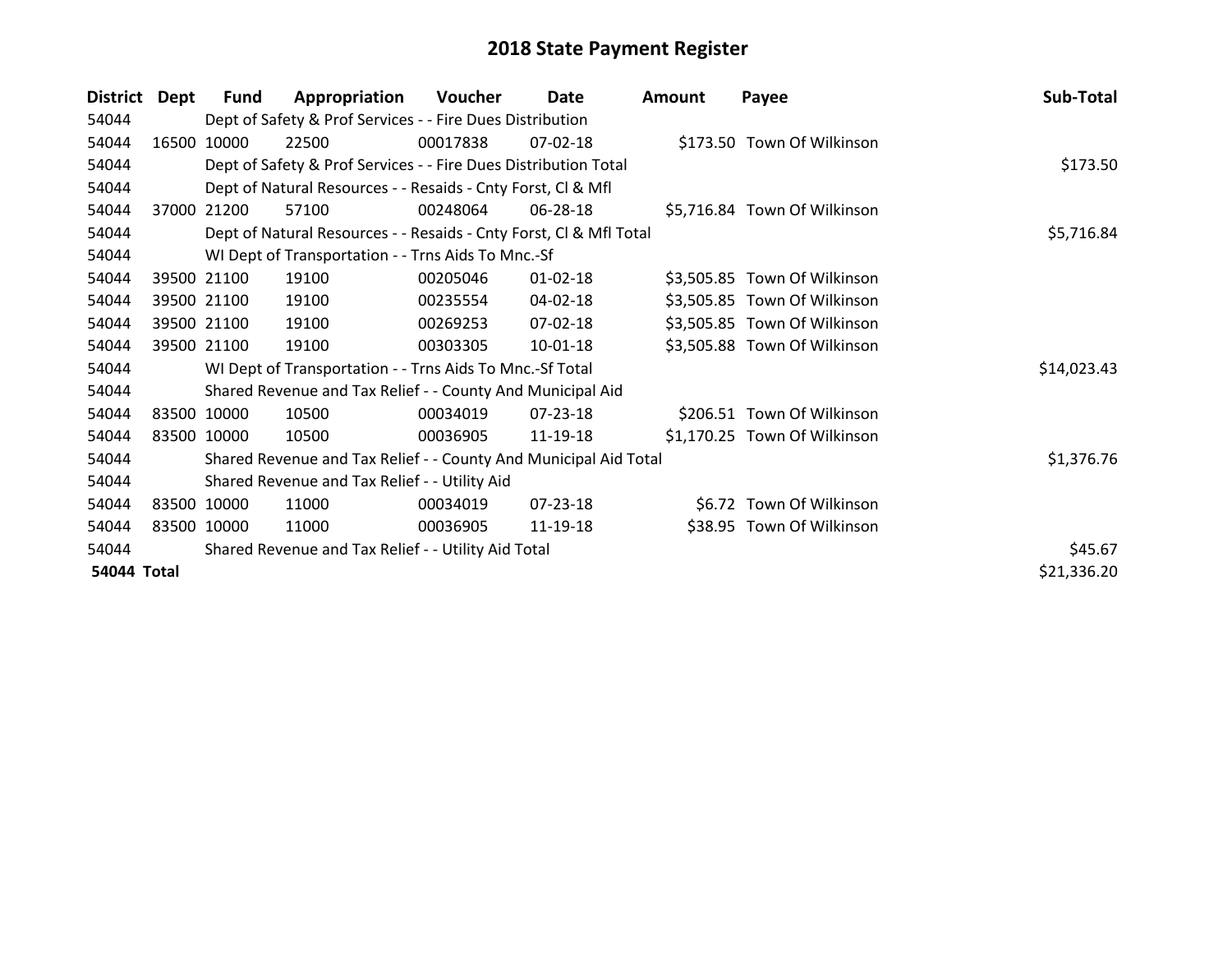| <b>District</b> | Dept        | <b>Fund</b> | Appropriation                                                        | Voucher     | Date           | <b>Amount</b> | Payee                       | Sub-Total   |
|-----------------|-------------|-------------|----------------------------------------------------------------------|-------------|----------------|---------------|-----------------------------|-------------|
| 54046           |             |             | Dept of Safety & Prof Services - - Fire Dues Distribution            |             |                |               |                             |             |
| 54046           | 16500 10000 |             | 22500                                                                | 00022406    | $07 - 25 - 18$ |               | \$2,162.23 Town Of Willard  |             |
| 54046           |             |             | Dept of Safety & Prof Services - - Fire Dues Distribution Total      |             |                |               |                             | \$2,162.23  |
| 54046           |             |             | Dept of Natural Resources - - Resaids - Cnty Forst, CI & Mfl         |             |                |               |                             |             |
| 54046           | 37000 21200 |             | 57100                                                                | 00248065    | 06-28-18       |               | \$999.98 Town Of Willard    |             |
| 54046           |             |             | Dept of Natural Resources - - Resaids - Cnty Forst, Cl & Mfl Total   |             |                |               |                             | \$999.98    |
| 54046           |             |             | WI Dept of Transportation - - Trns Aids To Mnc.-Sf                   |             |                |               |                             |             |
| 54046           |             | 39500 21100 | 19100                                                                | 00205047    | $01 - 02 - 18$ |               | \$14,584.84 Town Of Willard |             |
| 54046           |             | 39500 21100 | 19100                                                                | 00235555    | 04-02-18       |               | \$14,584.84 Town Of Willard |             |
| 54046           | 39500 21100 |             | 19100                                                                | 00269254    | 07-02-18       |               | \$14,584.84 Town Of Willard |             |
| 54046           |             | 39500 21100 | 19100                                                                | 00303306    | $10 - 01 - 18$ |               | \$14,584.86 Town Of Willard |             |
| 54046           |             |             | WI Dept of Transportation - - Trns Aids To Mnc.-Sf Total             | \$58,339.38 |                |               |                             |             |
| 54046           |             |             | Department of Administration - - Hv Trans Ln Annual Impact Fee       |             |                |               |                             |             |
| 54046           |             | 50500 10000 | 17400                                                                | 00078678    | $05 - 01 - 18$ |               | \$895.00 Town Of Willard    |             |
| 54046           |             |             | Department of Administration - - Hv Trans Ln Annual Impact Fee Total |             |                |               |                             | \$895.00    |
| 54046           |             |             | Shared Revenue and Tax Relief - - County And Municipal Aid           |             |                |               |                             |             |
| 54046           | 83500 10000 |             | 10500                                                                | 00034020    | $07 - 23 - 18$ |               | \$1,499.43 Town Of Willard  |             |
| 54046           | 83500 10000 |             | 10500                                                                | 00036906    | 11-19-18       |               | \$8,496.75 Town Of Willard  |             |
| 54046           |             |             | Shared Revenue and Tax Relief - - County And Municipal Aid Total     |             |                |               |                             | \$9,996.18  |
| 54046           |             |             | Shared Revenue and Tax Relief - - Exempt Computer Aid                |             |                |               |                             |             |
| 54046           | 83500 10000 |             | 10900                                                                | 00031213    | $07 - 23 - 18$ |               | \$61.90 Town Of Willard     |             |
| 54046           |             |             | Shared Revenue and Tax Relief - - Exempt Computer Aid Total          |             |                |               |                             | \$61.90     |
| 54046           |             |             | Shared Revenue and Tax Relief - - Utility Aid                        |             |                |               |                             |             |
| 54046           | 83500 10000 |             | 11000                                                                | 00034020    | 07-23-18       |               | \$1,536.91 Town Of Willard  |             |
| 54046           |             |             | Shared Revenue and Tax Relief - - Utility Aid Total                  | \$1,536.91  |                |               |                             |             |
| 54046 Total     |             |             |                                                                      |             |                |               |                             | \$73,991.58 |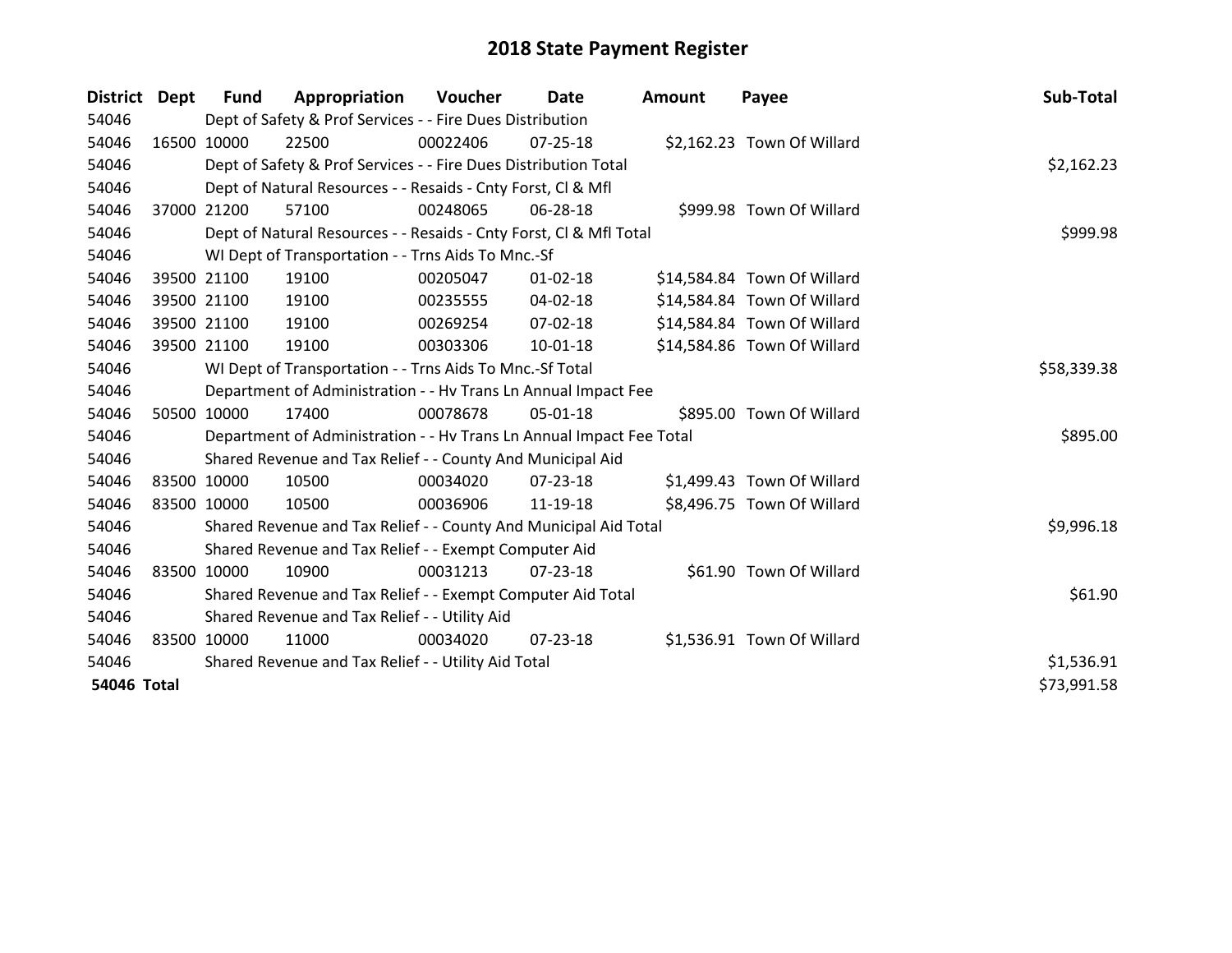| District           | Dept  | Fund        | Appropriation                                                      | Voucher  | Date           | Amount | Payee                      | Sub-Total   |
|--------------------|-------|-------------|--------------------------------------------------------------------|----------|----------------|--------|----------------------------|-------------|
| 54048              |       |             | Dept of Safety & Prof Services - - Fire Dues Distribution          |          |                |        |                            |             |
| 54048              | 16500 | 10000       | 22500                                                              | 00022407 | 07-24-18       |        | \$263.94 Town Of Wilson    |             |
| 54048              |       |             | Dept of Safety & Prof Services - - Fire Dues Distribution Total    |          |                |        |                            | \$263.94    |
| 54048              |       |             | Dept of Natural Resources - - Resaids - Cnty Forst, CI & Mfl       |          |                |        |                            |             |
| 54048              | 37000 | 21200       | 57100                                                              | 00248066 | 06-28-18       |        | \$5,102.30 Town Of Wilson  |             |
| 54048              |       |             | Dept of Natural Resources - - Resaids - Cnty Forst, Cl & Mfl Total |          |                |        |                            | \$5,102.30  |
| 54048              |       |             | WI Dept of Transportation - - Trns Aids To Mnc.-Sf                 |          |                |        |                            |             |
| 54048              |       | 39500 21100 | 19100                                                              | 00205048 | $01 - 02 - 18$ |        | \$6,735.04 Town Of Wilson  |             |
| 54048              |       | 39500 21100 | 19100                                                              | 00235556 | 04-02-18       |        | \$6,735.04 Town Of Wilson  |             |
| 54048              |       | 39500 21100 | 19100                                                              | 00269255 | 07-02-18       |        | \$6,735.04 Town Of Wilson  |             |
| 54048              |       | 39500 21100 | 19100                                                              | 00303307 | 10-01-18       |        | \$6,735.06 Town Of Wilson  |             |
| 54048              |       |             | WI Dept of Transportation - - Trns Aids To Mnc.-Sf Total           |          |                |        |                            | \$26,940.18 |
| 54048              |       |             | WI Dept of Transportation - - Loc Rd Imp Prg St Fd                 |          |                |        |                            |             |
| 54048              |       | 39500 21100 | 27800                                                              | 00330481 | 12-10-18       |        | \$31,066.17 Town Of Wilson |             |
| 54048              |       |             | WI Dept of Transportation - - Loc Rd Imp Prg St Fd Total           |          |                |        |                            | \$31,066.17 |
| 54048              |       |             | Shared Revenue and Tax Relief - - County And Municipal Aid         |          |                |        |                            |             |
| 54048              |       | 83500 10000 | 10500                                                              | 00034021 | 07-23-18       |        | \$3,529.74 Town Of Wilson  |             |
| 54048              |       | 83500 10000 | 10500                                                              | 00036907 | 11-19-18       |        | \$20,001.84 Town Of Wilson |             |
| 54048              |       |             | Shared Revenue and Tax Relief - - County And Municipal Aid Total   |          |                |        |                            | \$23,531.58 |
| <b>54048 Total</b> |       |             |                                                                    |          |                |        |                            | \$86,904.17 |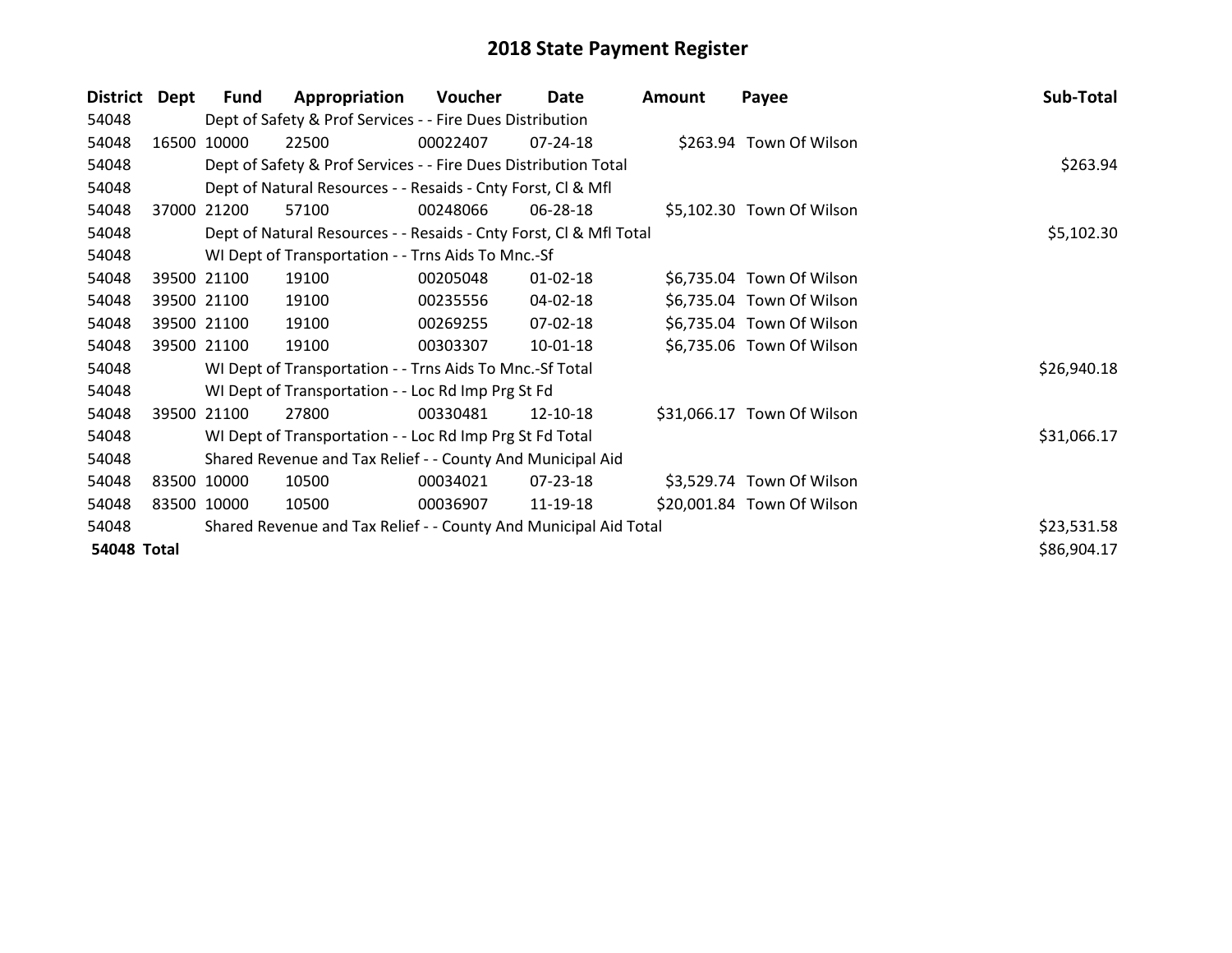| District Dept      |             | <b>Fund</b> | Appropriation                                                    | Voucher     | Date           | Amount | Payee                         | Sub-Total    |
|--------------------|-------------|-------------|------------------------------------------------------------------|-------------|----------------|--------|-------------------------------|--------------|
| 54106              |             |             | Dept of Safety & Prof Services - - Fire Dues Distribution        |             |                |        |                               |              |
| 54106              | 16500 10000 |             | 22500                                                            | 00022408    | $07 - 25 - 18$ |        | \$1,205.16 Village Of Bruce   |              |
| 54106              |             |             | Dept of Safety & Prof Services - - Fire Dues Distribution Total  |             |                |        |                               | \$1,205.16   |
| 54106              |             |             | WI Dept of Transportation - - Trns Aids To Mnc.-Sf               |             |                |        |                               |              |
| 54106              |             | 39500 21100 | 19100                                                            | 00205049    | $01 - 02 - 18$ |        | \$5,173.67 Village Of Bruce   |              |
| 54106              |             | 39500 21100 | 19100                                                            | 00235557    | $04 - 02 - 18$ |        | \$5,173.67 Village Of Bruce   |              |
| 54106              |             | 39500 21100 | 19100                                                            | 00269256    | $07 - 02 - 18$ |        | \$5,173.67 Village Of Bruce   |              |
| 54106              |             | 39500 21100 | 19100                                                            | 00303308    | $10 - 01 - 18$ |        | \$5,173.70 Village Of Bruce   |              |
| 54106              |             |             | WI Dept of Transportation - - Trns Aids To Mnc.-Sf Total         | \$20,694.71 |                |        |                               |              |
| 54106              |             |             | WI Dept of Transportation - - Loc Rd Imp Prg St Fd               |             |                |        |                               |              |
| 54106              |             | 39500 21100 | 27800                                                            | 00285043    | 08-09-18       |        | \$10,160.83 Village Of Bruce  |              |
| 54106              |             | 39500 21100 | 27800                                                            | 00285044    | 08-09-18       |        | \$9,239.00 Village Of Bruce   |              |
| 54106              |             |             | WI Dept of Transportation - - Loc Rd Imp Prg St Fd Total         | \$19,399.83 |                |        |                               |              |
| 54106              |             |             | Shared Revenue and Tax Relief - - County And Municipal Aid       |             |                |        |                               |              |
| 54106              |             | 83500 10000 | 10500                                                            | 00034022    | 07-23-18       |        | \$29,888.79 Village Of Bruce  |              |
| 54106              | 83500 10000 |             | 10500                                                            | 00036908    | 11-19-18       |        | \$169,369.80 Village Of Bruce |              |
| 54106              |             |             | Shared Revenue and Tax Relief - - County And Municipal Aid Total |             |                |        |                               | \$199,258.59 |
| 54106              |             |             | Shared Revenue and Tax Relief - - Exempt Computer Aid            |             |                |        |                               |              |
| 54106              | 83500 10000 |             | 10900                                                            | 00031214    | 07-23-18       |        | \$363.26 Village Of Bruce     |              |
| 54106              | 83500 10000 |             | 10900                                                            | 00032493    | $07 - 23 - 18$ |        | \$71.66 Village Of Bruce      |              |
| 54106              |             |             | Shared Revenue and Tax Relief - - Exempt Computer Aid Total      |             |                |        |                               | \$434.92     |
| 54106              |             |             | Shared Revenue and Tax Relief - - Utility Aid                    |             |                |        |                               |              |
| 54106              | 83500 10000 |             | 11000                                                            | 00034022    | $07 - 23 - 18$ |        | \$46.18 Village Of Bruce      |              |
| 54106              | 83500 10000 |             | 11000                                                            | 00036908    | 11-19-18       |        | \$260.40 Village Of Bruce     |              |
| 54106              |             |             | Shared Revenue and Tax Relief - - Utility Aid Total              |             |                |        |                               | \$306.58     |
| 54106              |             |             | Shared Revenue and Tax Relief - - Lottery & Gaming Credit        |             |                |        |                               |              |
| 54106              | 83500 52100 |             | 36300                                                            | 00027584    | 03-26-18       |        | \$1,443.96 Village Of Bruce   |              |
| 54106              |             |             | Shared Revenue and Tax Relief - - Lottery & Gaming Credit Total  |             |                |        |                               | \$1,443.96   |
| <b>54106 Total</b> |             |             |                                                                  |             |                |        |                               | \$242,743.75 |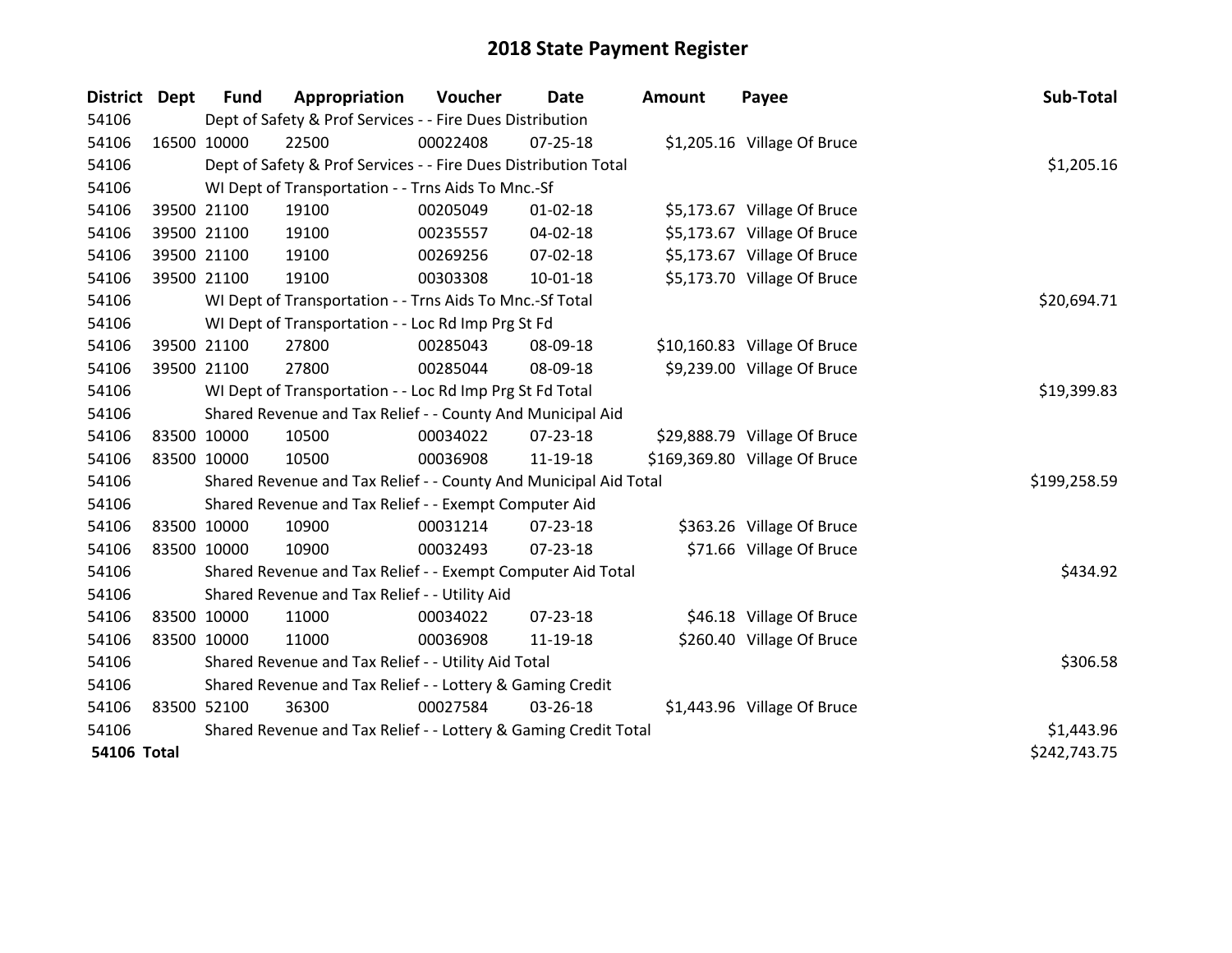| <b>District</b>    | Dept  | Fund        | Appropriation                                                       | <b>Voucher</b> | Date           | Amount | Payee                          | Sub-Total   |
|--------------------|-------|-------------|---------------------------------------------------------------------|----------------|----------------|--------|--------------------------------|-------------|
| 54111              |       |             | Dept of Safety & Prof Services - - Fire Dues Distribution           |                |                |        |                                |             |
| 54111              |       | 16500 10000 | 22500                                                               | 00022409       | 07-24-18       |        | \$140.52 Village Of Conrath    |             |
| 54111              |       |             | Dept of Safety & Prof Services - - Fire Dues Distribution Total     |                |                |        |                                | \$140.52    |
| 54111              |       |             | WI Dept of Transportation - - Trns Aids To Mnc.-Sf                  |                |                |        |                                |             |
| 54111              |       | 39500 21100 | 19100                                                               | 00205050       | $01 - 02 - 18$ |        | \$1,180.86 Village Of Conrath  |             |
| 54111              |       | 39500 21100 | 19100                                                               | 00235558       | 04-02-18       |        | \$1,180.86 Village Of Conrath  |             |
| 54111              |       | 39500 21100 | 19100                                                               | 00269257       | 07-02-18       |        | \$1,180.86 Village Of Conrath  |             |
| 54111              |       | 39500 21100 | 19100                                                               | 00303309       | $10-01-18$     |        | \$1,180.87 Village Of Conrath  |             |
| 54111              |       |             | WI Dept of Transportation - - Trns Aids To Mnc.-Sf Total            |                |                |        |                                | \$4,723.45  |
| 54111              |       |             | Department of Military Affairs - - Major Disaster Assist; Pif       |                |                |        |                                |             |
| 54111              | 46500 | 27200       | 36500                                                               | 00046694       | 07-19-18       |        | \$21,781.83 Village Of Conrath |             |
| 54111              |       |             | Department of Military Affairs - - Major Disaster Assist; Pif Total |                |                |        |                                | \$21,781.83 |
| 54111              |       |             | Shared Revenue and Tax Relief - - County And Municipal Aid          |                |                |        |                                |             |
| 54111              |       | 83500 10000 | 10500                                                               | 00034023       | $07 - 23 - 18$ |        | \$4,754.90 Village Of Conrath  |             |
| 54111              |       | 83500 10000 | 10500                                                               | 00036909       | 11-19-18       |        | \$26,961.80 Village Of Conrath |             |
| 54111              |       |             | Shared Revenue and Tax Relief - - County And Municipal Aid Total    |                |                |        |                                | \$31,716.70 |
| 54111              |       |             | Shared Revenue and Tax Relief - - Exempt Computer Aid               |                |                |        |                                |             |
| 54111              |       | 83500 10000 | 10900                                                               | 00031215       | $07 - 23 - 18$ |        | \$1.01 Village Of Conrath      |             |
| 54111              |       |             | Shared Revenue and Tax Relief - - Exempt Computer Aid Total         |                |                |        |                                | \$1.01      |
| <b>54111 Total</b> |       |             |                                                                     |                |                |        |                                | \$58,363.51 |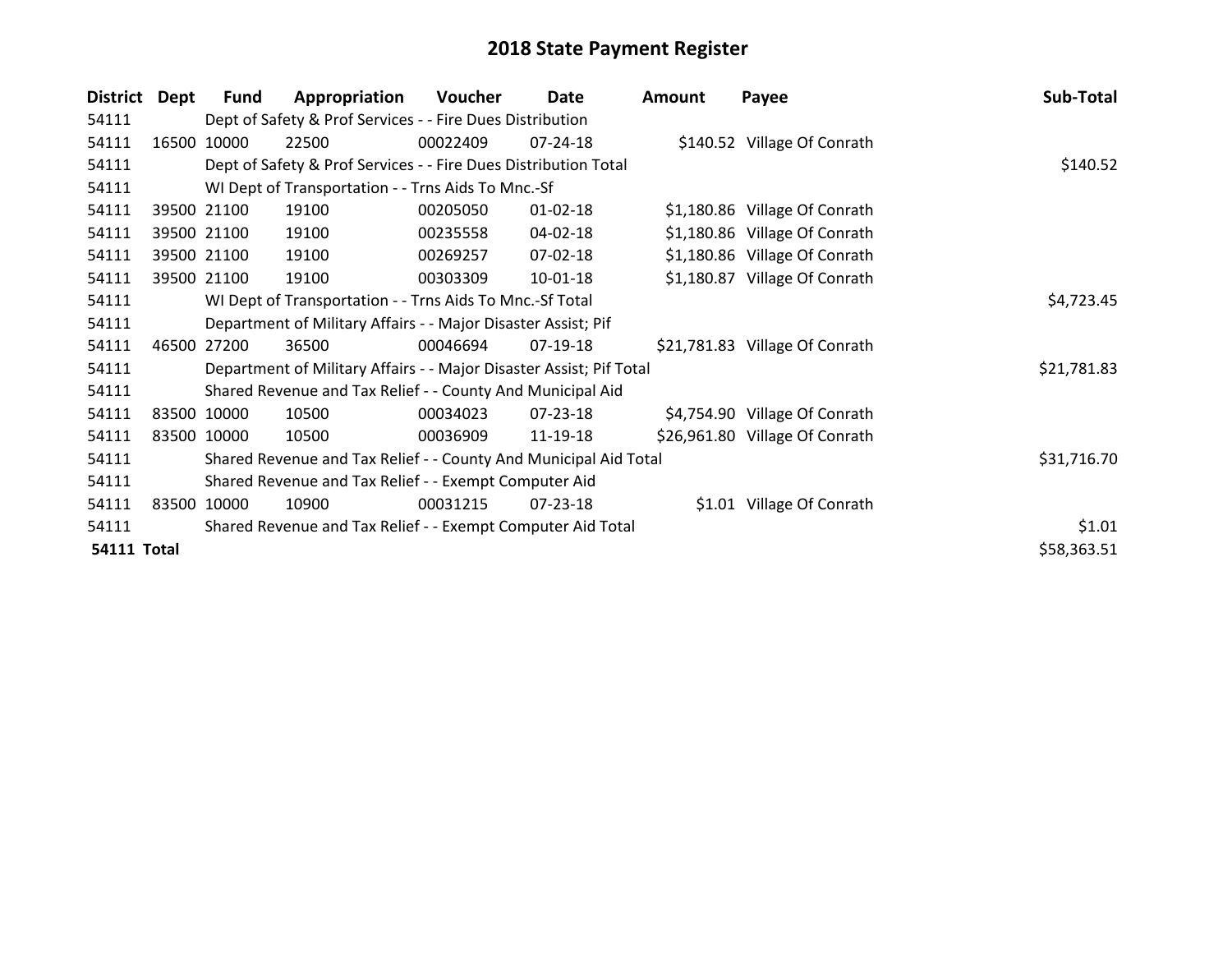| <b>District</b>    | Dept | <b>Fund</b> | Appropriation                                                    | Voucher  | Date           | Amount | Payee                             | Sub-Total   |
|--------------------|------|-------------|------------------------------------------------------------------|----------|----------------|--------|-----------------------------------|-------------|
| 54131              |      |             | Dept of Safety & Prof Services - - Fire Dues Distribution        |          |                |        |                                   |             |
| 54131              |      | 16500 10000 | 22500                                                            | 00017843 | $07 - 02 - 18$ |        | \$253.19 Village Of Glen Flora    |             |
| 54131              |      |             | Dept of Safety & Prof Services - - Fire Dues Distribution Total  |          |                |        |                                   | \$253.19    |
| 54131              |      |             | WI Dept of Transportation - - Trns Aids To Mnc.-Sf               |          |                |        |                                   |             |
| 54131              |      | 39500 21100 | 19100                                                            | 00205051 | $01 - 02 - 18$ |        | \$2,138.15 Village Of Glen Flora  |             |
| 54131              |      | 39500 21100 | 19100                                                            | 00235559 | 04-02-18       |        | \$2,138.15 Village Of Glen Flora  |             |
| 54131              |      | 39500 21100 | 19100                                                            | 00269258 | 07-02-18       |        | \$2,138.15 Village Of Glen Flora  |             |
| 54131              |      | 39500 21100 | 19100                                                            | 00303310 | $10 - 01 - 18$ |        | \$2,138.17 Village Of Glen Flora  |             |
| 54131              |      |             | WI Dept of Transportation - - Trns Aids To Mnc.-Sf Total         |          |                |        |                                   | \$8,552.62  |
| 54131              |      |             | Shared Revenue and Tax Relief - - County And Municipal Aid       |          |                |        |                                   |             |
| 54131              |      | 83500 10000 | 10500                                                            | 00034024 | $07 - 23 - 18$ |        | \$5,599.73 Village Of Glen Flora  |             |
| 54131              |      | 83500 10000 | 10500                                                            | 00036910 | 11-19-18       |        | \$31,731.77 Village Of Glen Flora |             |
| 54131              |      |             | Shared Revenue and Tax Relief - - County And Municipal Aid Total |          |                |        |                                   | \$37,331.50 |
| 54131              |      |             | Shared Revenue and Tax Relief - - Exempt Computer Aid            |          |                |        |                                   |             |
| 54131              |      | 83500 10000 | 10900                                                            | 00031216 | 07-23-18       |        | \$143.07 Village Of Glen Flora    |             |
| 54131              |      | 83500 10000 | 10900                                                            | 00032494 | $07 - 23 - 18$ |        | \$19,999.47 Village Of Glen Flora |             |
| 54131              |      |             | Shared Revenue and Tax Relief - - Exempt Computer Aid Total      |          |                |        |                                   | \$20,142.54 |
| <b>54131 Total</b> |      |             |                                                                  |          |                |        |                                   | \$66,279.85 |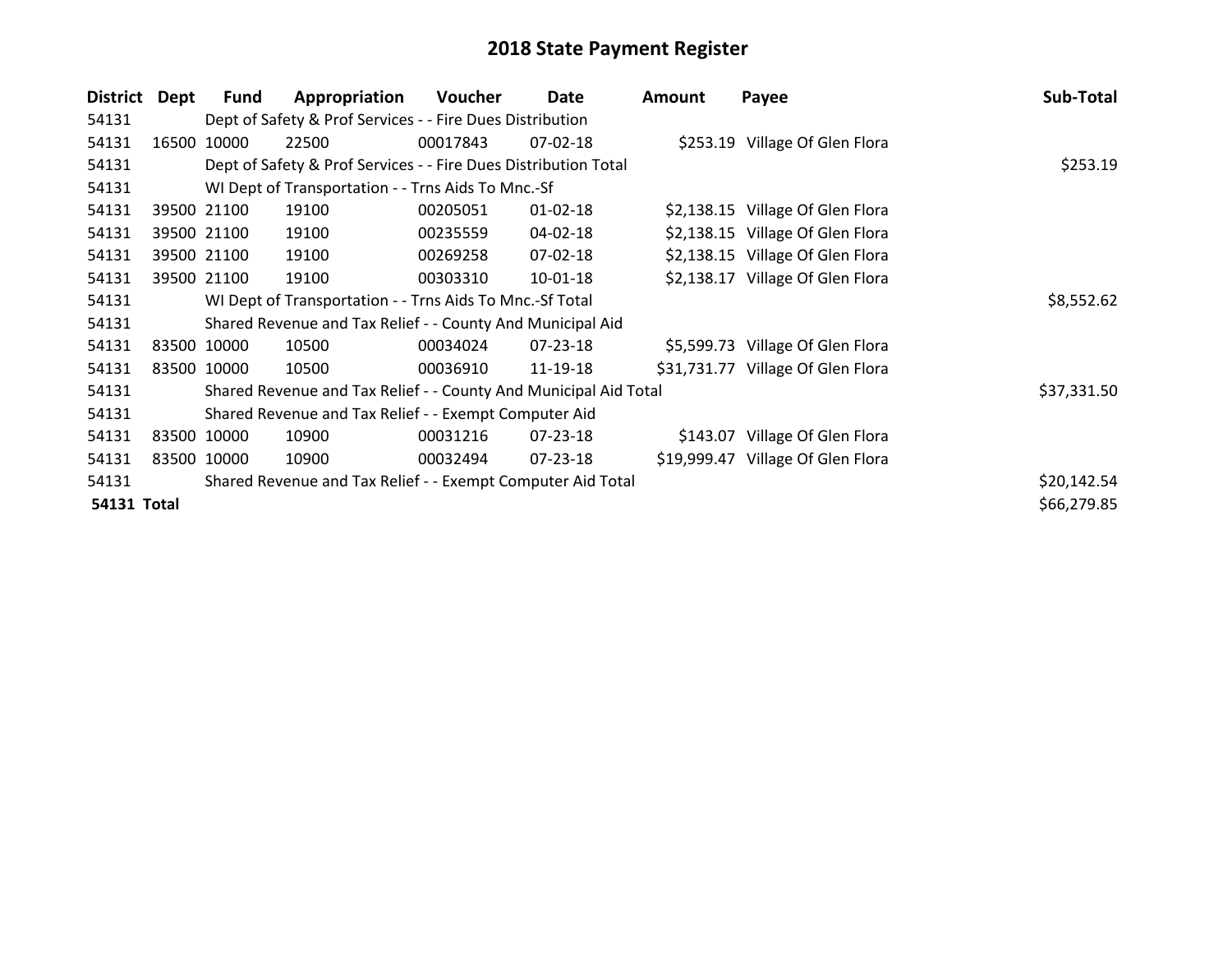| <b>District Dept</b> |             | <b>Fund</b> | Appropriation                                                           | Voucher  | Date           | Amount | Payee                           | Sub-Total    |
|----------------------|-------------|-------------|-------------------------------------------------------------------------|----------|----------------|--------|---------------------------------|--------------|
| 54136                |             |             | Dept of Safety & Prof Services - - Fire Dues Distribution               |          |                |        |                                 |              |
| 54136                | 16500 10000 |             | 22500                                                                   | 00017844 | 07-02-18       |        | \$603.69 Village Of Hawkins     |              |
| 54136                |             |             | Dept of Safety & Prof Services - - Fire Dues Distribution Total         |          |                |        |                                 | \$603.69     |
| 54136                |             |             | Environmental Improvement Prog - - Clean Water Fund Program Finan       |          |                |        |                                 |              |
| 54136                | 32000 57300 |             | 16300                                                                   | 00000155 | $02 - 22 - 18$ |        | \$1,506.01 Village Of Hawkins   |              |
| 54136                |             |             | Environmental Improvement Prog - - Clean Water Fund Program Finan Total |          |                |        |                                 | \$1,506.01   |
| 54136                |             |             | Dept of Natural Resources - - Resaids - Cnty Forst, Cl & Mfl            |          |                |        |                                 |              |
| 54136                | 37000 21200 |             | 57100                                                                   | 00248067 | 06-28-18       |        | \$4.00 Village Of Hawkins       |              |
| 54136                |             |             | Dept of Natural Resources - - Resaids - Cnty Forst, Cl & Mfl Total      |          |                |        |                                 | \$4.00       |
| 54136                |             |             | Dept of Natural Resources - - Rec & Resource Aids, Fed                  |          |                |        |                                 |              |
| 54136                | 37000 21200 |             | 58300                                                                   | 00238234 | 05-30-18       |        | \$6,334.85 Village Of Hawkins   |              |
| 54136                |             |             | Dept of Natural Resources - - Rec & Resource Aids, Fed Total            |          |                |        |                                 | \$6,334.85   |
| 54136                |             |             | WI Dept of Transportation - - Trns Aids To Mnc.-Sf                      |          |                |        |                                 |              |
| 54136                |             | 39500 21100 | 19100                                                                   | 00205052 | $01 - 02 - 18$ |        | \$4,016.33 Village Of Hawkins   |              |
| 54136                |             | 39500 21100 | 19100                                                                   | 00235560 | 04-02-18       |        | \$4,016.33 Village Of Hawkins   |              |
| 54136                |             | 39500 21100 | 19100                                                                   | 00269259 | 07-02-18       |        | \$4,016.33 Village Of Hawkins   |              |
| 54136                | 39500 21100 |             | 19100                                                                   | 00303311 | $10 - 01 - 18$ |        | \$4,016.35 Village Of Hawkins   |              |
| 54136                |             |             | WI Dept of Transportation - - Trns Aids To Mnc.-Sf Total                |          |                |        |                                 | \$16,065.34  |
| 54136                |             |             | Shared Revenue and Tax Relief - - County And Municipal Aid              |          |                |        |                                 |              |
| 54136                | 83500 10000 |             | 10500                                                                   | 00034025 | $07 - 23 - 18$ |        | \$24,245.39 Village Of Hawkins  |              |
| 54136                | 83500 10000 |             | 10500                                                                   | 00036911 | 11-19-18       |        | \$137,390.52 Village Of Hawkins |              |
| 54136                |             |             | Shared Revenue and Tax Relief - - County And Municipal Aid Total        |          |                |        |                                 | \$161,635.91 |
| 54136                |             |             | Shared Revenue and Tax Relief - - Exempt Computer Aid                   |          |                |        |                                 |              |
| 54136                | 83500 10000 |             | 10900                                                                   | 00031217 | 07-23-18       |        | \$242.51 Village Of Hawkins     |              |
| 54136                | 83500 10000 |             | 10900                                                                   | 00032495 | 07-23-18       |        | \$108.41 Village Of Hawkins     |              |
| 54136                |             |             | Shared Revenue and Tax Relief - - Exempt Computer Aid Total             |          |                |        |                                 | \$350.92     |
| 54136                |             |             | Shared Revenue and Tax Relief - - Utility Aid                           |          |                |        |                                 |              |
| 54136                | 83500 10000 |             | 11000                                                                   | 00034025 | 07-23-18       |        | \$37.45 Village Of Hawkins      |              |
| 54136                | 83500 10000 |             | 11000                                                                   | 00036911 | 11-19-18       |        | \$212.79 Village Of Hawkins     |              |
| 54136                |             |             | Shared Revenue and Tax Relief - - Utility Aid Total                     |          |                |        |                                 | \$250.24     |
| 54136                |             |             | Shared Revenue and Tax Relief - - Lottery & Gaming Credit               |          |                |        |                                 |              |
| 54136                | 83500 52100 |             | 36300                                                                   | 00027585 | 03-26-18       |        | \$874.20 Village Of Hawkins     |              |
| 54136                |             |             | Shared Revenue and Tax Relief - - Lottery & Gaming Credit Total         |          |                |        |                                 | \$874.20     |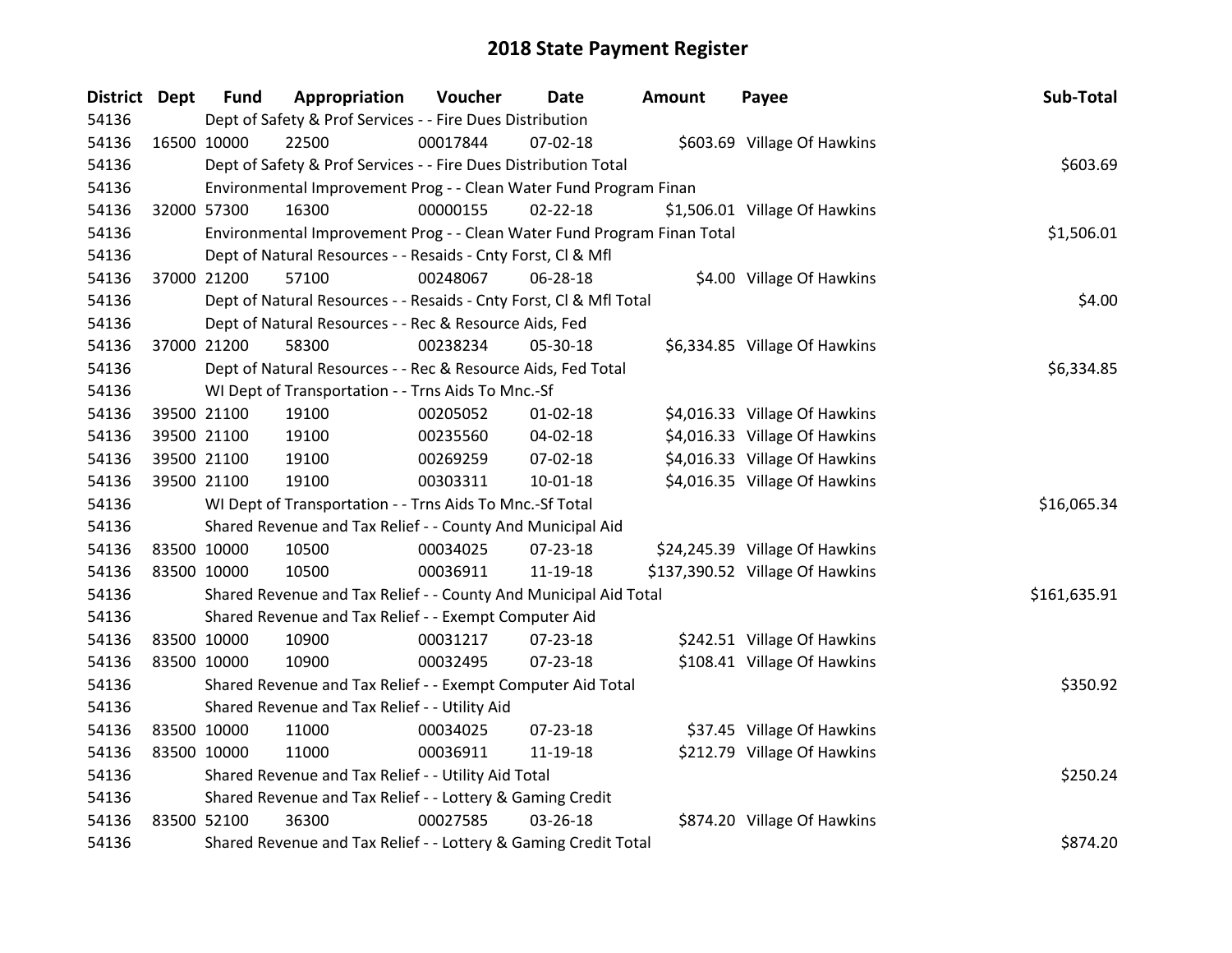|             | District Dept Fund Appropriation | Voucher | <b>Date</b> | Amount | Payee | Sub-Total    |
|-------------|----------------------------------|---------|-------------|--------|-------|--------------|
| 54136 Total |                                  |         |             |        |       | \$187,625.16 |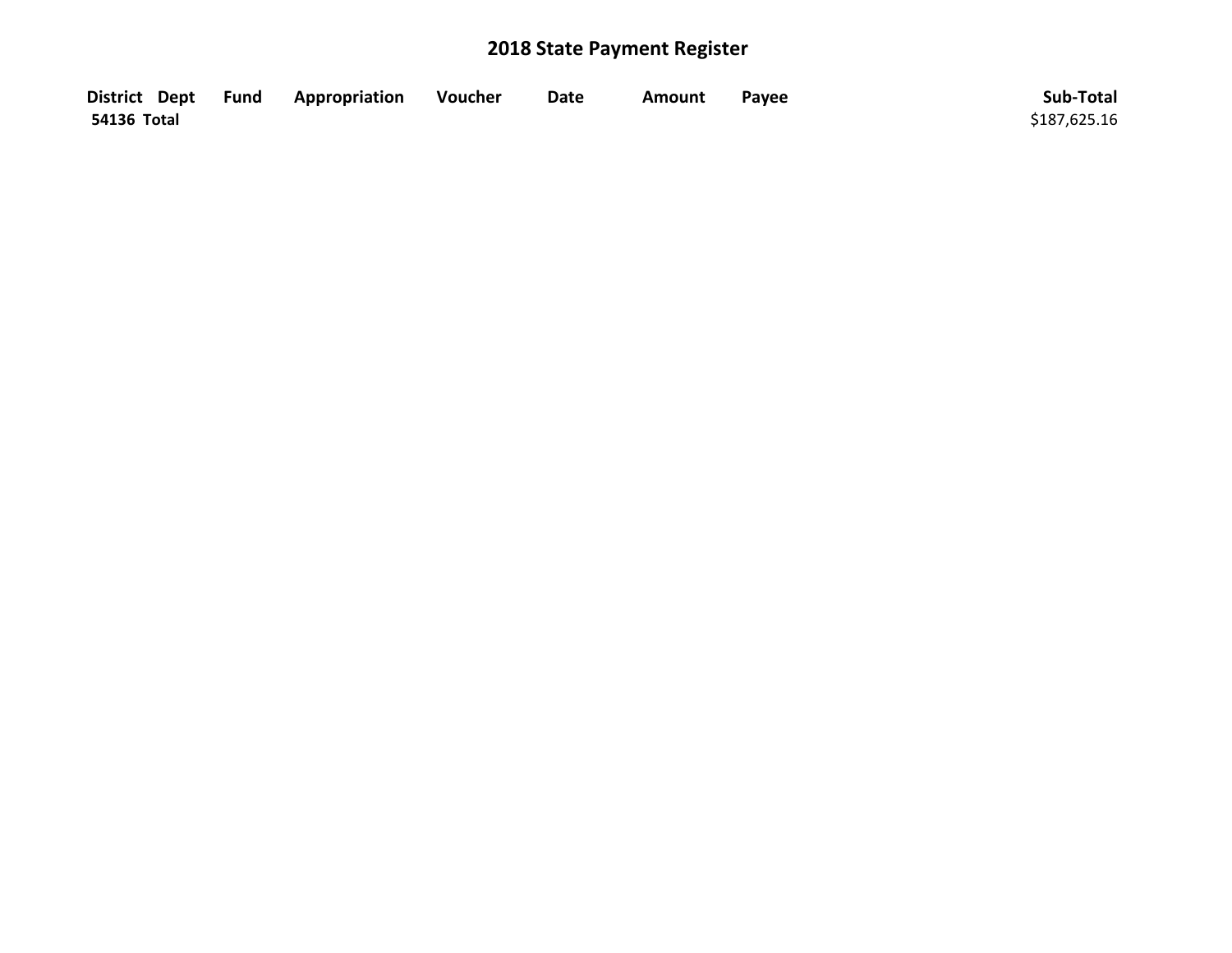| District           | Dept        | Fund        | Appropriation                                                      | Voucher  | Date           | <b>Amount</b> | Payee                         | Sub-Total   |
|--------------------|-------------|-------------|--------------------------------------------------------------------|----------|----------------|---------------|-------------------------------|-------------|
| 54141              |             |             | Dept of Safety & Prof Services - - Fire Dues Distribution          |          |                |               |                               |             |
| 54141              | 16500       | 10000       | 22500                                                              | 00022410 | $07 - 24 - 18$ |               | \$72.19 Village Of Ingram     |             |
| 54141              |             |             | Dept of Safety & Prof Services - - Fire Dues Distribution Total    |          | \$72.19        |               |                               |             |
| 54141              |             |             | Dept of Natural Resources - - Resaids - Cnty Forst, CI & Mfl       |          |                |               |                               |             |
| 54141              | 37000 21200 |             | 57100                                                              | 00248068 | 06-28-18       |               | \$3.60 Village Of Ingram      |             |
| 54141              |             |             | Dept of Natural Resources - - Resaids - Cnty Forst, CI & Mfl Total |          |                |               |                               | \$3.60      |
| 54141              |             |             | WI Dept of Transportation - - Trns Aids To Mnc.-Sf                 |          |                |               |                               |             |
| 54141              | 39500 21100 |             | 19100                                                              | 00205053 | $01 - 02 - 18$ |               | \$2,639.84 Village Of Ingram  |             |
| 54141              |             | 39500 21100 | 19100                                                              | 00235561 | 04-02-18       |               | \$2,639.84 Village Of Ingram  |             |
| 54141              |             | 39500 21100 | 19100                                                              | 00269260 | 07-02-18       |               | \$2,639.84 Village Of Ingram  |             |
| 54141              |             | 39500 21100 | 19100                                                              | 00303312 | 10-01-18       |               | \$2,639.86 Village Of Ingram  |             |
| 54141              |             |             | WI Dept of Transportation - - Trns Aids To Mnc.-Sf Total           |          |                |               |                               | \$10,559.38 |
| 54141              |             |             | Shared Revenue and Tax Relief - - County And Municipal Aid         |          |                |               |                               |             |
| 54141              |             | 83500 10000 | 10500                                                              | 00034026 | 07-23-18       |               | \$4,798.98 Village Of Ingram  |             |
| 54141              | 83500 10000 |             | 10500                                                              | 00036912 | 11-19-18       |               | \$27,194.25 Village Of Ingram |             |
| 54141              |             |             | Shared Revenue and Tax Relief - - County And Municipal Aid Total   |          |                |               |                               | \$31,993.23 |
| <b>54141 Total</b> |             |             |                                                                    |          |                |               |                               | \$42,628.40 |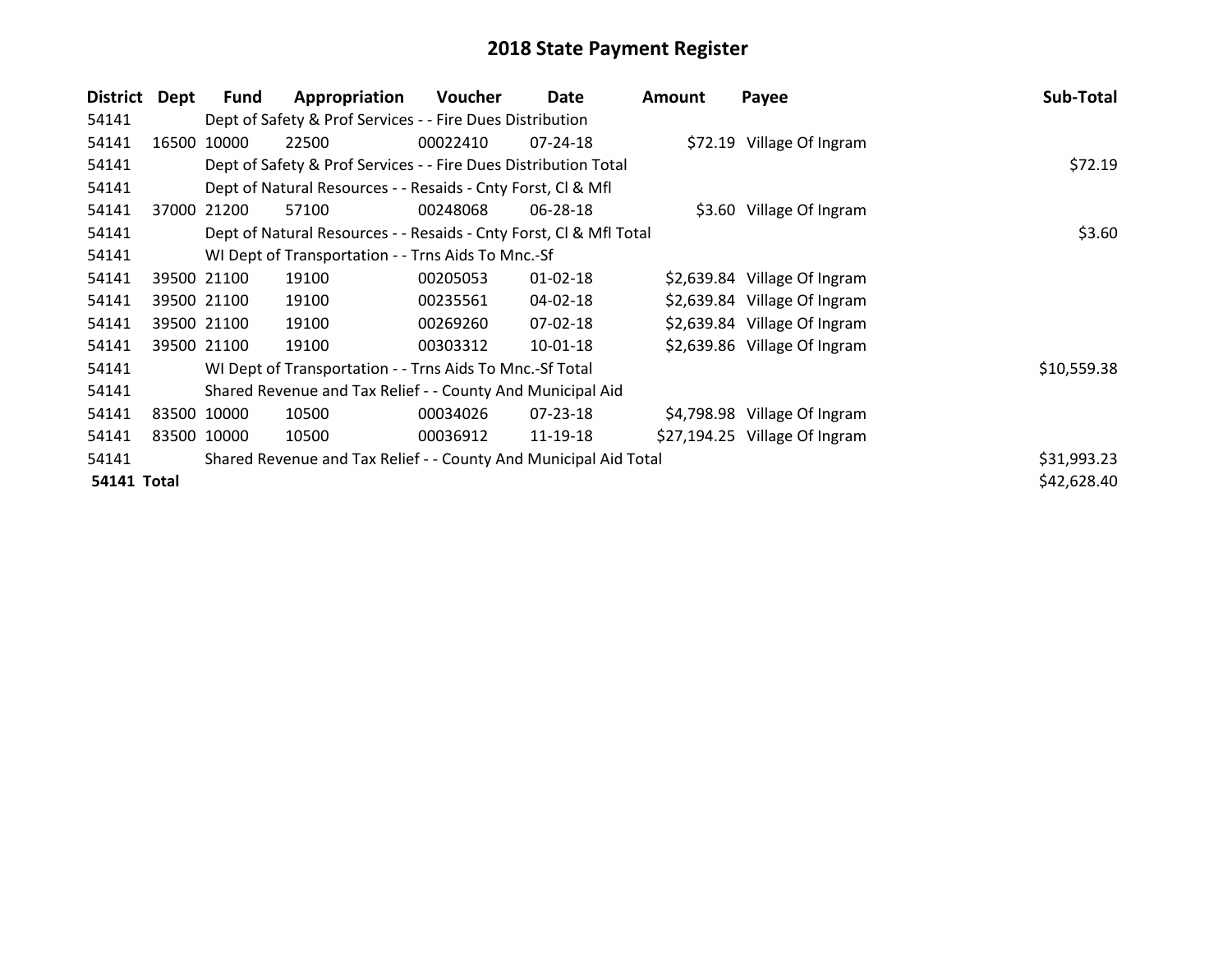| <b>District</b>    | Dept        | <b>Fund</b>                                              | Appropriation                                                    | <b>Voucher</b> | Date           | Amount | Payee                          | Sub-Total    |
|--------------------|-------------|----------------------------------------------------------|------------------------------------------------------------------|----------------|----------------|--------|--------------------------------|--------------|
| 54181              |             |                                                          | Dept of Safety & Prof Services - - Fire Dues Distribution        |                |                |        |                                |              |
| 54181              |             | 16500 10000                                              | 22500                                                            | 00022411       | 07-25-18       |        | \$478.83 Village Of Sheldon    |              |
| 54181              |             |                                                          | Dept of Safety & Prof Services - - Fire Dues Distribution Total  |                |                |        |                                | \$478.83     |
| 54181              |             |                                                          | WI Dept of Transportation - - Trns Aids To Mnc.-Sf               |                |                |        |                                |              |
| 54181              |             | 39500 21100                                              | 19100                                                            | 00205054       | $01 - 02 - 18$ |        | \$3,025.01 Village Of Sheldon  |              |
| 54181              |             | 39500 21100                                              | 19100                                                            | 00235562       | 04-02-18       |        | \$3,025.01 Village Of Sheldon  |              |
| 54181              |             | 39500 21100                                              | 19100                                                            | 00269261       | 07-02-18       |        | \$3,025.01 Village Of Sheldon  |              |
| 54181              |             | 39500 21100                                              | 19100                                                            | 00303313       | 10-01-18       |        | \$3,025.03 Village Of Sheldon  |              |
| 54181              |             | WI Dept of Transportation - - Trns Aids To Mnc.-Sf Total | \$12,100.06                                                      |                |                |        |                                |              |
| 54181              |             |                                                          | Shared Revenue and Tax Relief - - County And Municipal Aid       |                |                |        |                                |              |
| 54181              |             | 83500 10000                                              | 10500                                                            | 00034027       | 07-23-18       |        | \$15,731.43 Village Of Sheldon |              |
| 54181              | 83500 10000 |                                                          | 10500                                                            | 00036913       | 11-19-18       |        | \$89,144.74 Village Of Sheldon |              |
| 54181              |             |                                                          | Shared Revenue and Tax Relief - - County And Municipal Aid Total |                |                |        |                                | \$104,876.17 |
| 54181              |             |                                                          | Shared Revenue and Tax Relief - - Exempt Computer Aid            |                |                |        |                                |              |
| 54181              | 83500 10000 |                                                          | 10900                                                            | 00031218       | $07 - 23 - 18$ |        | \$232.37 Village Of Sheldon    |              |
| 54181              |             |                                                          | Shared Revenue and Tax Relief - - Exempt Computer Aid Total      |                |                |        |                                | \$232.37     |
| 54181              |             |                                                          | Shared Revenue and Tax Relief - - Lottery & Gaming Credit        |                |                |        |                                |              |
| 54181              | 83500       | 52100                                                    | 36300                                                            | 00027586       | 03-26-18       |        | \$196.76 Village Of Sheldon    |              |
| 54181              |             |                                                          | Shared Revenue and Tax Relief - - Lottery & Gaming Credit Total  |                |                |        |                                | \$196.76     |
| <b>54181 Total</b> |             |                                                          |                                                                  |                |                |        |                                | \$117,884.19 |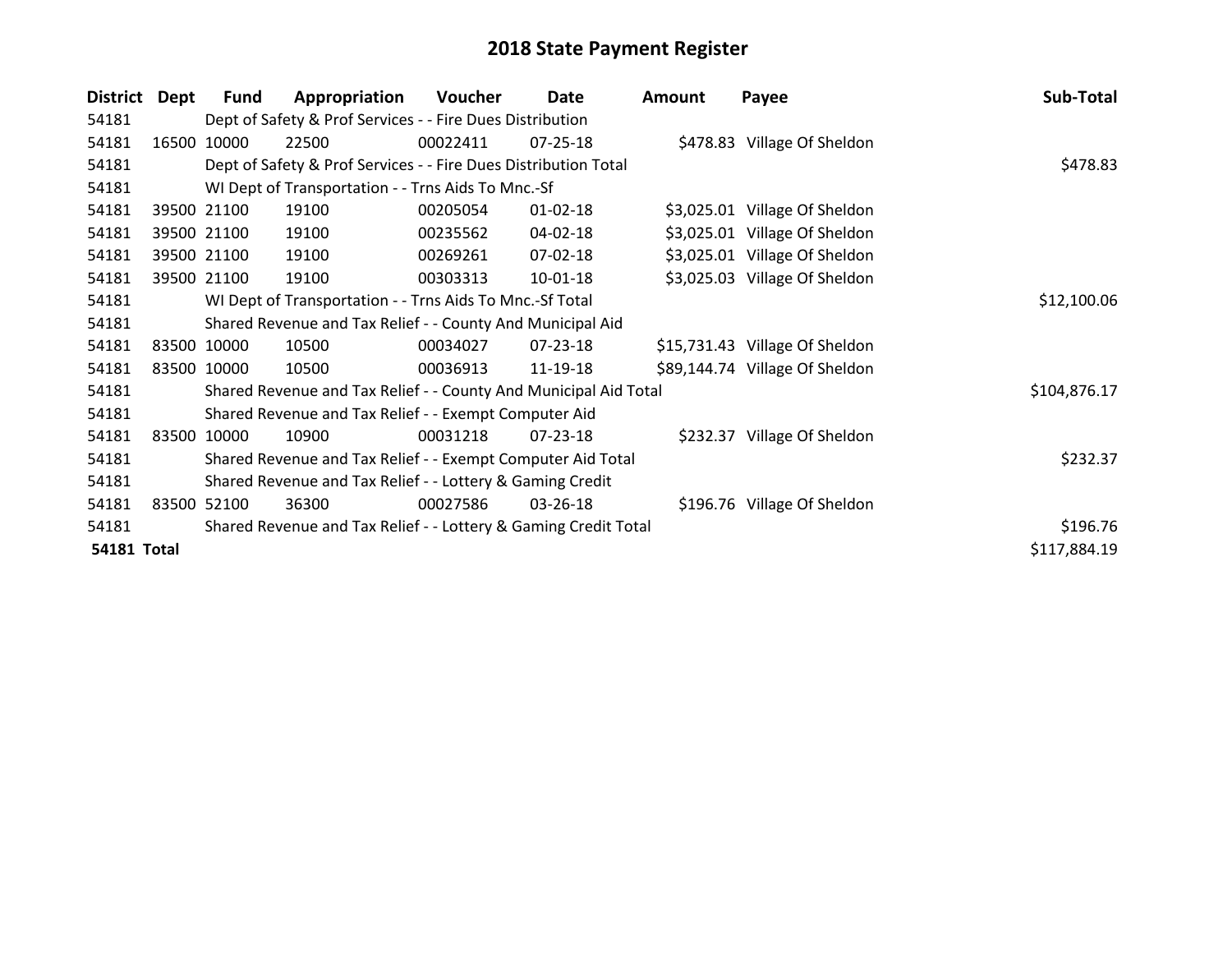| <b>District</b>    | Dept  | <b>Fund</b> | Appropriation                                                    | Voucher  | Date           | Amount | Payee                       | Sub-Total   |
|--------------------|-------|-------------|------------------------------------------------------------------|----------|----------------|--------|-----------------------------|-------------|
| 54186              |       |             | Dept of Safety & Prof Services - - Fire Dues Distribution        |          |                |        |                             |             |
| 54186              | 16500 | 10000       | 22500                                                            | 00022412 | 07-24-18       |        | \$184.15 Village Of Tony    |             |
| 54186              |       |             | Dept of Safety & Prof Services - - Fire Dues Distribution Total  |          | \$184.15       |        |                             |             |
| 54186              |       |             | WI Dept of Transportation - - Trns Aids To Mnc.-Sf               |          |                |        |                             |             |
| 54186              |       | 39500 21100 | 19100                                                            | 00205055 | $01 - 02 - 18$ |        | \$3,117.64 Village Of Tony  |             |
| 54186              |       | 39500 21100 | 19100                                                            | 00235563 | 04-02-18       |        | \$3,117.64 Village Of Tony  |             |
| 54186              |       | 39500 21100 | 19100                                                            | 00269262 | 07-02-18       |        | \$3,117.64 Village Of Tony  |             |
| 54186              |       | 39500 21100 | 19100                                                            | 00303314 | 10-01-18       |        | \$3,117.66 Village Of Tony  |             |
| 54186              |       |             | WI Dept of Transportation - - Trns Aids To Mnc.-Sf Total         |          |                |        |                             | \$12,470.58 |
| 54186              |       |             | Shared Revenue and Tax Relief - - County And Municipal Aid       |          |                |        |                             |             |
| 54186              |       | 83500 10000 | 10500                                                            | 00034028 | $07 - 23 - 18$ |        | \$5,629.48 Village Of Tony  |             |
| 54186              |       | 83500 10000 | 10500                                                            | 00036914 | 11-19-18       |        | \$31,900.38 Village Of Tony |             |
| 54186              |       |             | Shared Revenue and Tax Relief - - County And Municipal Aid Total |          |                |        |                             | \$37,529.86 |
| 54186              |       |             | Shared Revenue and Tax Relief - - Exempt Computer Aid            |          |                |        |                             |             |
| 54186              | 83500 | 10000       | 10900                                                            | 00031219 | $07 - 23 - 18$ |        | \$128.87 Village Of Tony    |             |
| 54186              |       |             | Shared Revenue and Tax Relief - - Exempt Computer Aid Total      |          |                |        |                             | \$128.87    |
| <b>54186 Total</b> |       |             |                                                                  |          |                |        |                             | \$50,313.46 |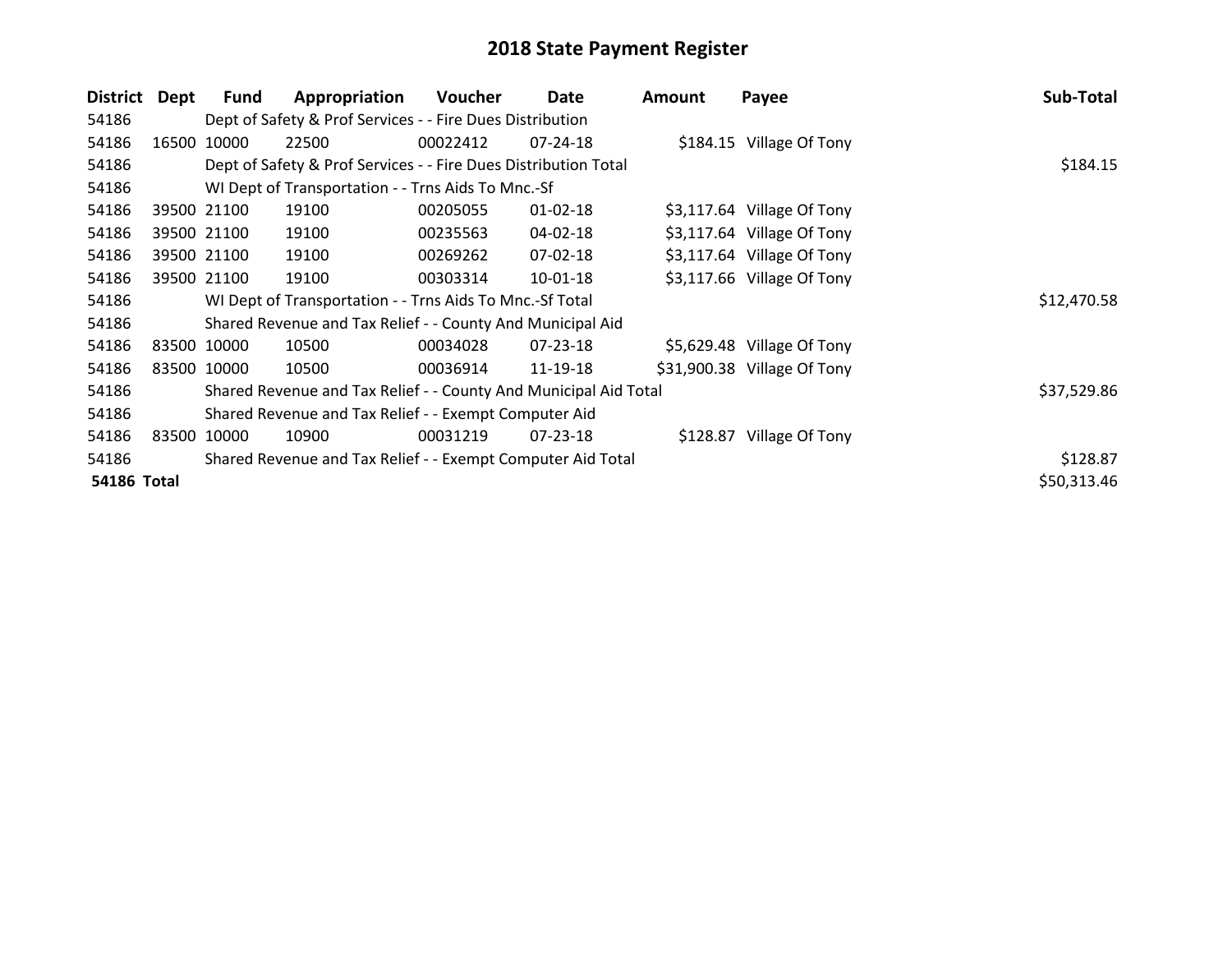| <b>District</b>    | <b>Dept</b> | <b>Fund</b> | Appropriation                                                      | Voucher  | <b>Date</b>    | <b>Amount</b> | Payee                                | Sub-Total   |
|--------------------|-------------|-------------|--------------------------------------------------------------------|----------|----------------|---------------|--------------------------------------|-------------|
| 54191              |             |             | Dept of Safety & Prof Services - - Fire Dues Distribution          |          |                |               |                                      |             |
| 54191              |             | 16500 10000 | 22500                                                              | 00022413 | $07 - 24 - 18$ |               | \$1,024.06 Weyerhaeuser, Village Of  |             |
| 54191              |             |             | Dept of Safety & Prof Services - - Fire Dues Distribution Total    |          |                |               |                                      | \$1,024.06  |
| 54191              |             |             | Dept of Natural Resources - - Resaids - Cnty Forst, CI & Mfl       |          |                |               |                                      |             |
| 54191              |             | 37000 21200 | 57100                                                              | 00248069 | 06-28-18       |               | \$8.80 Weyerhaeuser, Village Of      |             |
| 54191              |             |             | Dept of Natural Resources - - Resaids - Cnty Forst, Cl & Mfl Total |          |                |               |                                      | \$8.80      |
| 54191              |             |             | Dept of Natural Resources - - Fin Asst For Responsible Units       |          |                |               |                                      |             |
| 54191              |             | 37000 27400 | 67000                                                              | 00235201 | $05-11-18$     |               | \$565.03 Weyerhaeuser, Village Of    |             |
| 54191              |             |             | Dept of Natural Resources - - Fin Asst For Responsible Units Total |          |                |               |                                      | \$565.03    |
| 54191              |             |             | WI Dept of Transportation - - Trns Aids To Mnc.-Sf                 |          |                |               |                                      |             |
| 54191              |             | 39500 21100 | 19100                                                              | 00205056 | $01 - 02 - 18$ |               | \$3,231.75 Weyerhaeuser, Village Of  |             |
| 54191              |             | 39500 21100 | 19100                                                              | 00235564 | 04-02-18       |               | \$3,231.75 Weyerhaeuser, Village Of  |             |
| 54191              |             | 39500 21100 | 19100                                                              | 00269263 | $07 - 02 - 18$ |               | \$3,231.75 Weyerhaeuser, Village Of  |             |
| 54191              |             | 39500 21100 | 19100                                                              | 00303315 | $10 - 01 - 18$ |               | \$3,231.76 Weyerhaeuser, Village Of  |             |
| 54191              |             |             | WI Dept of Transportation - - Trns Aids To Mnc.-Sf Total           |          |                |               |                                      | \$12,927.01 |
| 54191              |             |             | Department of Revenue - - Payments For Municipal Svcs              |          |                |               |                                      |             |
| 54191              |             | 56600 10000 | 50100                                                              | 00026902 | $01 - 31 - 18$ |               | \$64.15 Weyerhaeuser, Village Of     |             |
| 54191              |             |             | Department of Revenue - - Payments For Municipal Svcs Total        |          |                |               |                                      | \$64.15     |
| 54191              |             |             | Shared Revenue and Tax Relief - - County And Municipal Aid         |          |                |               |                                      |             |
| 54191              |             | 83500 10000 | 10500                                                              | 00034029 | $07 - 23 - 18$ |               | \$11,319.15 Weyerhaeuser, Village Of |             |
| 54191              |             | 83500 10000 | 10500                                                              | 00036915 | 11-19-18       |               | \$64,141.84 Weyerhaeuser, Village Of |             |
| 54191              |             |             | Shared Revenue and Tax Relief - - County And Municipal Aid Total   |          |                |               |                                      | \$75,460.99 |
| 54191              |             |             | Shared Revenue and Tax Relief - - Exempt Computer Aid              |          |                |               |                                      |             |
| 54191              |             | 83500 10000 | 10900                                                              | 00031220 | $07 - 23 - 18$ |               | \$35.51 Weyerhaeuser, Village Of     |             |
| 54191              |             | 83500 10000 | 10900                                                              | 00032496 | $07 - 23 - 18$ |               | \$130.88 Weyerhaeuser, Village Of    |             |
| 54191              |             |             | Shared Revenue and Tax Relief - - Exempt Computer Aid Total        |          |                |               |                                      | \$166.39    |
| <b>54191 Total</b> |             |             |                                                                    |          |                |               |                                      | \$90,216.43 |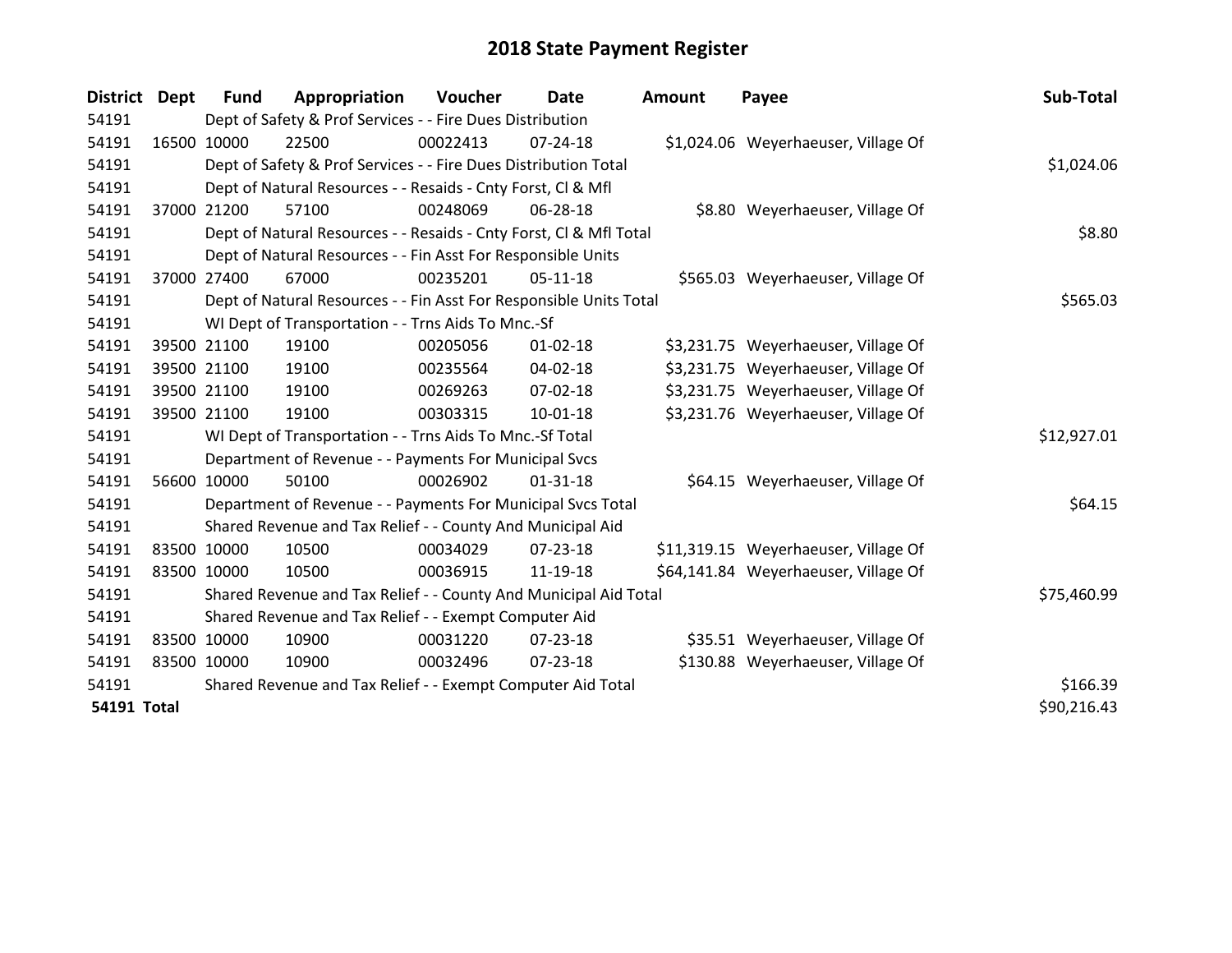| District Dept |             | <b>Fund</b>                                                          | Appropriation  | Voucher  | <b>Date</b>    | <b>Amount</b> | Payee                             | Sub-Total |
|---------------|-------------|----------------------------------------------------------------------|----------------|----------|----------------|---------------|-----------------------------------|-----------|
| 54246         |             | Dept of Safety & Prof Services - - Fire Dues Distribution            |                |          |                |               |                                   |           |
| 54246         |             | 16500 10000                                                          | 22500          | 00021150 | $07-19-18$     |               | \$6,771.27 Ladysmith, City Of     |           |
| 54246         |             | Dept of Safety & Prof Services - - Fire Dues Distribution Total      | \$6,771.27     |          |                |               |                                   |           |
| 54246         |             | Dept of Natural Resources - - Resaids - Fire Suppress Grant          |                |          |                |               |                                   |           |
| 54246         |             | 37000 21200                                                          | 54500          | 00262183 | 08-30-18       |               | \$1,080.00 Ladysmith, City Of     |           |
| 54246         |             | Dept of Natural Resources - - Resaids - Fire Suppress Grant Total    | \$1,080.00     |          |                |               |                                   |           |
| 54246         |             | WI Dept of Transportation - - Conn Hwy Aids St Fds                   |                |          |                |               |                                   |           |
| 54246         |             | 39500 21100                                                          | 16200          | 00205626 | $01 - 02 - 18$ |               | \$5,860.17 Ladysmith, City Of     |           |
| 54246         |             | 39500 21100                                                          | 16200          | 00236134 | 04-02-18       |               | \$5,860.17 Ladysmith, City Of     |           |
| 54246         |             | 39500 21100                                                          | 16200          | 00269833 | 07-02-18       |               | \$5,860.17 Ladysmith, City Of     |           |
| 54246         |             | 39500 21100                                                          | 16200          | 00303885 | $10 - 01 - 18$ |               | \$5,860.18 Ladysmith, City Of     |           |
| 54246         |             | WI Dept of Transportation - - Conn Hwy Aids St Fds Total             | \$23,440.69    |          |                |               |                                   |           |
| 54246         |             | WI Dept of Transportation - - Trns Aids To Mnc.-Sf                   |                |          |                |               |                                   |           |
| 54246         |             | 39500 21100                                                          | 19100          | 00205057 | $01 - 02 - 18$ |               | \$59,017.12 Ladysmith, City Of    |           |
| 54246         |             | 39500 21100                                                          | 19100          | 00235565 | 04-02-18       |               | \$59,017.12 Ladysmith, City Of    |           |
| 54246         |             | 39500 21100                                                          | 19100          | 00269264 | 07-02-18       |               | \$59,017.12 Ladysmith, City Of    |           |
| 54246         |             | 39500 21100                                                          | 19100          | 00303316 | $10 - 01 - 18$ |               | \$59,017.14 Ladysmith, City Of    |           |
| 54246         |             | WI Dept of Transportation - - Trns Aids To Mnc.-Sf Total             | \$236,068.50   |          |                |               |                                   |           |
| 54246         |             | Department of Justice - - Law Enforcement Train, Local               |                |          |                |               |                                   |           |
| 54246         |             | 45500 10000                                                          | 23100          | 00053288 | 10-18-18       |               | \$1,120.00 Ladysmith, City Of     |           |
| 54246         |             | Department of Justice - - Law Enforcement Train, Local Total         | \$1,120.00     |          |                |               |                                   |           |
| 54246         |             | Department of Administration - - Federal Aid, Local Assistance       |                |          |                |               |                                   |           |
| 54246         |             | 50500 10000                                                          | 74300          | 00073439 | 03-01-18       |               | \$246,582.50 Ladysmith, City Of   |           |
| 54246         |             | 50500 10000                                                          | 74300          | 00083848 | 07-09-18       |               | \$56,004.30 Ladysmith, City Of    |           |
| 54246         |             | Department of Administration - - Federal Aid, Local Assistance Total | \$302,586.80   |          |                |               |                                   |           |
| 54246         |             | Shared Revenue and Tax Relief - - County And Municipal Aid           |                |          |                |               |                                   |           |
| 54246         | 83500 10000 |                                                                      | 10500          | 00034030 | 07-23-18       |               | \$182,769.73 Ladysmith, City Of   |           |
| 54246         |             | 83500 10000                                                          | 10500          | 00036916 | 11-19-18       |               | \$1,035,695.14 Ladysmith, City Of |           |
| 54246         |             | Shared Revenue and Tax Relief - - County And Municipal Aid Total     | \$1,218,464.87 |          |                |               |                                   |           |
| 54246         |             | Shared Revenue and Tax Relief - - Exempt Computer Aid                |                |          |                |               |                                   |           |
| 54246         |             | 83500 10000                                                          | 10900          | 00031221 | 07-23-18       |               | \$8,879.64 Ladysmith, City Of     |           |
| 54246         |             | 83500 10000                                                          | 10900          | 00032497 | $07 - 23 - 18$ |               | \$10,963.51 Ladysmith, City Of    |           |
| 54246         |             | Shared Revenue and Tax Relief - - Exempt Computer Aid Total          | \$19,843.15    |          |                |               |                                   |           |